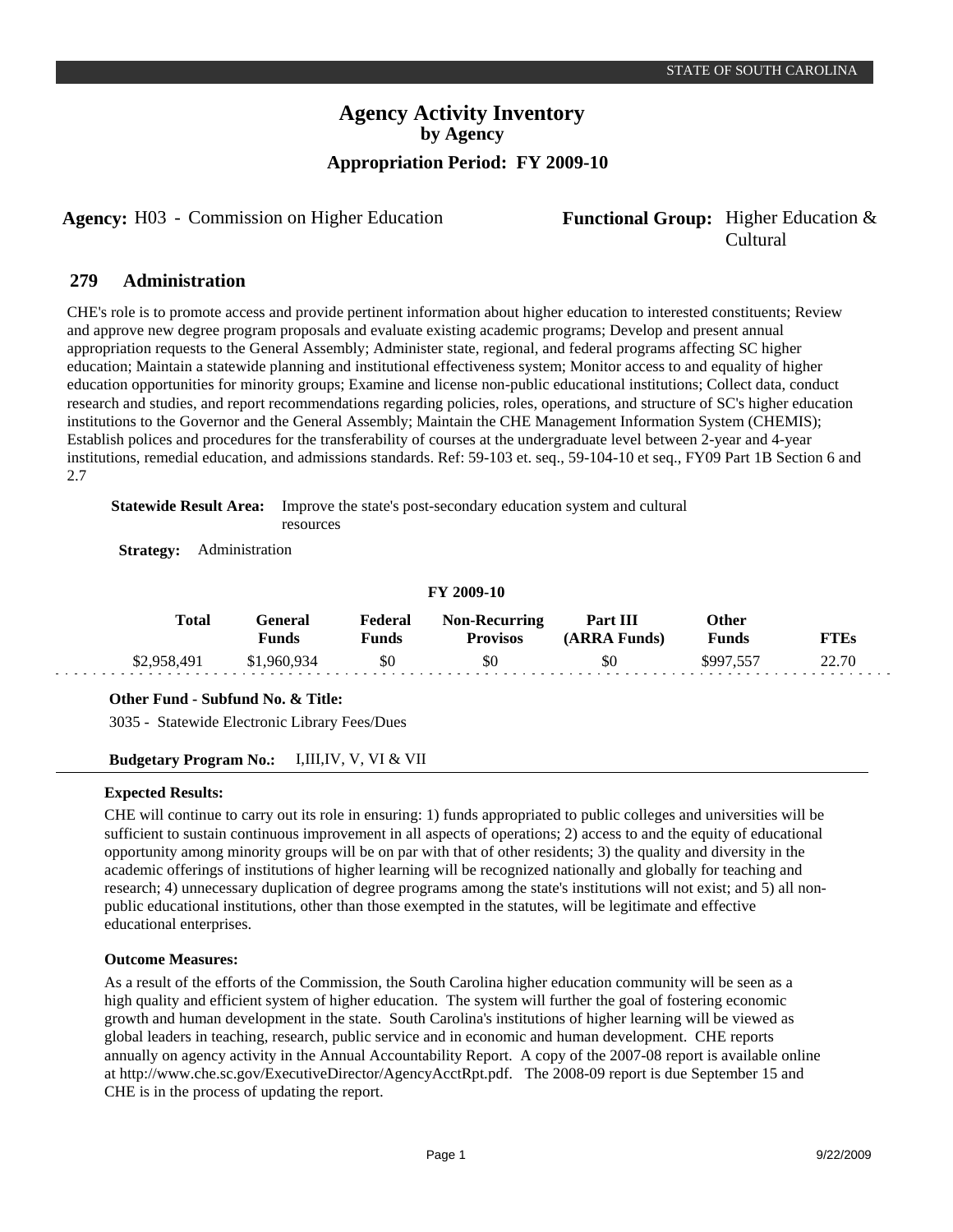Cultural

# **Agency Activity Inventory by Agency Appropriation Period: FY 2009-10**

**Agency:** H03 - Commission on Higher Education **Functional Group:** Higher Education &

#### **SC Alliance for Minority Participation 280**

SCAMP is a statewide consortium of all 7 HBCU's and five non-minority institutions (two technical colleges and three senior institutions (two of which are major research universities) in SC. Initially, there were only eight alliance institutions. However, since 2002, four additional academic institutions have become partners. SCAMP is designed to increase the number of S.C. African-American undergraduate students who pursue Ph.D. opportunities in science, technology, engineering, and mathematics (STEM). SC State is the fiscal agent for the statewide program. The SCAMP program was established in 1992 in response to a competitive request for proposals from the National Science Foundation (NSF). It is designed to remove the barriers that prevent full participation in STEM fields by minority individuals. The General Assembly has provided funding support for this initiative since 1994. State matching funds have impacted SCAMP programs by enabling the alliance to increase student support. Ref: Grant Program, general authority for CHE at 59-103-100

**Statewide Result Area:** Improve the state's post-secondary education system and cultural resources

**Strategy:** Provide for greater access and affordability of our higher education system.

| <b>FY 2009-10</b> |           |                         |                         |                                         |                          |                       |             |  |  |
|-------------------|-----------|-------------------------|-------------------------|-----------------------------------------|--------------------------|-----------------------|-------------|--|--|
|                   | Total     | General<br><b>Funds</b> | Federal<br><b>Funds</b> | <b>Non-Recurring</b><br><b>Provisos</b> | Part III<br>(ARRA Funds) | Other<br><b>Funds</b> | <b>FTEs</b> |  |  |
|                   | \$248,278 | \$248,278               | \$0                     | \$0                                     | \$0                      | \$0                   | 0.00        |  |  |

**Other Fund - Subfund No. & Title:**

NA

## **Budgetary Program No.:** I

## **Expected Results:**

By providing a substantial level of educational financial assistance to its participants, it is expected that the state will develop better informed leadership, enhanced economic development, and better workforce preparation to meet the State's needs and challenges for the future. By past program report, approximately 85% of the state appropriated funds are used for direct student support. This support will enable the program to assist more minority students in obtaining degrees in the sciences, technology, engineering and mathematics. SCAMP increases retention and will increases the number of baccalaureate degrees awarded to African-American students in the STEM disciplines.

## **Outcome Measures:**

SCAMP institutions graduated 507 minority students with STEM degrees in 2006-2007 and have produced 3,053 minority students with STEM baccalaureate degrees over the past six years. SCAMP continues to produce minority STEM degrees at or slightly above the national rate for African Americans and has consistently produced 68% of the minority STEM degrees in the state of South Carolina. The goal for degree attainment is 800 degrees per year by 2012. All alliance institutions must immediately increase enrollment and degree production if this goal is to be successfully achieved.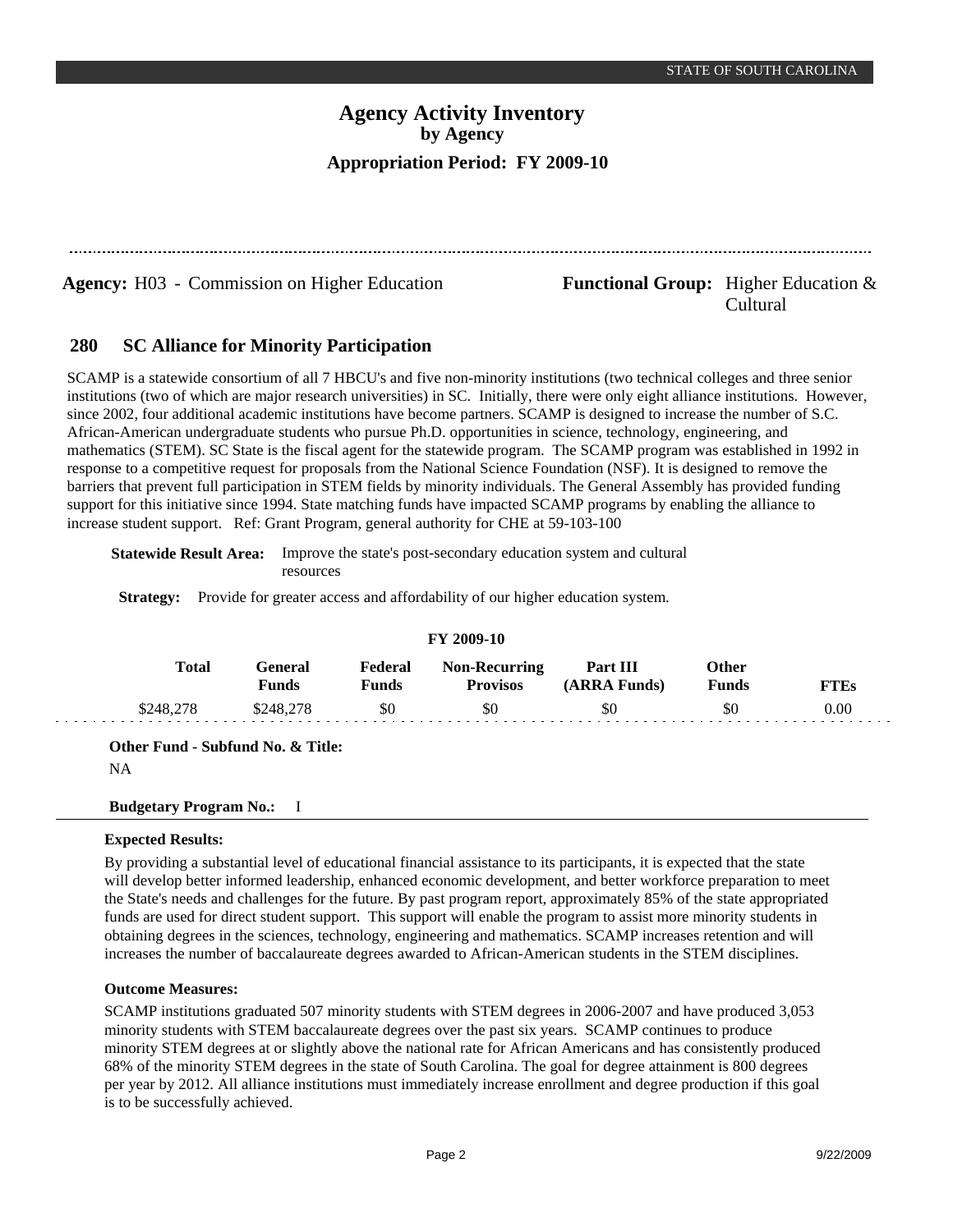|     | <b>Agency:</b> H03 - Commission on Higher Education |                                |                  |                                                                              | <b>Functional Group:</b> Higher Education $\&$                                                                                                                                                                                                                  | Cultural                     |             |
|-----|-----------------------------------------------------|--------------------------------|------------------|------------------------------------------------------------------------------|-----------------------------------------------------------------------------------------------------------------------------------------------------------------------------------------------------------------------------------------------------------------|------------------------------|-------------|
| 281 | <b>Greenville Technical College-University Cnt</b>  |                                |                  |                                                                              |                                                                                                                                                                                                                                                                 |                              |             |
|     | 59-103-10 et seq and 59-104-260                     |                                |                  |                                                                              | The Greenville University Center is a consortium of public and private colleges and universities offering degree programs to<br>the citizens of the Upstate and surrounding areas. See Activity 283 for a more detailed description and also activity 282. Ref: |                              |             |
|     | <b>Statewide Result Area:</b>                       | resources                      |                  |                                                                              | Improve the state's post-secondary education system and cultural                                                                                                                                                                                                |                              |             |
|     | <b>Strategy:</b>                                    |                                |                  | Provide for greater access and affordability of our higher education system. |                                                                                                                                                                                                                                                                 |                              |             |
|     |                                                     |                                |                  | FY 2009-10                                                                   |                                                                                                                                                                                                                                                                 |                              |             |
|     | <b>Total</b>                                        | <b>General</b><br><b>Funds</b> | Federal<br>Funds | <b>Non-Recurring</b><br><b>Provisos</b>                                      | Part III<br>(ARRA Funds)                                                                                                                                                                                                                                        | <b>Other</b><br><b>Funds</b> | <b>FTEs</b> |
|     | \$814,380                                           | \$814,380                      | \$0              | \$0                                                                          | \$0                                                                                                                                                                                                                                                             | \$0                          | 0.00        |

**Other Fund - Subfund No. & Title:** NA

## **Budgetary Program No.:** I

## **Expected Results:**

Funding for this activity and activity 282 enables a shared facility for the purpose of post-secondary education delivery in an efficient and cost effective manner for Greenville residents seeking four-year and graduate degree opportunities. See also activities 282 and 283.

## **Outcome Measures:**

This activity, as well as activity 282, enables two higher education institutions (Greenville Technical College and the University Center) to share the same facility. It provides opportunities for students to transfer from a two-year college to one of several universities that participate in the consortium without leaving Greenville.

**Agency:** H03 - Commission on Higher Education **Functional Group:** Higher Education &

Cultural

#### **Greenville Higher Ed Center 282**

The Greenville University Center is a consortium of public and private colleges and universities offering degree programs to the citizens of the Upstate and surrounding areas. See Activity 283 for a more detailed description. Ref: 59-103-10 et seq and 59-104-260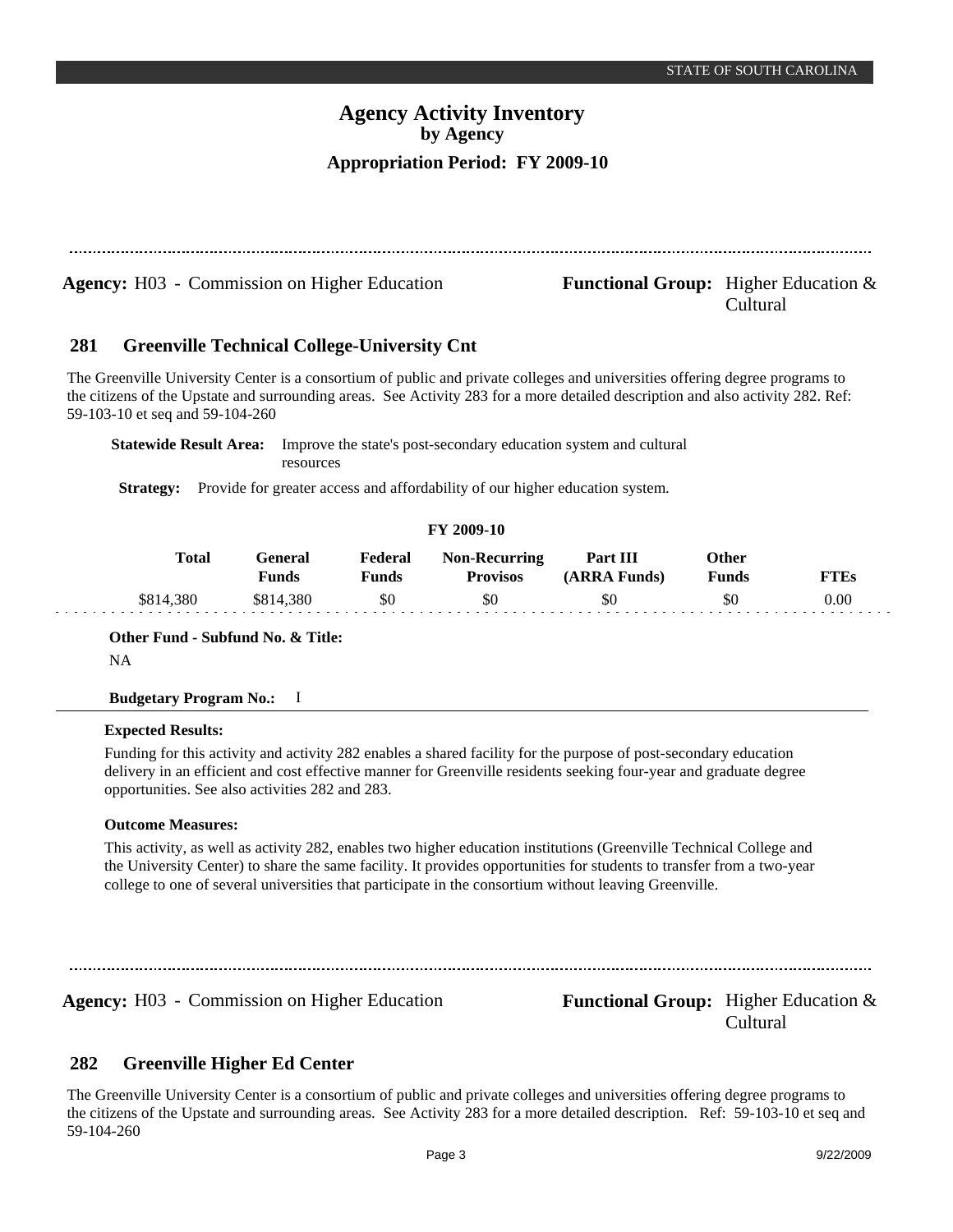# **Agency Activity Inventory by Agency**

## **Appropriation Period: FY 2009-10**

| <b>Statewide Result Area:</b> Improve the state's post-secondary education system and cultural |
|------------------------------------------------------------------------------------------------|
| <b>resources</b>                                                                               |

**Strategy:** Provide for greater access and affordability of our higher education system.

#### **FY 2009-10**

| Total   | Feneral<br>$\mathbf{v}_{\mathbf{unds}}$ | Federal<br>$T$ unds | <b>Non-Recurring</b><br><b>Provisos</b> | Part III<br>(ARRA Funds) | Other<br>Funds | TTEs |
|---------|-----------------------------------------|---------------------|-----------------------------------------|--------------------------|----------------|------|
| 690.04° | S90 041                                 | \$0                 | \$0                                     | 50                       | SC             | 0.00 |

**Other Fund - Subfund No. & Title:**

NA

#### **Budgetary Program No.:** I

#### **Expected Results:**

Funding for this activity and activity 281 enables a shared facility for the purpose of post-secondary education delivery in an efficient and cost effective manner for Greenville residents seeking four-year and graduate degree opportunities. See also activities 281 and 282.

#### **Outcome Measures:**

See above activity item 281.

**Agency:** H03 - Commission on Higher Education **Functional Group:** Higher Education &

# Cultural

#### **University Center of Greenville -Operations 283**

The University Center Consortium was established in 1987 to meet the need for four-year public education in the Greenville Area. There are currently six public member institutions and one private member institution: Clemson, Lander, MUSC, SC State, USC Columbia and USC Upstate, and Furman University. The University Center was originally located on the Greenville Technical College Campus but chose to relocate to its current site when Greenville Technical College, and the Greenville Tech Foundation purchased the neighboring McAlister Square Mall. State support for rent and operations flows through the CHE budget to the University Center and Greenville Technical College. In the mid-1990s Clemson University became the fiscal agent for the University Center. See also activities 281 and 282. Ref: 59-103-10 et seq and 59-104-260, Part 1B 6.25, Part III 90.19

**FY 2009-10**

**Statewide Result Area:** Improve the state's post-secondary education system and cultural resources

**Strategy:** Provide for greater access and affordability of our higher education system.

| Total     | General<br><b>Funds</b> | Federal<br>Funds | <b>Non-Recurring</b><br><b>Provisos</b> | Part III<br>(ARRA Funds) | Other<br><b>Funds</b> | <b>FTEs</b> |
|-----------|-------------------------|------------------|-----------------------------------------|--------------------------|-----------------------|-------------|
| \$769,734 | \$269,734               | \$0              | \$135,560                               | \$364,440                | \$0                   | 0.00        |
|           |                         |                  | Page 4                                  |                          |                       | 9/22/2009   |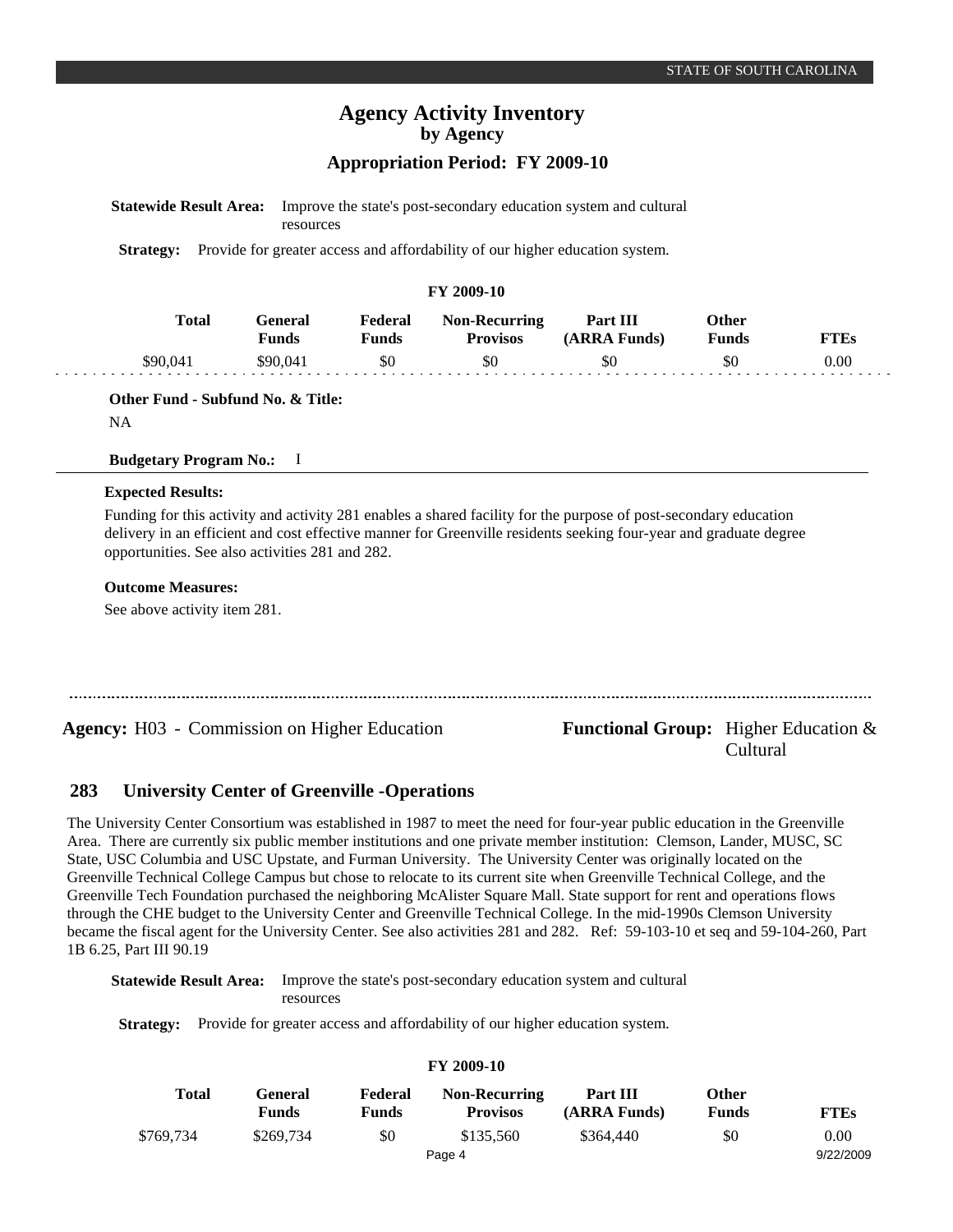# **Agency Activity Inventory by Agency**

## **Appropriation Period: FY 2009-10**

**Other Fund - Subfund No. & Title:** NA

#### **Budgetary Program No.:** I

#### **Expected Results:**

The University Center in Greenville (UCG) was developed to meet two challenges facing the surrounding Greenville metropolitan and county area - 1) provide a facility that gives access to public higher education for twoyear colleges graduates who cannot leave Greenville County to pursue a four-year or graduate degree and 2) provide that same level of access to working professionals so that they are able to pursue four-year, Master's and Doctoral degrees without having to disrupt their family lives and job responsibilities.

#### **Outcome Measures:**

Course offerings, registrations and credit hours through UCG continued growth from 2008 to 2009. Course offerings were up 8% to 860 sections. Registrations were up 1.2% to 8,698. Credit hours increased 2.5% to 25,601. This level of academic activity is the largest in UCG's 20-year history. Unduplicated headcount enrollment is estimated at 2200 students. Core programs at both the undergraduate and graduate levels include nursing (32% of all activity), education (26% of all activity), and business (18% of all activity). Among over 70 degree programs offered, in addition to core programs, are liberal arts, engineering, public safety, public administration, sociology, psychology, counseling, library science, and human resource management.

**Agency:** H03 - Commission on Higher Education **Functional Group:** Higher Education &

Cultural

#### **Lowcountry Graduate Center 284**

The Lowcountry Graduate Center (LGC) was created in 2001 by the College of Charleston, The Citadel, and the Medical University of South Carolina in response to the urging of the Charleston Legislative Delegation and the local business community to increase the range of graduate opportunities to support and improve the economic and workforce development of the Lowcountry. Working with the founding institutions, plus the University of South Carolina and Clemson University, the LGC continually assesses the educational needs of the Lowcountry and seeks to develop programs that respond to those needs. Funds flow through the CHE to the College of Charleston, the LGC's fiscal agent. Ref: 59-103-10 et seq and 59-104-260

**Statewide Result Area:** Improve the state's post-secondary education system and cultural resources

**Strategy:** Provide for greater access and affordability of our higher education system.

#### **FY 2009-10 General Funds**  \$1,075,672 **Other Funds** \$0 **Federal Funds**  \$0 **FTEs** 0.00 **Total**  \$1,075,672 **Non-Recurring Provisos** \$0 **Part III (ARRA Funds)** \$0

**Other Fund - Subfund No. & Title:**

NA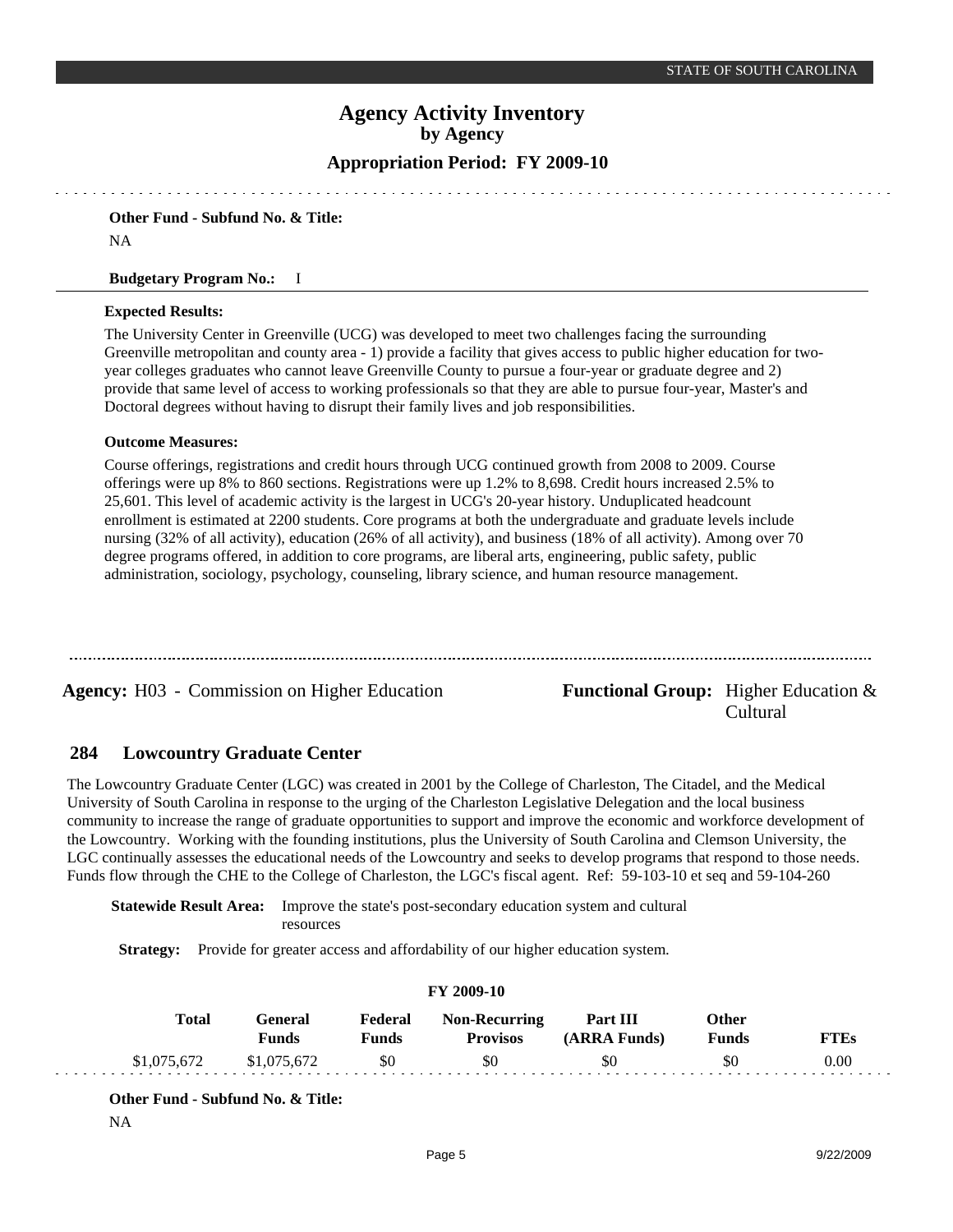#### **Budgetary Program No.:** I

#### **Expected Results:**

LCG programs have responded to community needs as shown by the remarkable growth in enrollments. A hallmark of the LGC is unprecedented collaboration. For example, the USC master's program in electrical engineering has Citadel faculty regularly teaching in it and the USC PhD in Educational Administration has involved College of Charleston and Citadel faculty in planning the program, reviewing applications, and teaching this fall. Collaboration allows LGC to not just bring programs to the Lowcountry, but to do so in an extremely efficient manner. It also allows us to offer programs that could only be provided at a much, much higher cost. This model of cooperation is now the standard for all new program development at the LGC. Though there are many instances of institutional collaboration, this really is unique in South Carolina. Indeed, there are few places using this model in the entire country.

#### **Outcome Measures:**

2008-09 offerings at LGC: Ph.D. in Educ. Administration – USC (with participation from Citadel and the Coll. of Charleston), Ph.D. in Higher Educ. Administration – Clemson, MA in Social Work – USC, MA in Communication – Coll. of Charleston, MA Engineering in Electrical Engineering – USC (with participation from Citadel), and MS in Computer and Information Sciences – joint degree from the Coll. of Charleston and Citadel. The following Certificate Programs were offered: Organizational and Corporate Communication – Coll. of Charleston, Technical Project Management – Citadel, Teaching English to Speakers of Other Languages – Coll. of Charleston, Certified Financial Planner™ – Coll. of Charleston (developing cooperation with Citadel), and Urban and Regional Planning – Coll. of Charleston. Other offerings included: Extended Graduate Campus Satellite Courses – USC, Masters-lLevel Business Courses – Citadel, Masters-level Education Courses – Coll. of Charleston and Citadel, and Masters-level courses in Student Affairs – Citadel.

**Agency:** H03 - Commission on Higher Education **Functional Group:** Higher Education &

# Cultural

#### **Access and Equity 285**

The Access & Equity program is part of the state's on-going efforts to eliminate the persistence of patterns of uneven investment in education and serious disparities in outcomes. The program supports efforts to bring minority residents the type of education they need in order to earn livable wages, meet requirements of the technology-driven workplace, participate fully and knowledgeably in civic life, and provide bright futures for themselves and their children. At all levels of the educational enterprise - from kindergarten through postgraduate education - the program seeks to broaden both educational and employment opportunities so that the attainment of excellence is a reality for all citizens. Ref: 59-103-10 et. seq., 59-103-45, and FY09 Part 1B Proviso 6.3

**Statewide Result Area:** Improve the state's post-secondary education system and cultural resources

Strategy: Provide for greater access and affordability of our higher education system.

|  | Total     | General<br>Funds | Federal<br>Funds | <b>Non-Recurring</b><br><b>Provisos</b> | Part III<br>(ARRA Funds) | Other<br>Funds | <b>FTEs</b> |  |
|--|-----------|------------------|------------------|-----------------------------------------|--------------------------|----------------|-------------|--|
|  | \$551.553 | \$551,553        | \$0              | \$0                                     | \$0                      | \$0            | 0.00        |  |
|  |           |                  |                  | Page 6                                  |                          |                | 9/22/2009   |  |

#### **FY 2009-10**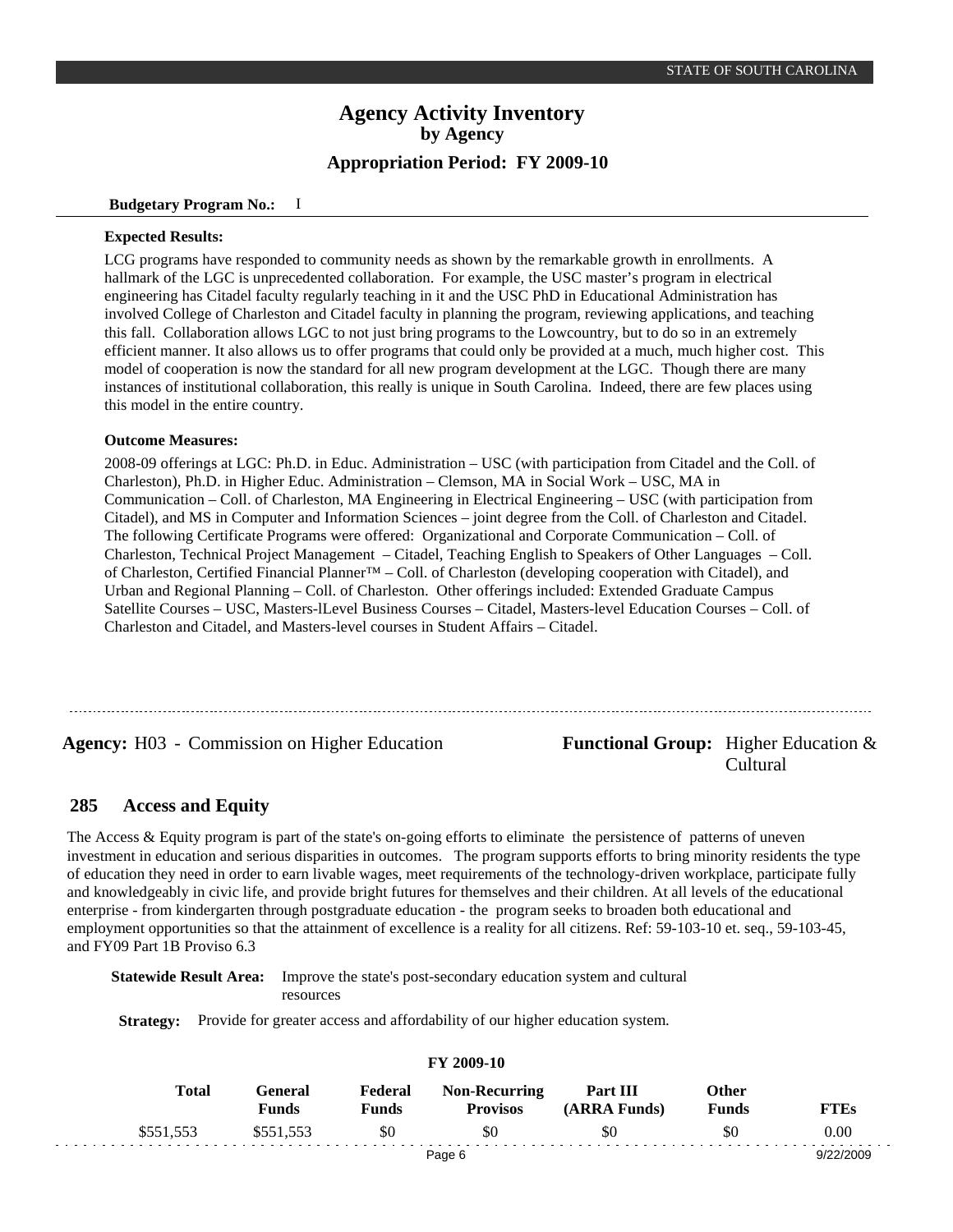**Other Fund - Subfund No. & Title:** NA

#### **Budgetary Program No.:** I

#### **Expected Results:**

Success of the Access & Equity program will be defined, in part, by ensuring that need-based scholarships are available to all poor South Carolinians. Sufficient opportunities will exist for the training, recruitment and retention of increased numbers of minority teachers, faculty, and administrators. A five percent increase in minority student retention and completion in postsecondary education over the next two year period is achievable.

#### **Outcome Measures:**

A percentage of the funds (about 95%) are provided to institutions to support their access and equity program efforts. The remaining dollars are awarded through a competitive process. The Commission works with institutions in monitoring program outcomes. It is expected that programs are working to improve minority enrollment, retention, and graduation at a level representative of the state's demographics. Group-identifiable disparities in education and economic well-being will be substantially reduced or eliminated. Statistics on minority participation are tracked in the agency's annual accountability report - see item 279 above for a link to this document. The state will have an adequate teacher force in the future and will continue to promote access of poor and minority group residents to professional careers with the overarching goal of enhancing the quality of life for all of the people of South Carolina.

**Agency:** H03 - Commission on Higher Education **Functional Group:** Higher Education &

Cultural

#### **SREB Contractual Scholarships 286**

SREB Contract Programs offer students pursuing professional health degrees admission to schools in other states for the price of in-state tuition and fees at public institutions and for reduced tuition at private institutions. Participating states pay schools to maintain spots in their professional programs and save the expense of building and staffing these schools. South Carolina participates in optometry and veterinary medicine programs at 5 partner institutions. SREB serves as the fiscal agent and handles the administrative duties for participating states. Ref: 59-103-10 et. seq.; FY09 Part 1B Provisos 6.1, 6.2, 6.9, and 6.18

**Statewide Result Area:** Improve the state's post-secondary education system and cultural resources

**Strategy:** Provide for greater access and affordability of our higher education system.

| Total       | General<br>Funds | Federal<br>Funds | <b>Non-Recurring</b><br><b>Provisos</b> | Part III<br>(ARRA Funds) | Other<br><b>Funds</b> | <b>FTEs</b> |  |  |  |
|-------------|------------------|------------------|-----------------------------------------|--------------------------|-----------------------|-------------|--|--|--|
| \$1,371,930 | \$1,371,930      | \$0              | \$0                                     | \$0                      | \$0                   | 0.00        |  |  |  |

**FY 2009-10**

**Other Fund - Subfund No. & Title:**

NA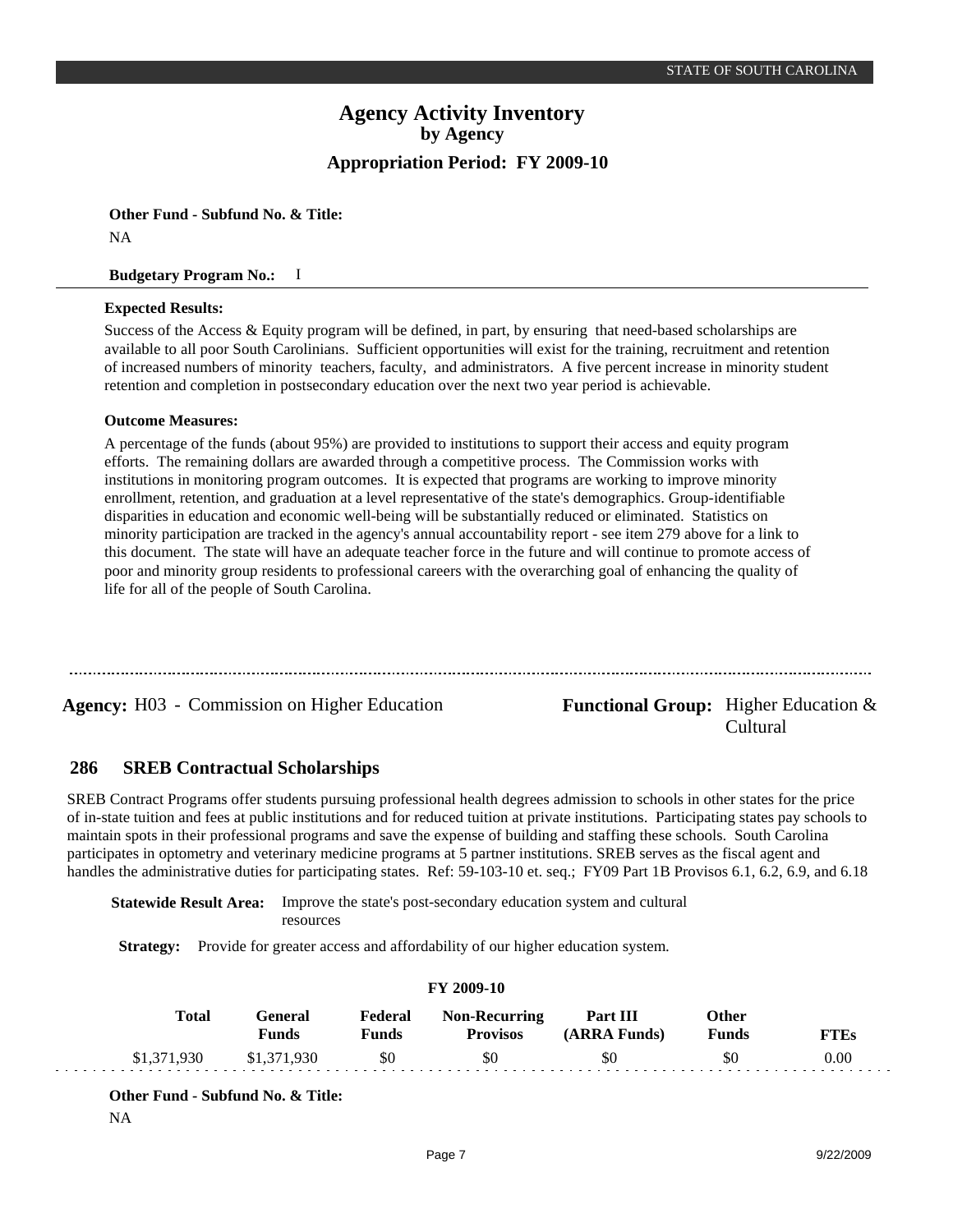#### **Budgetary Program No.:** II

#### **Expected Results:**

By providing a substantial level of educational financial assistance to its residents, it is expected that the state will assist in the development of practitioners in veterinary medicine and optometry. See also Activity lines of 287 and 290 for SREB programs supported for SC participation.

#### **Outcome Measures:**

Program enables cost avoidance for new academic programs in veterinary medicine and optometry. In regard to participating students, FY09 funding enables up to 24 slots in Optometry programs and 104 in Veterinary Medicine programs. A total of 117 students participated in these programs in 2008, 115 in 2007, 102 in 2006 and 107 in 2004.

**Agency:** H03 - Commission on Higher Education **Functional Group:** Higher Education &

# Cultural

#### **SREB Fees and Assessments 287**

The Southern Regional Education Board (SREB) was founded more than 50 years ago specifically to help states improve and share resources in higher education. Today, SREB continues to organize and administer regional arrangements to avoid costly duplication and expensive development of new programs with the Academic Common Market which provides access to undergraduate and graduate programs in specialized areas by waiving out-of-state tuition to the students. SREB data collection, SREB policy documents, comparative research and publications on K-20 issues as well as participation in several other programs are benefits of South Carolina's membership in this sixteen state consortium. The SREB operates through state support provided by the member states. Each year, the Governors of the member states receive an invoice for their share of SREB general operations and regional education programs of the SREB and contracts-for-services. CHE coordinates SC's participation in higher education programs under the SREB. Ref: 59-103-10 et. seq., FY09 Part 1B Provisos 6.1, 6.2, 6.9, and 6.18

**Statewide Result Area:** Improve the state's post-secondary education system and cultural resources

**Strategy:** Provide for an efficient and effective statewide Higher Education system through improved statewide planning.

#### **FY 2009-10**

| Total       | Feneral<br>Funds | Federal<br>Funds | <b>Non-Recurring</b><br><b>Provisos</b> | Part III<br>(ARRA Funds) | <b>Other</b><br>Funds | FTEs |
|-------------|------------------|------------------|-----------------------------------------|--------------------------|-----------------------|------|
| \$1,506,801 | \$1,506,801      | \$0              | \$0                                     | \$0                      | \$0                   | 0.00 |

**Other Fund - Subfund No. & Title:**

**Budgetary Program No.:** II

**Expected Results:**

NA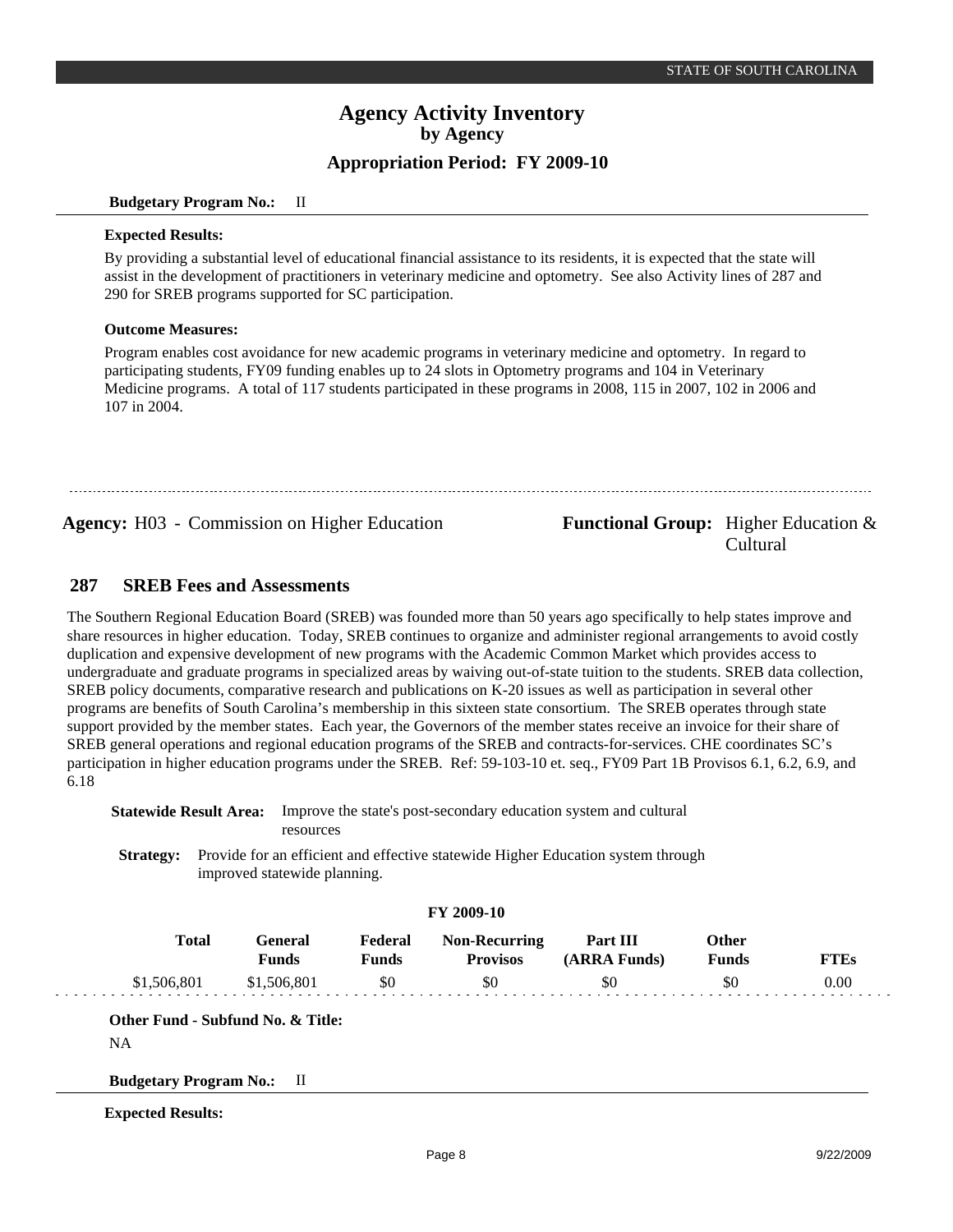SREB General Operation and Regional Education Programs offer benefits by enabling access to student programs such as the Academic Common Market, which provides access to undergraduate and graduate programs in specialized areas, and the Electronic Campus, which is an "electronic marketplace" for courses programs and services. In addition, South Carolina benefits from access to a wealth of SREB publications and data sharing resources. SREB works with higher education and K-12 agencies in the 16 member states to collect and share timely comparative information and data and to produce policy reports used extensively by state leaders. Doctoral Scholars Program provides financial assistance and academic support to minority students who are admitted to doctoral programs. The purpose is to produce more minority Ph.D.s and to encourage them to seek faculty positions. Increased funding enables SC participation in these programs as well as in the NC School of Arts and SREB contract programs described elsewhere.

#### **Outcome Measures:**

Participation in SREB enables SC to access the latest regional research and data in regard to educational issues. In regard to higher education programs, participation of SC students in the Academic Common Market continues to be in demand - 125 in 2003, 121 in 2004, 130 in 2005, 113 in 2006, 120 in 2007 and 134 in 2008. Students continue to participate in the contract programs - see item 286. There were 13 doctoral scholar students in FY08, 16 in FY07, 17 in FY06, 10 in FY05 and 3 in FY04.

Agency: H03 - Commission on Higher Education Functional Group: Higher Education &

Cultural

#### **Gear Up 288**

Gaining Early Awareness and Readiness for Undergraduate Programs (GEAR UP) is a federal discretionary program to significantly increase the number of low-income students who are prepared to enter and succeed in postsecondary education. The US Department of Education (US DOE), through a competitive grant process, awards federal funds for state and local partnership grants. The governor designated the South Carolina Commission on Higher Education (CHE) as the lead state agency to apply for and administer the SC GEAR UP. CHE has worked successfully with SC's students to help increase their academic readiness for secondary and postsecondary challenges. The program provides the tools necessary to create and maintain better educational opportunities for our students. The second GEAR UP grant (2005 -2011) was awarded to the Commission in August 2005. This was a new six-year GEAR UP grant of \$2,468,637 per year, for a total of \$ 14,811,822. SC GEAR UP is in its fifth year of providing services to increase the number of low-income students who are prepared to enter and succeed in postsecondary education. Focusing on a cohort of 4,333 students, SC GEAR UP provides a broad range of intensive programs and services to students enrolled in 17 high schools in 14 school districts along the I-95 corridor. Ref: 59-103 et. Seq., FY09 Proviso 6.7

**Statewide Result Area:** Improve the state's post-secondary education system and cultural resources

**Strategy:** Provide for greater access and affordability of our higher education system.

| $\sim$ $\sim$ $\sim$ $\sim$ $\sim$ |                          |                  |                                         |                          |                              |             |  |  |  |
|------------------------------------|--------------------------|------------------|-----------------------------------------|--------------------------|------------------------------|-------------|--|--|--|
| <b>Total</b>                       | General)<br><b>Funds</b> | Federal<br>Funds | <b>Non-Recurring</b><br><b>Provisos</b> | Part III<br>(ARRA Funds) | <b>Other</b><br><b>Funds</b> | <b>FTEs</b> |  |  |  |
| \$5,044,926                        | \$415.510                | \$4,629,416      | \$0                                     | \$0                      | \$0                          | 0.00        |  |  |  |

#### **FY 2009-10**

**Other Fund - Subfund No. & Title:**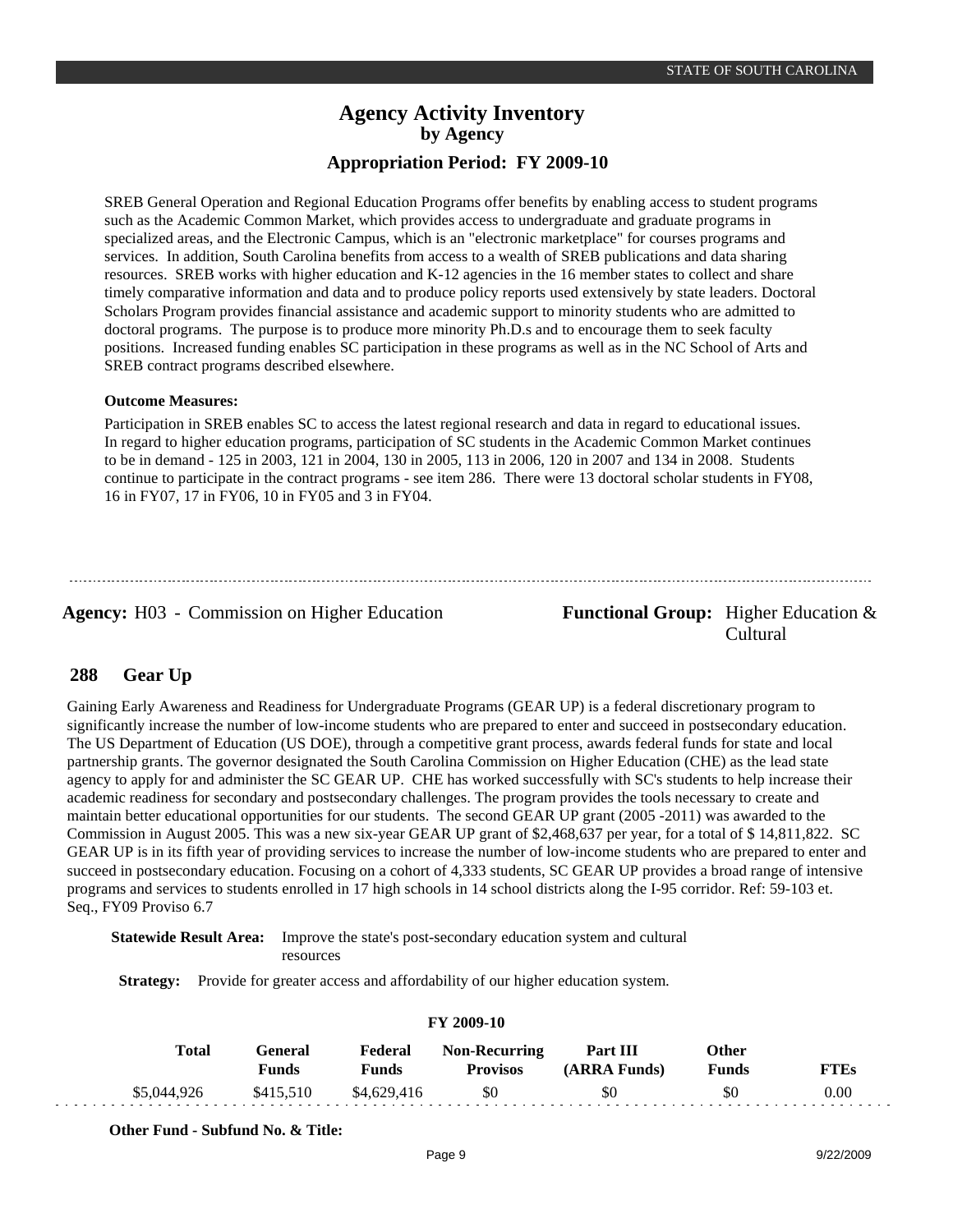NA

#### **Budgetary Program No.:** II

#### **Expected Results:**

State matching funds will enable the state to fully maximize the available federal funding for the program. If successful, the program will result in increasing numbers of students from economically disadvantaged areas of the state completing high school and continuing their education at the postsecondary level. The ultimate goal of the project is to produce positive, long-term and systemic effects on low-income students' participation in postsecondary education.

## **Outcome Measures:**

SC GEAR UP expects that the implementation of these programs over the six years of the grant will increase: standardized test scores, GPA, the numbers of students taking rigorous courses, attendance, promotion rates, graduation rates, teacher expectations for students' academic achievement, and students' and parents' knowledge about college requirements and financial aid information. To accomplish the goals, the program uses researchproven practices such as mentoring and tutoring to promote academic rigor and student achievement. The 2005 SC GEAR UP program is entering its fifth year. Students will enter the eleventh grade in the fall of 2009. Data on the SC GEAR UP program are available in the CHE 2007-08 Agency Accountability Report (pages 43-44). Additional information is being prepared for the 2008-09 Accountability Report due in September.

**Agency:** H03 - Commission on Higher Education **Functional Group:** Higher Education &

Cultural

#### **SC Manufacturing Extension Partnerships 289**

The S.C. Manufacturing Extension Partnership (SCMEP) is a private, non-profit 501(c)(3) organization funded through a cooperative agreement with the U.S. Department of Commerce's National Institute of Standards and Technology (NIST), matching state funds, and revenue from private and other grant sources. SCMEP is part of the nation's manufacturing extension partnership system, is governed by a fiduciary board of directors, and is committed to serving small- to mid-sized manufacturers with resources and services to help them become more competitive and productive. SCMEP's delivery of services is dependent upon relationships with partners, public agencies, non-profits and numerous private consultants. The organization has formal, contracted relationships with the University of South Carolina, Clemson University and the South Carolina Technical College System. Ref: 59-103-162

**Statewide Result Area:** Improve the state's post-secondary education system and cultural resources

**Strategy:** Provide for employability and quality of life opportunities for our graduates.

| FY 2009-10 |              |                  |                  |                                         |                          |                       |             |  |  |
|------------|--------------|------------------|------------------|-----------------------------------------|--------------------------|-----------------------|-------------|--|--|
|            | <b>Total</b> | General<br>Funds | Federal<br>Funds | <b>Non-Recurring</b><br><b>Provisos</b> | Part III<br>(ARRA Funds) | Other<br><b>Funds</b> | <b>FTEs</b> |  |  |
|            | \$934,483    | \$934,483        | \$0              | \$0                                     | \$0                      | \$0                   | 0.00        |  |  |

**Other Fund - Subfund No. & Title:**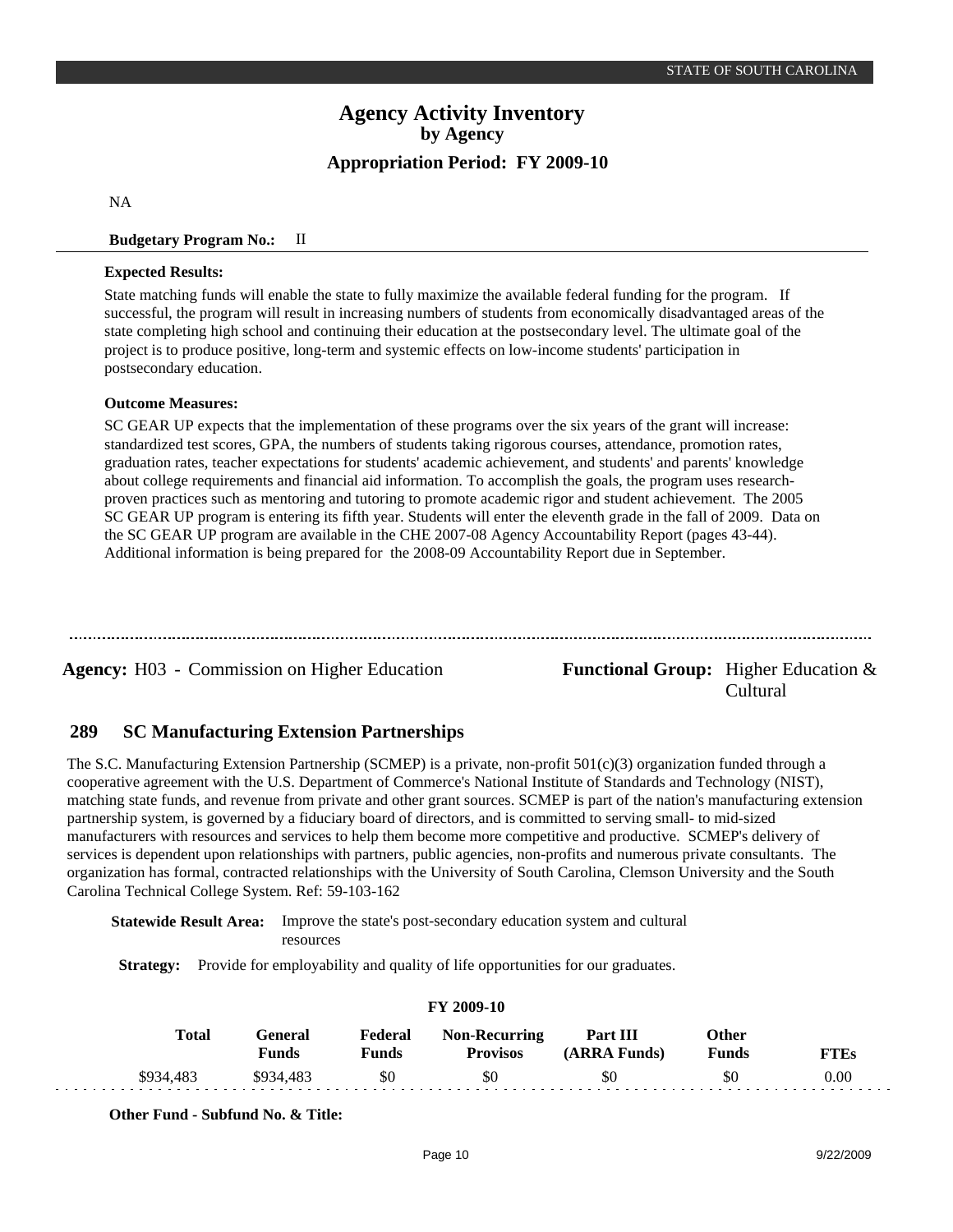NA

## **Budgetary Program No.:** II

#### **Expected Results:**

The goal of SCMEP program is to provide technical assistance to small- and mid-sized manufacturers to increase their productivity and competitiveness.

#### **Outcome Measures:**

As reported in the 2008 Annual Impact Report, SCMEP served 1,823 manufacturers, resulting in an overall impact of \$254.8 million, with \$152 million in new and retained sales. Also, in 2008 there was \$49.9 million in cost savings in manufacturing plants with a capital investment of \$36.3 million. In addition there were 1,360 jobs created and retained.

**Agency:** H03 - Commission on Higher Education **Functional Group:** Higher Education &

# Cultural

#### **Arts Program 290**

This is an SREB program that provides tuition assistance to SC residents to attend the NC School of the Arts, a conservatorybased high school program that provides for the training of professionals in the arts. The school is located in Winston-Salem, NC. The amount per student is determined by the amount appropriated divided by the number of South Carolina residents who attend. Ref: 59-103 et. seq., FY09 Part 1B 6.2, See items 286 and 287 above.

**Statewide Result Area:** Improve the state's post-secondary education system and cultural resources

**Strategy:** Provide for greater access and affordability of our higher education system.

|              |                         |                  | <b>FY 2009-10</b>                |                          |                              |             |
|--------------|-------------------------|------------------|----------------------------------|--------------------------|------------------------------|-------------|
| <b>Total</b> | General<br><b>Funds</b> | Federal<br>Funds | Non-Recurring<br><b>Provisos</b> | Part III<br>(ARRA Funds) | <b>Other</b><br><b>Funds</b> | <b>FTEs</b> |
| \$8.142      | \$8.142                 | \$0              | \$0                              | \$0                      | \$0                          | 0.00        |

**Other Fund - Subfund No. & Title:**

NA

#### **Budgetary Program No.:** II

#### **Expected Results:**

The development of professional artists and performers.

#### **Outcome Measures:**

Students continue to participate in the SREB NC School of the Arts program with 5 in 2008, 4 in 2007, 2 in 2006, 4 in 2005 and 7 in 2004.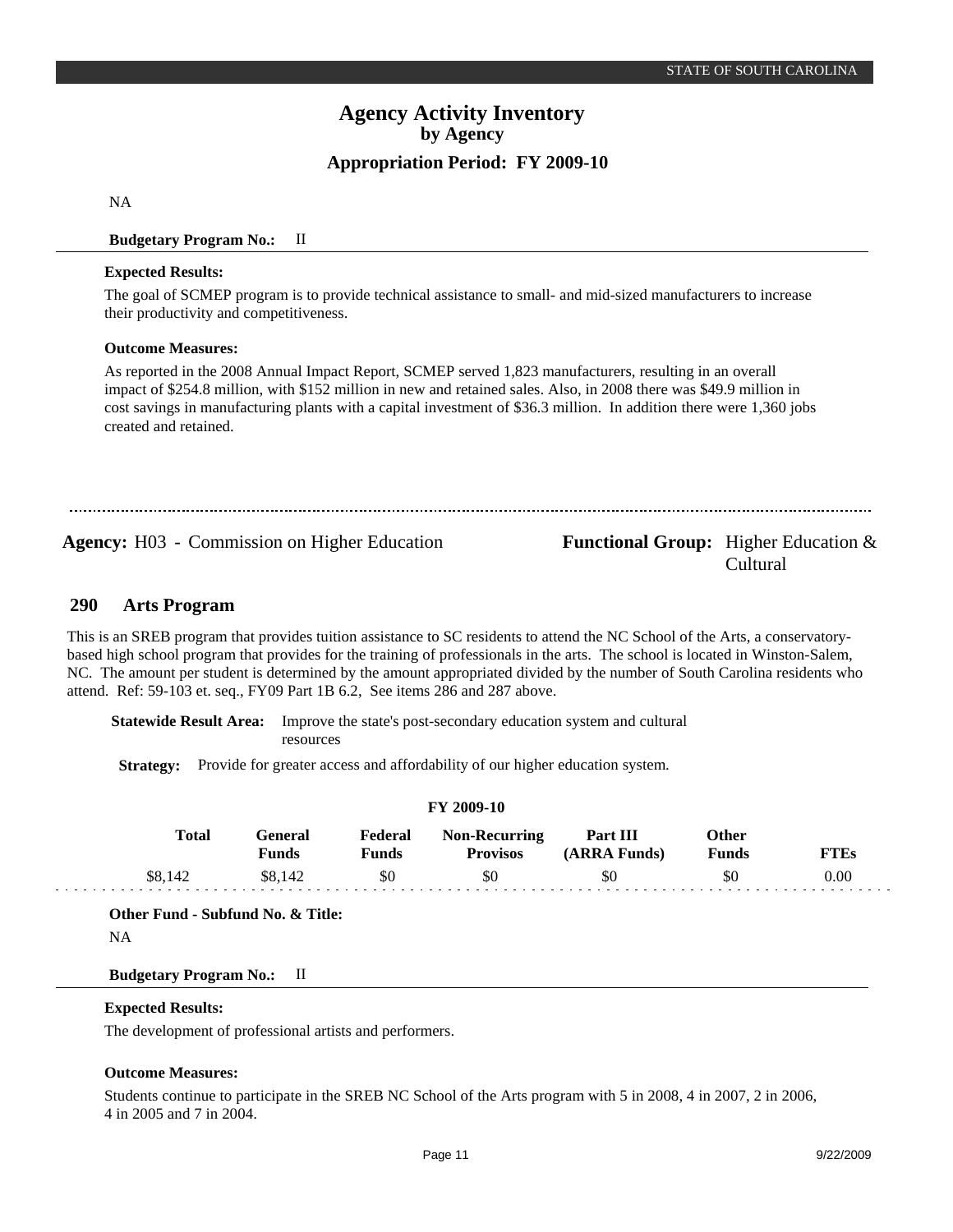| <b>Agency:</b> H03 - Commission on Higher Education                                                                              | <b>Functional Group:</b> Higher Education $\&$<br>Cultural |
|----------------------------------------------------------------------------------------------------------------------------------|------------------------------------------------------------|
| 291<br><b>Training for Math &amp; Science Teachers</b>                                                                           |                                                            |
| The federal Improving Teacher Quality (ITQ) grant program was enacted as Title II of the No Child Left Behind Act to provide     |                                                            |
| funds to local education agencies, higher education institutions, and nonprofit organizations to: conduct professional           |                                                            |
| development activities in core academic subjects to ensure that teachers, highly qualified paraprofessionals and principals have |                                                            |
| subject matter knowledge in the academic subjects they teach, including computer-related technology to enhance instruction.      |                                                            |
| There are currently 11 funded projects. Ref: 59-103-140, 59-26-20                                                                |                                                            |

**Statewide Result Area:** Improve the state's post-secondary education system and cultural resources

**Strategy:** Provide for employability and quality of life opportunities for our graduates.

## **FY 2009-10**

| Total       | General<br>Funds | Federal<br>Funds | <b>Non-Recurring</b><br><b>Provisos</b> | Part III<br>(ARRA Funds) | Other<br><b>Funds</b> | FTEs |
|-------------|------------------|------------------|-----------------------------------------|--------------------------|-----------------------|------|
| \$1,115,720 | \$0              | \$1,115,720      | \$0                                     | \$0                      | \$0                   | 0.00 |

**Other Fund - Subfund No. & Title:**

NA

## **Budgetary Program No.:** II

## **Expected Results:**

This federally-funded program enhances teacher and principal professional development by providing an array of courses, teaching and learning experiences, summer experience, mentoring, and reflection opportunities in the core discipline areas.

## **Outcome Measures:**

If successful this program will create a lasting impact on educators and educational systems as well as students. They will result in an overall positive change for the better in South Carolina education by fostering innovation, experimentation, and leadership, and improved teaching and learning in K-12 schools.

Agency: H03 - Commission on Higher Education Functional Group: Higher Education &

Cultural

#### **Centers of Excellence 292**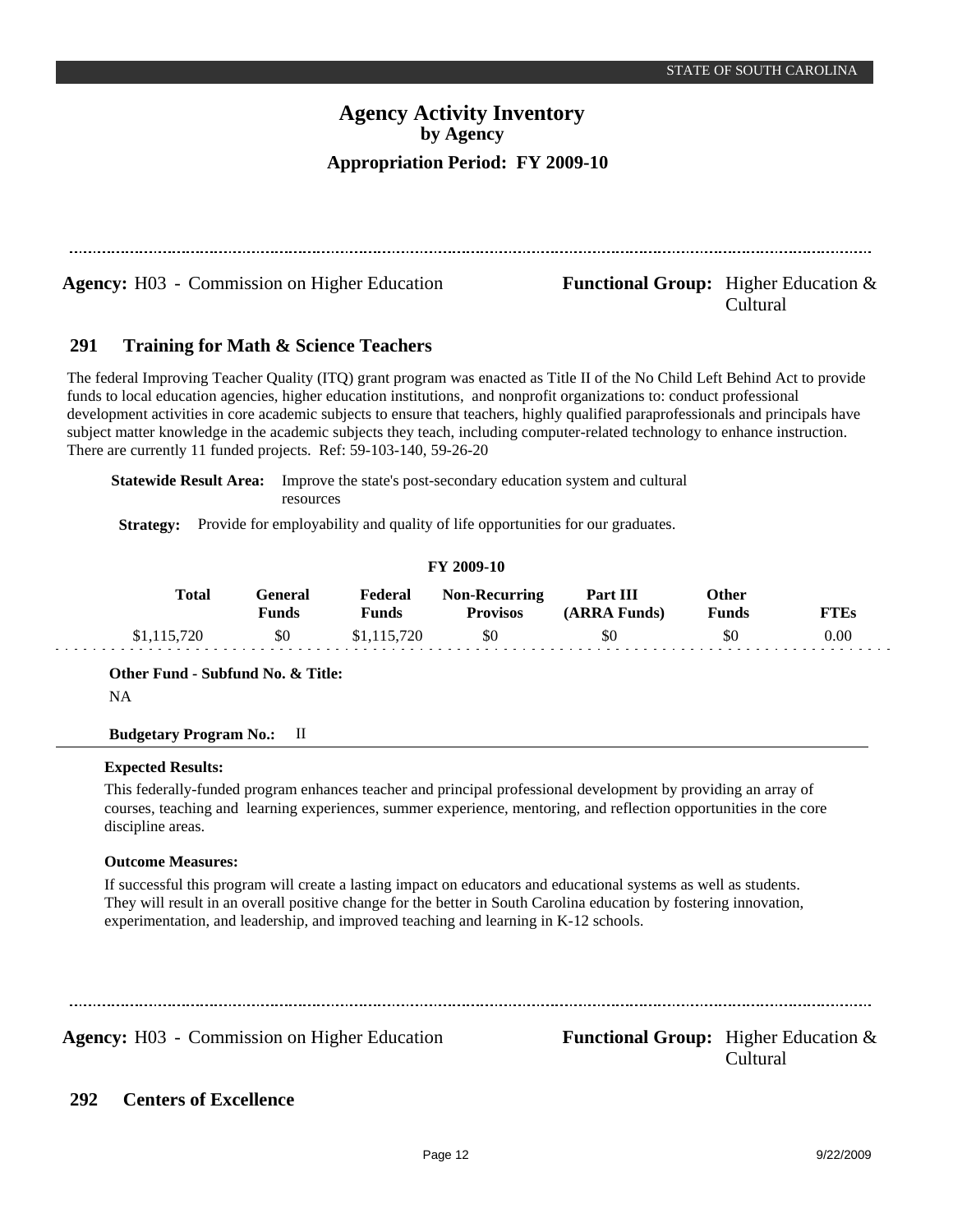The purpose of the EIA - Centers of Excellence competitive grant program is to enable eligible institutions or groupings of institutions, to serve as "state-of-the-art" resource centers for South Carolina in a specific area related to the improvement of teacher education. Teacher education encompasses both in-service and pre-service training. These "resource centers" develop and model state-of-the-art teaching practices, conduct research, disseminate information and provide training for K-12 and higher education personnel in the Center's specific area of expertise. There are currently 15 active centers, 4 of which are currently receiving state support. Ref: 59-103-140, 59-26-20

**Statewide Result Area:** Improve the state's post-secondary education system and cultural resources

**Strategy:** Provide for employability and quality of life opportunities for our graduates.

|           |                         |                  | FY 2009-10                              |                          |                       |             |  |
|-----------|-------------------------|------------------|-----------------------------------------|--------------------------|-----------------------|-------------|--|
| Total     | General<br><b>Funds</b> | Federal<br>Funds | <b>Non-Recurring</b><br><b>Provisos</b> | Part III<br>(ARRA Funds) | <b>Other</b><br>Funds | <b>FTEs</b> |  |
| \$537,526 | \$0                     | \$0              | \$0                                     | \$0                      | \$537.526             | 0.00        |  |

#### **Other Fund - Subfund No. & Title:**

4973 - Education Improvement Act

#### **Budgetary Program No.:** II

#### **Expected Results:**

Research has shown that the single greatest factor influencing student achievement is teacher quality. In order for the state to attain its education goals, we must ensure that all students have access to highly qualified teachers and educational programs. Towards this goal, the new focus of the Centers of Excellence Program will concentrate on assisting low-performing schools and districts.

#### **Outcome Measures:**

A series of partnership programs working directly with schools to increase student achievement will be established to work on raising school ratings. Typical activities of funded centers include: developing and modeling state-of-the-art pre-service preparation programs for other institutions to emulate that focus on increasing the number of teachers prepared to work effectively with students in low performing schools and with diverse needs; developing innovative school-based projects to enhance student and teacher achievement at low performing schools; conducting statewide school-based and campus-based faculty development activities related to State content and assessment standards; conducting research and evaluation activities related to teacher quality and student achievement; serving as a state (and/or regional and national) clearinghouse for information dissemination; and providing demonstration, outreach, and technical assistance programs for low performing schools and districts and higher education institutions as requested.

**Agency:** H03 - Commission on Higher Education **Functional Group:** Higher Education &

Cultural

#### **Youth Leadership Conference 293**

The Youth Leadership Program is a public-private partnership under the direction of the Palmetto Project. It encourages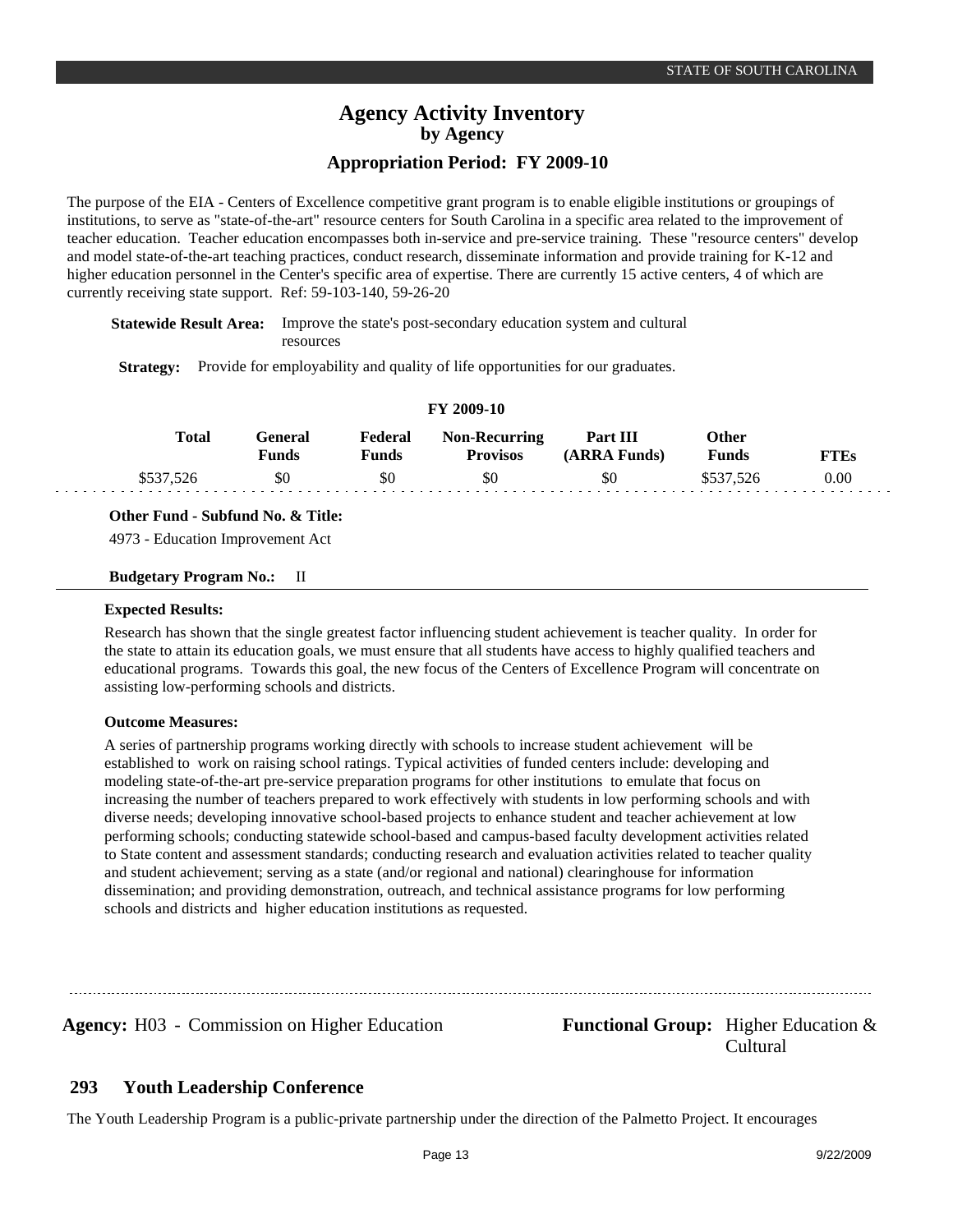students to address issues of campus violence, bullying, student conflict, and social alienation on the state's high school and middle school campuses. The program is in its 12th year and is focused on promising students who have become disengaged or are at-risk of dropping out. Over the years SC colleges have contributed facilities and expertise to the effort, which in turn has led to increased interest in college among those who might not have otherwise considered post-secondary education. The program often uses college and graduate students, especially those planning to teach, as facilitators, thereby providing important experiential learning. A significant part of this program is a national award-winning initiative known as Challenge Day, which includes direct intervention with students on troubled campuses. Corporate and foundation grants for this program generally are contingent on state funding. Ref: Unknown

**Statewide Result Area:** Improve the state's post-secondary education system and cultural resources

**Strategy:** Provide for an efficient and effective statewide Higher Education system through improved statewide planning.

|          |                  |                  | FY 2009-10                              |                          |                       |             |
|----------|------------------|------------------|-----------------------------------------|--------------------------|-----------------------|-------------|
| Total    | General<br>Funds | Federal<br>Funds | <b>Non-Recurring</b><br><b>Provisos</b> | Part III<br>(ARRA Funds) | Other<br><b>Funds</b> | <b>FTEs</b> |
| \$20,083 | \$20,083         | \$0              | \$0                                     | \$0                      | \$0                   | 0.00        |

**Other Fund - Subfund No. & Title:**

NA

#### **Budgetary Program No.:** II

#### **Expected Results:**

Overall, the Youth Leadership Program expects to create safer schools and positive, encouraging academic environment. The mission is to assist students in taking responsibility for creating a social and academic environment that is physically safe, individually affirming, and socially inclusive. Outcomes include changes in students' attitudes toward their school, teachers, and fellow students; commitment by students and adult community leaders to improve quality of campus life; and agreement by students to work with others on campus or community projects. Longer-term outcomes include reduction in discipline problems, suspensions, and expulsions; reduction in peer-to-peer conflicts; greater participation by adult community members in campus life; and increase in graduation rates and pursuit of higher levels of education. Student-faculty teams from more than 210 SC schools have participated in professional trainings and workshops offered since the program's start. More than 500 community leaders have participated as facilitators in Challenge Day programs.

#### **Outcome Measures:**

Short term quantifiable outcomes for 2009-10: (a) At least eight initial Challenge Day training programs in high schools or middles schools in the state reaching as many as 2,000 students, teachers, and community leaders. Measurement of success will be by pre-and post-testing of participants by Challenge Day and Palmetto Project staff. (b) Follow up programming, community service projects, and technical support for students and faculty on troubled campuses with an estimated 2,000 to be served. Measurement of success will be provided by pre- and post-testing of participants. Long term quantifiable outcome measures include: (c) Reported instances of violence and aggressive behavior decline in at least two-thirds of participating schools (SC Dept of Ed); (d) Number of student participants graduating on scheduled exceeds school average (Task Force Faculty Advisors/Dept of Ed); and (e) Percentage of college and graduate student mentors remaining in-state is higher than average (Palmetto Project staff reports based on reports from colleges).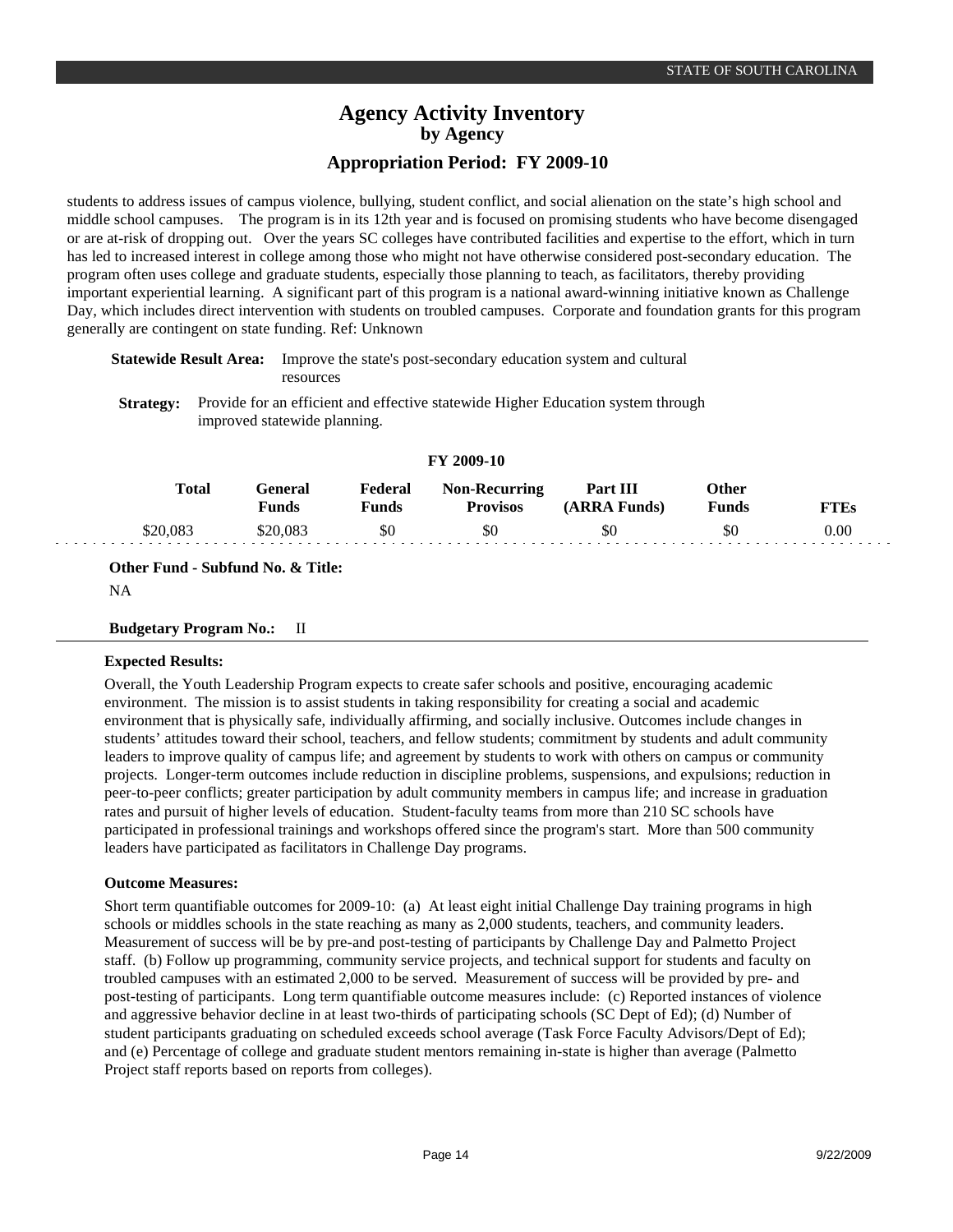**Agency:** H03 - Commission on Higher Education **Functional Group:** Higher Education &

Cultural

#### **EIA-Teacher Recruitment 294**

Two separate teacher recruitment projects, housed at Winthrop University and South Carolina State University, respectively, provide leadership in identifying, attracting, placing and retaining well-qualified individuals for the teaching profession in our state. SC State's (SC PRRMT) program provides financial aid for its teacher education students and technical college studies. The purpose of Winthrop's Center for Educator Recruitment, Retention, & Advancement (CERRA) is to provide leadership in identifying, attracting, placing and retaining well-qualified individuals for the teaching profession in our state. In doing so, the CERRA will respond to changing needs for teachers from underrepresented populations, in critical subject fields and in underserved geographical areas in South Carolina. The Center will work cooperatively with other organizations to promote the teaching profession. Ref: 59-26-20, 59-103-130, FY09 Part 1B Proviso 1A.22

**Statewide Result Area:** Improve the state's post-secondary education system and cultural resources

**Strategy:** Provide for employability and quality of life opportunities for our graduates.

| FY 2009-10  |                         |                  |                                         |                          |                |             |  |  |  |
|-------------|-------------------------|------------------|-----------------------------------------|--------------------------|----------------|-------------|--|--|--|
| Total       | General<br><b>Funds</b> | Federal<br>Funds | <b>Non-Recurring</b><br><b>Provisos</b> | Part III<br>(ARRA Funds) | Other<br>Funds | <b>FTEs</b> |  |  |  |
| \$4,376,394 | \$0                     | \$0              | \$0                                     | \$0                      | \$4,376,394    | 0.00        |  |  |  |

**Other Fund - Subfund No. & Title:**

4973 - Education Improvement Act

## **Budgetary Program No.:** II

## **Expected Results:**

Through special pre-collegiate, pre-service, retention and training programs (e.g., ProTeam, Teacher Cadet, Teaching Fellows, Job Bank) forgivable teacher loans, satellite teacher education programs throughout the state and financial support, this program will expand the supply of teacher and teacher candidates. Funds for this program flow-through CHE to the intended recipients.

## **Outcome Measures:**

Enhanced recruitment and retention of teachers who remain in service in the State. SC CERRA: 1,209 ProTeam and Team9REACH students enrolled at 19 junior high and middle level sites. 2,200 Teacher Cadets are enrolled at 163 high schools and 23 Teacher Education Institutions. An average of 384 Teacher Cadets are certified to teach each year. 175 Teaching Fellow Scholarships were awarded for 08-09; a total of 1,531 Teaching Fellow Scholarships have been awarded with a retention rate of 82% for the first four graduating classes. Future Educators Association has charters in 51 high schools and in 6 colleges of education. With regards to other CERRA programs, 3613 mentors and 186 mentor trainers have been trained from 83 school districts, DJJ and SCSDB; in addition 31,823 employment and/or certification applications were processed through the On-line Application System in FY08. All 85 school districts utilize the statewide Teacher Job Bank and/or Expo.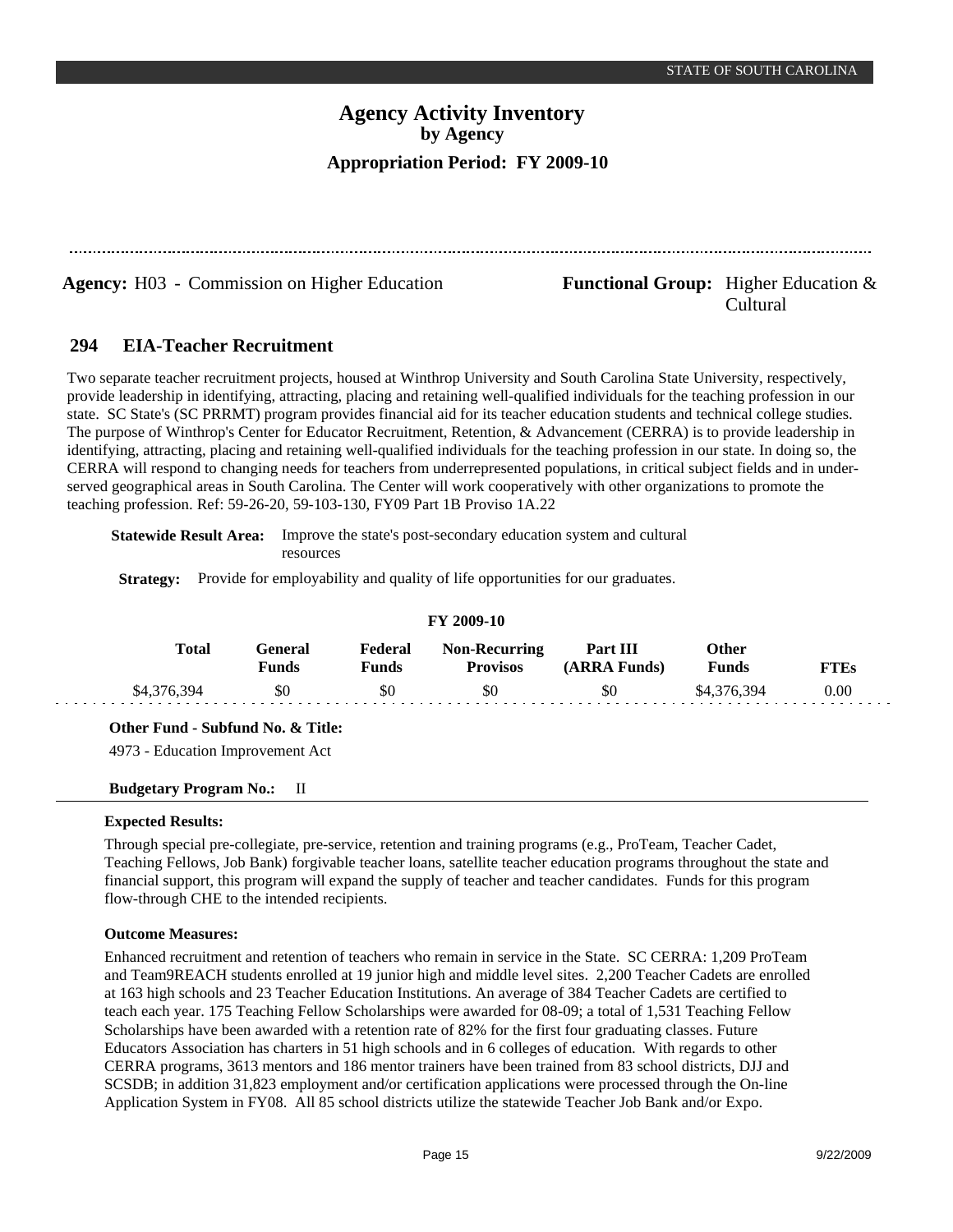**Agency:** H03 - Commission on Higher Education **Functional Group:** Higher Education &

# Cultural

#### **Cutting Edge 295**

"Cutting Edge" was legislation enacted through Act 629 of 1988 that established several academic oriented programs. The legislation created the Palmetto Fellows scholarship program, required CHE to review and ensure minimal admissions standards at public institutions, and provided for CHE responsibility in regard to the consideration of developmental education and college transfer issues. In addition, a competitive grants program, the Professor of the Year program and research investment fund program were established. Finally, the legislation established planning and assessment and institutional effectiveness programs at the state's colleges and provided for CHE's role in higher education planning and ensuring on-going assessment and institutional effectiveness programs at the public institutions. Ref: 59-104-10 et seq, and 59-101-340.

**Statewide Result Area:** Improve the state's post-secondary education system and cultural resources

**Strategy:** Provide for an efficient and effective statewide Higher Education system through improved statewide planning.

|  | FY 2009-10 |
|--|------------|
|--|------------|

| <b>Total</b> | -eneral<br><b>Funds</b> | Federal<br>Funds | <b>Non-Recurring</b><br><b>Provisos</b> | Part III<br><b>ARRA Funds)</b> | )ther<br><b>Funds</b> | TTEs |
|--------------|-------------------------|------------------|-----------------------------------------|--------------------------------|-----------------------|------|
|              |                         | \$0              | \$0                                     | \$0                            | \$0                   | 2.00 |

**Other Fund - Subfund No. & Title:**

NA

**Budgetary Program No.:** III

## **Expected Results:**

Planning and Assessment and Institutional Effectiveness programs lead to improved quality in academic programs across the state and enable policy considerations in regard to statewide needs. The Palmetto Fellows program as addressed elsewhere provides incentives for SC's best and brightest high school students to remain in state, Other programs under this legislation provide incentives for improving teaching and for increasing incentives for research.

## **Outcome Measures:**

Due to diminished funding there is not sufficient state funding to support several of the legislated programs including the research investment fund, endowed professorships, and competitive grants programs. The available funding enables staff activities and work related to remaining cutting edge programs including: planning, assessment and institutional effectiveness; ensuring minimal admission standards, addressing academic program issues, and conducting professor of the year processes. Administrative and policy work in these areas promote quality in the higher education system in South Carolina. CHE continues to submit each January as required a publication of institutional trends and information relating to planning, assessment and performance funding. That document, "A Closer Look at Public Higher Education" is available on the Commission's website at http://www.che.sc.gov/New\_Web/Rep&Pubs/ACL.htm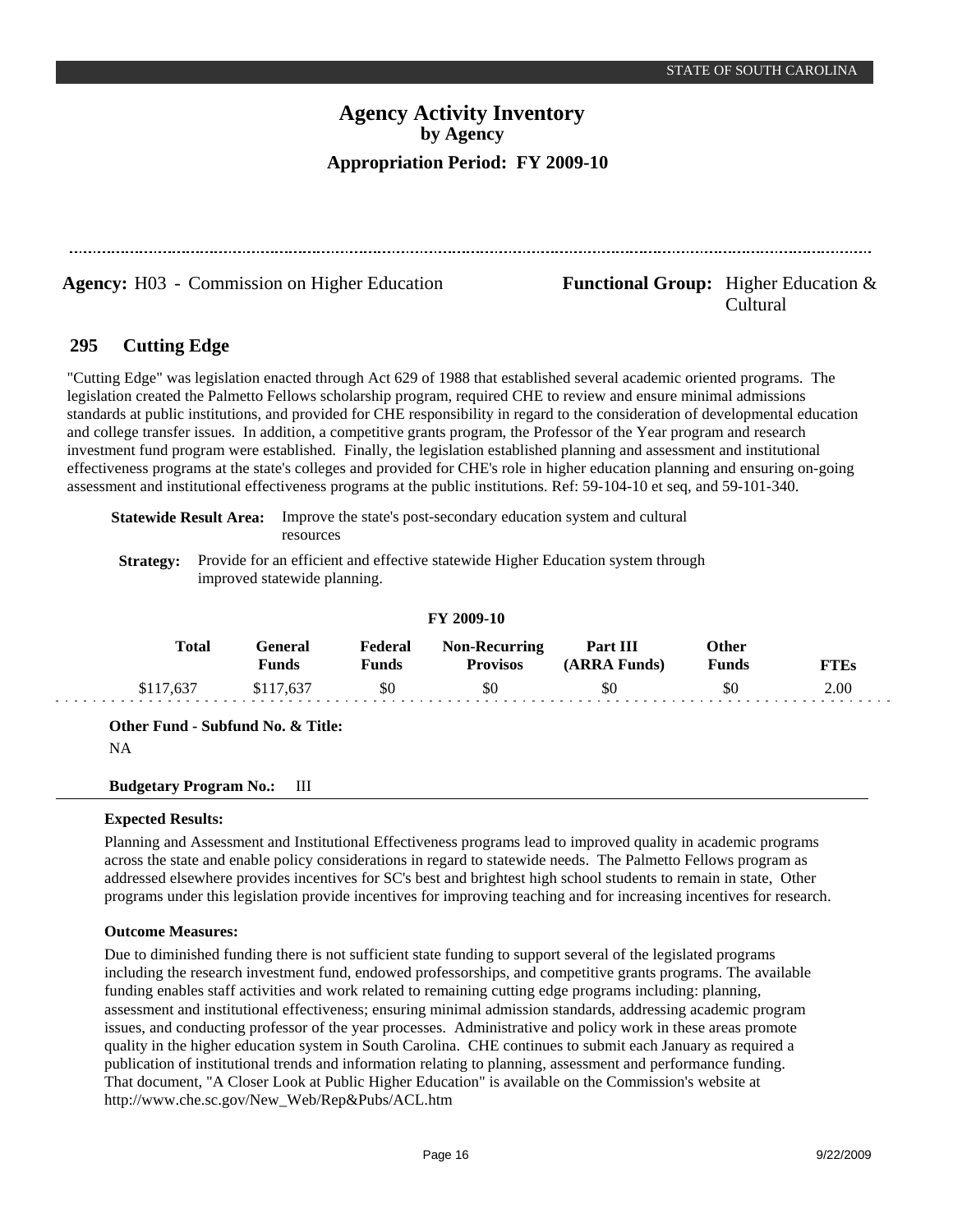|     | <b>Agency:</b> H03 - Commission on Higher Education |                                |                         |                                                                                | <b>Functional Group:</b> Higher Education $\&$                                                                                                                                                                                                                                                                                                                                                                                                          | Cultural                     |             |
|-----|-----------------------------------------------------|--------------------------------|-------------------------|--------------------------------------------------------------------------------|---------------------------------------------------------------------------------------------------------------------------------------------------------------------------------------------------------------------------------------------------------------------------------------------------------------------------------------------------------------------------------------------------------------------------------------------------------|------------------------------|-------------|
| 296 | <b>Professor of the Year</b>                        |                                |                         |                                                                                |                                                                                                                                                                                                                                                                                                                                                                                                                                                         |                              |             |
|     | <b>Statewide Result Area:</b>                       |                                |                         |                                                                                | The Governor's Professor of the Year Award recognizes the state's best college and university teachers, as selected by students,<br>other faculty members, and a blue-ribbon panel of education experts. The winners (2-year, 4-year) receive a \$5,000 prize.<br>Runners-up receive \$500 awards. These awards were suspended in FY08-09 due to budget reductions. Ref: 59-104-220<br>Improve the state's post-secondary education system and cultural |                              |             |
|     |                                                     | resources                      |                         |                                                                                |                                                                                                                                                                                                                                                                                                                                                                                                                                                         |                              |             |
|     | <b>Strategy:</b>                                    |                                |                         | Provide for employability and quality of life opportunities for our graduates. |                                                                                                                                                                                                                                                                                                                                                                                                                                                         |                              |             |
|     |                                                     |                                |                         | FY 2009-10                                                                     |                                                                                                                                                                                                                                                                                                                                                                                                                                                         |                              |             |
|     | <b>Total</b>                                        | <b>General</b><br><b>Funds</b> | Federal<br><b>Funds</b> | <b>Non-Recurring</b><br><b>Provisos</b>                                        | Part III<br>(ARRA Funds)                                                                                                                                                                                                                                                                                                                                                                                                                                | <b>Other</b><br><b>Funds</b> | <b>FTEs</b> |
|     |                                                     |                                |                         |                                                                                |                                                                                                                                                                                                                                                                                                                                                                                                                                                         |                              |             |

NA

## **Budgetary Program No.:** III

## **Expected Results:**

Provides greater recognition of exemplary teaching in postsecondary education and a forum for sharing recognized model teaching.

## **Outcome Measures:**

Each year, 10 finalists are identified and 2 top awards are provided. Participation includes 2- and 4-year, public and private, institutions. Last year (FY09), there were 35 submissions, 10 finalist and 2 award winners were chosen. In past years, submissions have been similar: 36 in FY08, 39 in FY07 and 38 in FY06. Program funding for monetary awards was lost in FY09 during the October recession bill. Professors were recognized at a luncheon sponsored by the S.C. Higher Education Foundation. Monetary awards were suspended as of Fall 2008 due to program funds being cut in the FY 2008-09 October Rescission bill.

Agency: H03 - Commission on Higher Education Functional Group: Higher Education &

Cultural

#### **Educational Endowment 297**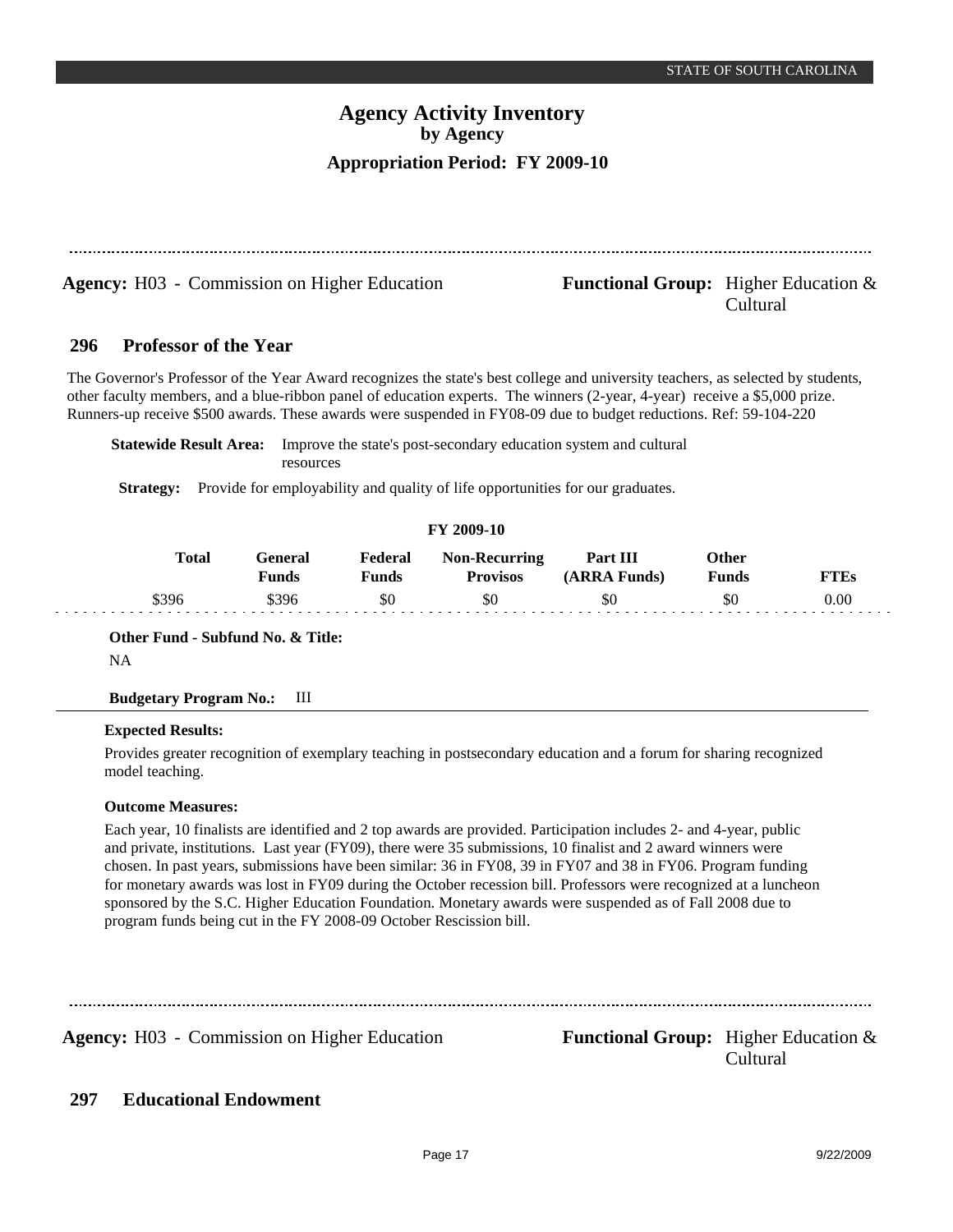# **Agency Activity Inventory by Agency**

## **Appropriation Period: FY 2009-10**

State Appropriations and Barnwell Nuclear Fee Revenues support the Palmetto Fellows and Need Based Scholarships. Of the funds from this source, approximately half support the merit program, Palmetto Fellows Scholarships, and half support Need Based Scholarships. Additional funding for these programs is provided through the Education Lottery. (See also agency activity inventory items 311 and 312). Ref: 59-143-10 et. seq., 59-101-345, 59-111-25 (PF), 6.23 (all scholarship/grant programs), 2.7 (Lottery Proviso), 90.19 and 90.21.

**Statewide Result Area:** Improve the state's post-secondary education system and cultural resources

**Strategy:** Provide for greater access and affordability of our higher education system.

#### **FY 2009-10**

| <b>Total</b> | General<br>Funds | Federal<br>Funds | <b>Non-Recurring</b><br><b>Provisos</b> | Part III<br>(ARRA Funds) | Other<br>Funds | <b>FTEs</b> |
|--------------|------------------|------------------|-----------------------------------------|--------------------------|----------------|-------------|
| \$24,000,000 | \$21,572,425     | \$0              | \$0                                     | \$0                      | \$2,427,575    | 0.00        |

#### **Other Fund - Subfund No. & Title:**

4723 - Children's Education Endowment ( Barnwell Nuclear Waste)

#### **Budgetary Program No.:** III

#### **Expected Results:**

Merit-based student assistance will provide incentives for State residents to enroll and succeed in higher education. Need-based funding will help the state's neediest students enroll and succeed in college. Increased success of the State's residents in achieving higher levels of education will ultimately contribute to an increase in per capita income, greater economic prosperity and social well-being for the State. It is noted that there is continued concern regarding inadequate funding to assist the state's neediest students in realizing college success. The Need-based program received an increase in unclaimed prize funds from \$3,478,271 in FY08 to \$6,037,827 in FY09.

#### **Outcome Measures:**

Student participation in Palmetto Fellows continues to increase. Based on the most recent available year-end data, awards were provided to 4,401 in FY06, 4,846 in FY07 and 5,218 in FY08. Dollars awarded during these years were \$28.4 million in FY06, \$31.4 in FY07 and \$40.5 in FY08. Funding continues to support the Palmetto Fellows program growth and fund qualified students. In regard to need-based aid at public institutions, 15,282 students with an average award of \$1,158 were provided in FY06, 14,794 with an average award of \$1,296 in FY07 and 14,264 with an average award of \$1,316 in FY08. This program is campus administered within state guidelines, and institutions attempt to maximize available funds to students. A portion of the funds for this program is authorized to supplement the tuition grant program for private institutions including: 11,904 awards averaging \$357 in FY06, 11,876 awards averaging \$434 in FY07 and 12,487 awards averaging \$353 in FY08. Final FY09 numbers are not yet available.

**Agency:** H03 - Commission on Higher Education **Functional Group:** Higher Education &

Cultural

#### **State Approving Section 298**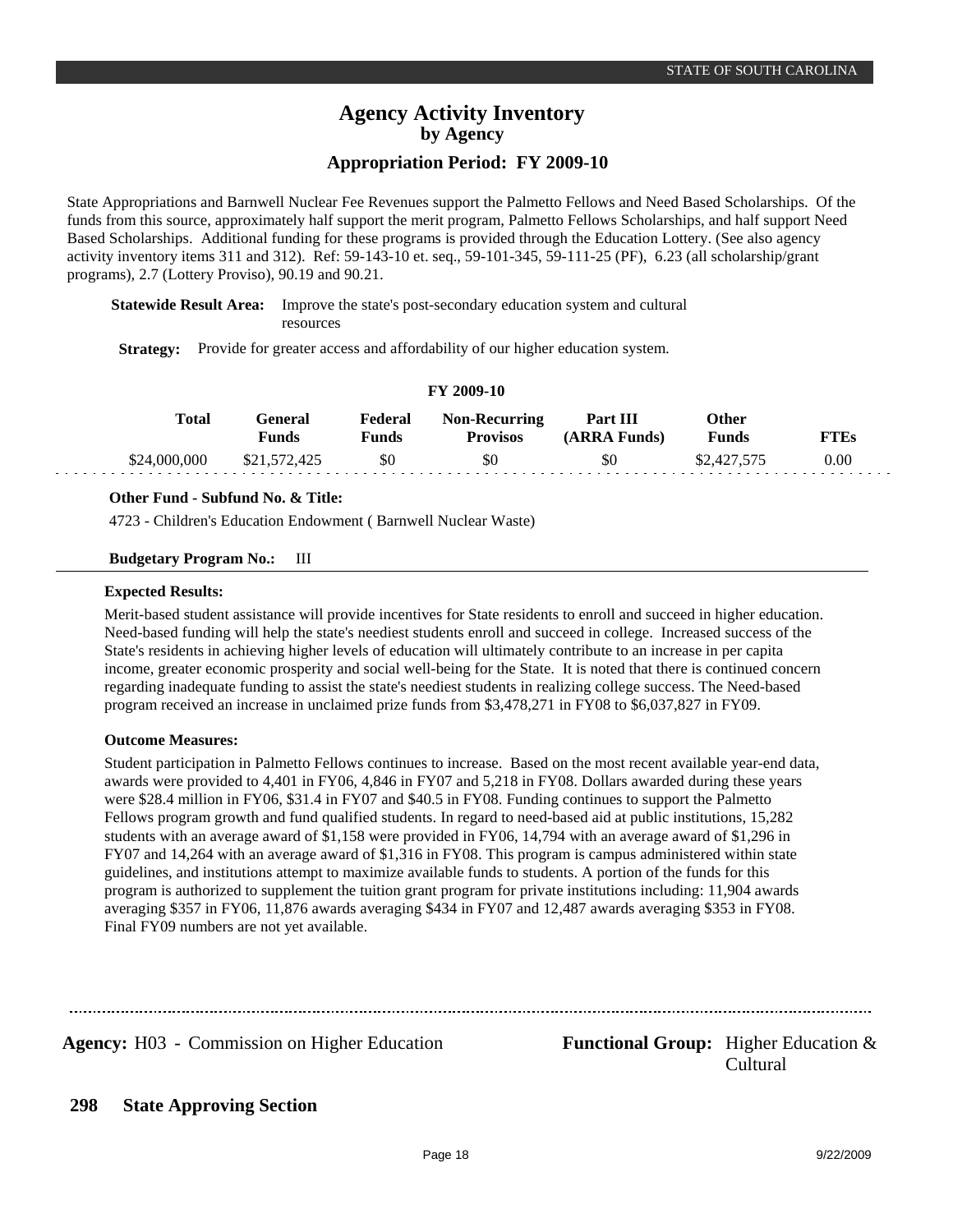The Commission is the sole authority for licensing nonpublic educational institutions established in South Carolina and for those established elsewhere which want to operate in or confer degrees in this State. The Veterans Education and Training Section functions as the South Carolina State Approving Agency (SAA). This state entity acts on behalf of the Federal Government to evaluate educational/vocational institutions and training establishments where veterans and dependents eligible for VA educational benefits Ref: 59-58-10 et seq.

## **Statewide Result Area:** Improve the state's post-secondary education system and cultural resources

**Strategy:** Provide for an efficient and effective statewide Higher Education system through improved statewide planning.

|           |                         |                  | 1 1 2002 10                             |                          |                              |             |
|-----------|-------------------------|------------------|-----------------------------------------|--------------------------|------------------------------|-------------|
| Total     | <b>General</b><br>Funds | Federal<br>Funds | <b>Non-Recurring</b><br><b>Provisos</b> | Part III<br>(ARRA Funds) | <b>Other</b><br><b>Funds</b> | <b>FTEs</b> |
| \$562.833 | \$59.434                | \$359.854        | \$0                                     | \$0                      | \$143.545                    | 8.30        |

**FY 2009-10**

## **Other Fund - Subfund No. & Title:**

3035 - License Fees

## **Budgetary Program No.:** IV

#### **Expected Results:**

Commission activities will provide a safeguard for those seeking quality education and training programs for all eligible citizens.

## **Outcome Measures:**

CHE activity ensures the appropriate licensing of all degree-granting and non-degree institutions, profit as well as not-for-profit, seeking to operate in the state. The process is designed to provide consumer protection by ensuring that minimal standards are met which have been increasingly aligned with SACS standards. Data on CHE's licensing activities are reported each year in the agency's accountability report. The SC State Approving Agency (SAA) met or exceeded each of the benchmarks set for FY 2008 with the exception of the benchmark set for the VA requested visits/compliance surveys. The SAA agreed to visit 80% of the176 facilities listed on our Business Plan for FY 2008. The SAA conducted 172 Supervision visits for FY 2008, increasing our percentage from 80% to 98%. The SAA approved 46 new facilities (schools and training establishments) and have enrolled 306 veterans into OJT programs for FY 2008. The program continues to provide services ensuring Veterans are able to take advantage of educational benefits.

Agency: H03 - Commission on Higher Education Functional Group: Higher Education & Cultural

#### **Higher Education Awareness 299**

The purpose of HEAP is to provide information to 8th grades students and their parents in order to increase their knowledge about the availability of postsecondary education and financial aid in the State and to motivate them to aspire to higher education. Ref: 59-103-165, 170, 180 and 190.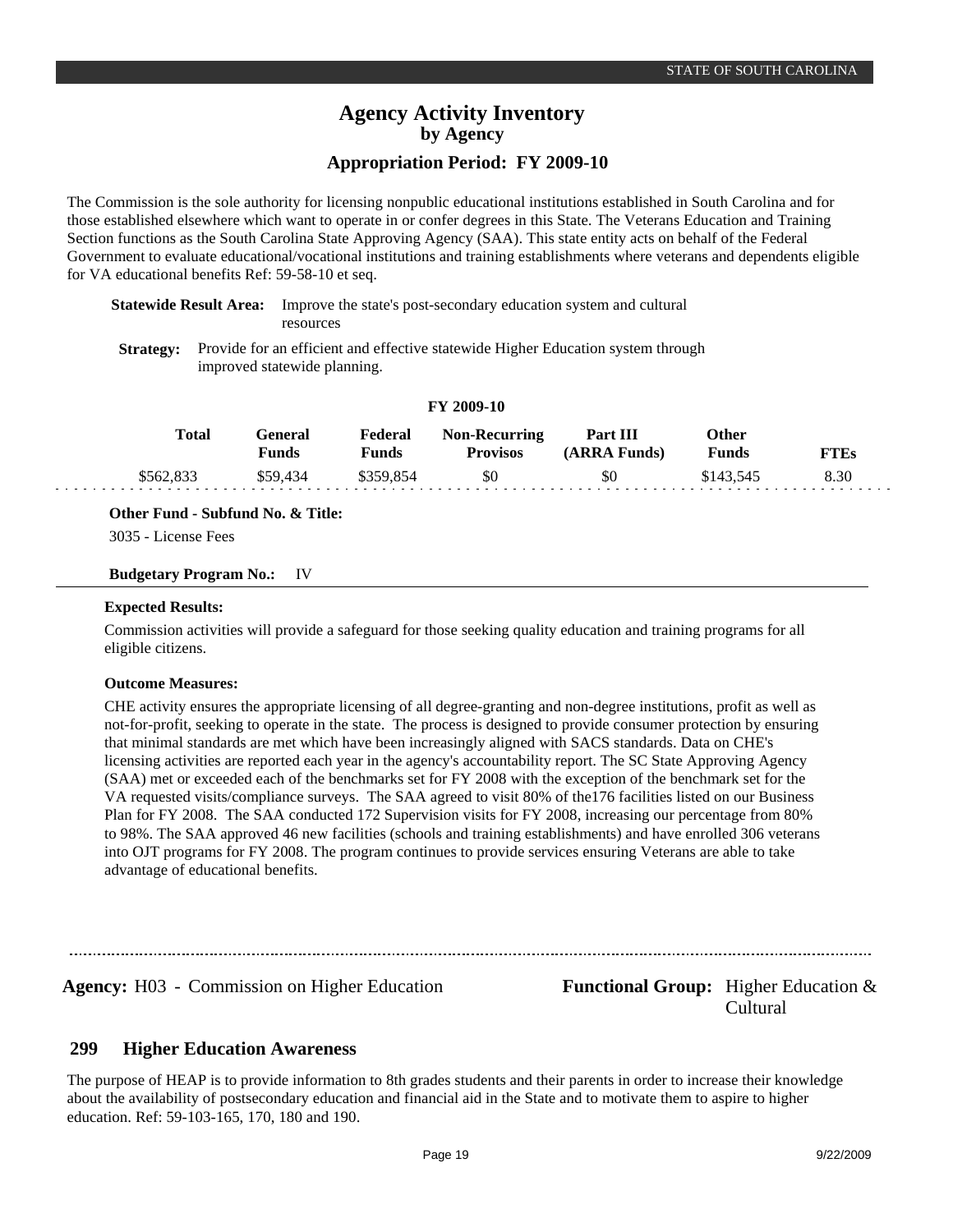**FTEs** 1.00

# **Agency Activity Inventory by Agency Appropriation Period: FY 2009-10**

| <b>Statewide Result Area:</b> | resources                      |                         |                                                                              | Improve the state's post-secondary education system and cultural |                              |
|-------------------------------|--------------------------------|-------------------------|------------------------------------------------------------------------------|------------------------------------------------------------------|------------------------------|
| <b>Strategy:</b>              |                                |                         | Provide for greater access and affordability of our higher education system. |                                                                  |                              |
|                               |                                |                         | FY 2009-10                                                                   |                                                                  |                              |
| <b>Total</b>                  | <b>General</b><br><b>Funds</b> | Federal<br><b>Funds</b> | <b>Non-Recurring</b><br><b>Provisos</b>                                      | Part III<br>(ARRA Funds)                                         | <b>Other</b><br><b>Funds</b> |
| \$206,835                     | \$206,835                      | \$0                     | \$0                                                                          | \$0                                                              | \$0                          |

**Other Fund - Subfund No. & Title:**

NA

#### **Budgetary Program No.:** V

#### **Expected Results:**

Greater economic development by encouraging continued education of the State's citizens. The program provides information resources to the state's 8th grade population for the purpose of increasing awareness of higher education opportunities and providing information in regard to high school pathways to success and college and career exploration.

#### **Outcome Measures:**

HEAP provides higher education awareness materials and support for all 8th graders throughout SC middle schools. In 2006-07, over 56,000 HEAP CDs were distributed to every middle school in SC with an 8th grade population and CHE provided over \$100,000 total in mini-grants to support higher education awareness opportunities. The mini-grants served 5,097 students in 2007-08. For additional information, see the Commission's agency accountability report for FY07-08, pp. 40-41. The FY09 Accountability Report is being updated by Sept 15 as required for FY09 and information on HEAP will again be included.

**Agency:** H03 - Commission on Higher Education **Functional Group:** Higher Education &

Cultural

#### **African American Loan Program 301**

The African American Loan program supports minority teacher education at Benedict College and South Carolina State University. Ref: 59-103 et. seq., FY09 Part 1B Proviso 6.6.

**Statewide Result Area:** Improve the state's post-secondary education system and cultural resources

**Strategy:** Provide for greater access and affordability of our higher education system.

| Total     | <b>General</b><br><b>Funds</b> | Federal<br><b>Funds</b> | <b>Non-Recurring</b><br><b>Provisos</b> | Part III<br>(ARRA Funds) | Other<br><b>Funds</b> | <b>FTEs</b> |
|-----------|--------------------------------|-------------------------|-----------------------------------------|--------------------------|-----------------------|-------------|
| \$160,765 | \$160,765                      | \$0                     | \$0                                     | \$0                      | \$0                   | 0.00        |
|           |                                |                         | Page 20                                 |                          |                       | 9/22/2009   |

**FY 2009-10**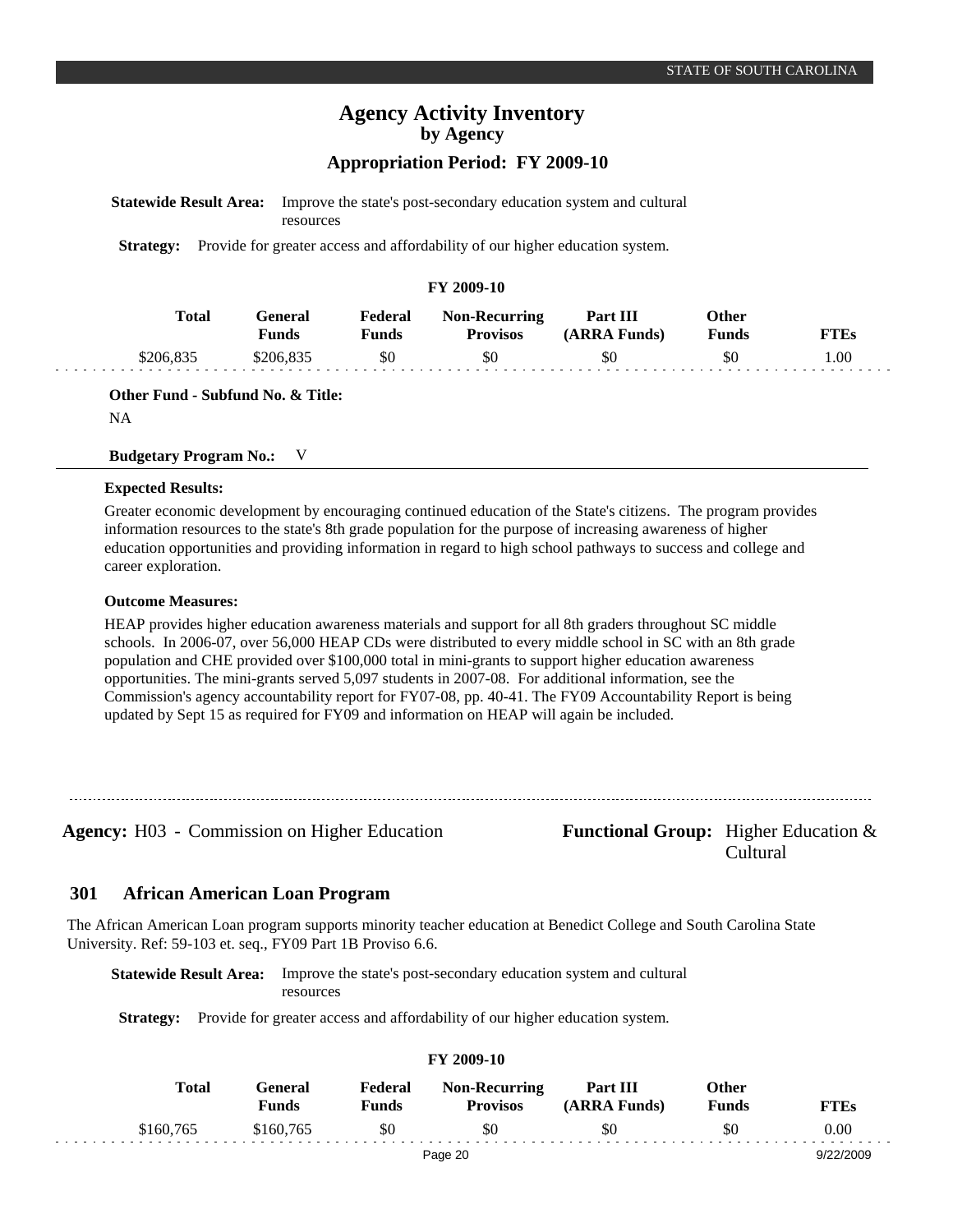**Other Fund - Subfund No. & Title:** NA

**Budgetary Program No.:** VII

## **Expected Results:**

By providing a substantial level of educational financial assistance to its minority residents, it is expected that the state will produce greater numbers of minority teachers who are underrepresented vis a vie percentage of minority enrollment in K-12.

## **Outcome Measures:**

Supports efforts to increase the production of minority teachers.

**Agency:** H03 - Commission on Higher Education **Functional Group:** Higher Education &

Cultural

#### **Performance Funding 302**

The Experimental Program to Stimulate Cooperative Research (EPSCoR) uses state funding to leverage federal grant funding from NASA, NSF, and NIH for scientific research at public institutions. Funding for SC State University provides support for the study of Business Administration and Transportation. (See activity item 303 below for additional information on EPSCoR). Ref: 59-103-100, FY09 Part 1B Proviso 6.11.

**Statewide Result Area:** Improve the state's post-secondary education system and cultural resources

**Strategy:** Provide for an efficient and effective statewide Higher Education system through improved statewide planning.

|             |                         |                         | <b>FY 2009-10</b>                |                          |                              |             |  |
|-------------|-------------------------|-------------------------|----------------------------------|--------------------------|------------------------------|-------------|--|
| Total       | General<br><b>Funds</b> | Federal<br><b>Funds</b> | Non-Recurring<br><b>Provisos</b> | Part III<br>(ARRA Funds) | <b>Other</b><br><b>Funds</b> | <b>FTEs</b> |  |
| \$1,875,026 | \$1,875,026             | \$0                     | \$0                              | \$0                      | \$0                          | 0.00        |  |

**Other Fund - Subfund No. & Title:**

NA

**Budgetary Program No.:** VII

## **Expected Results:**

Recipients designated for flow-through funding are expected to expend those funds for the purposes for which they are intended and to report exceptional situations to the Commission. As has been the case for the past several years, Proviso 1B directs available funds for this item to EPSCoR and to SC State for support of their Business Education programs and as a state match for its transportation program.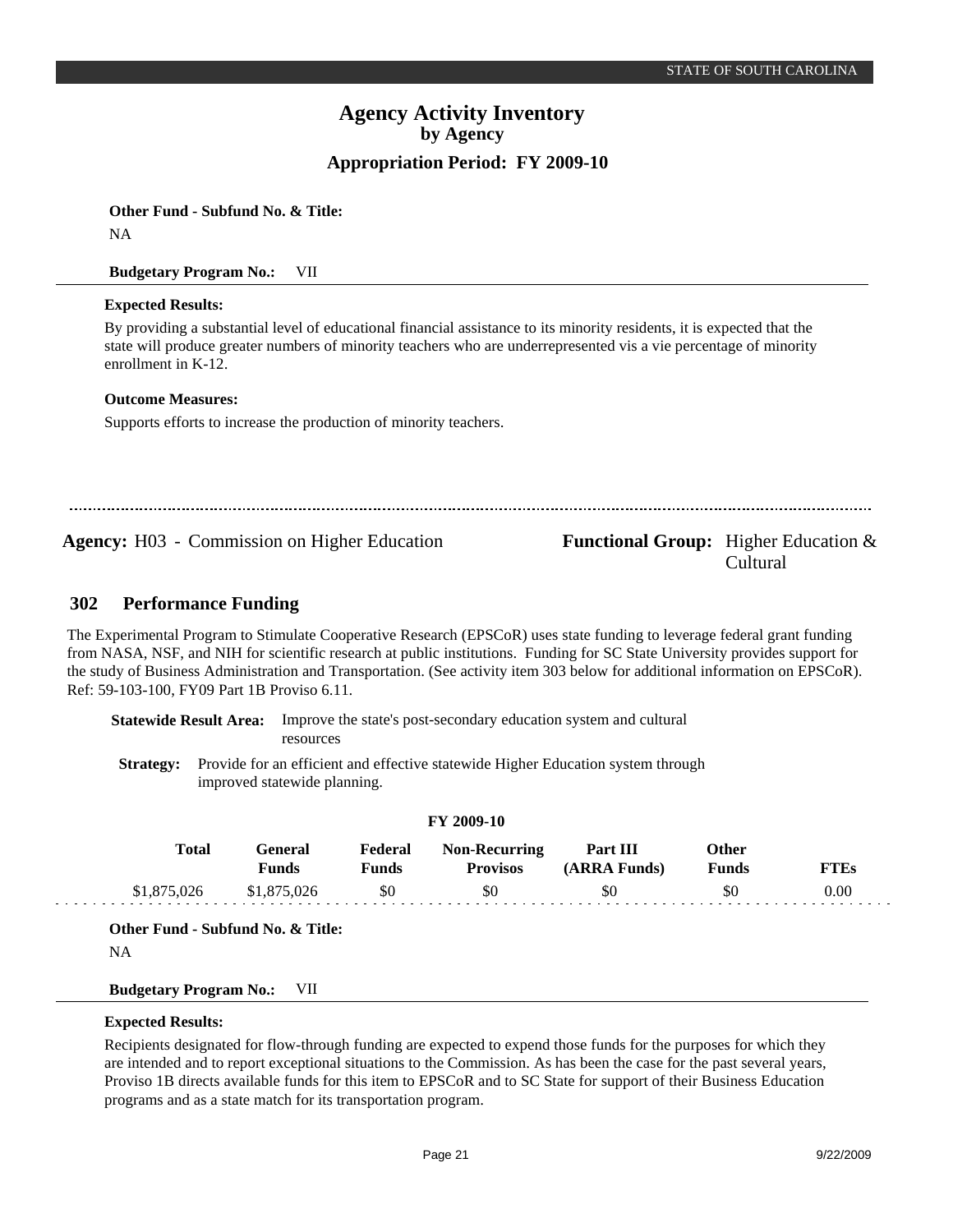#### **Outcome Measures:**

Increased competitiveness for federal funds for research.

**Agency:** H03 - Commission on Higher Education **Functional Group:** Higher Education &

# Cultural

#### **Experimental Program to Stimulate Cooperative Research 303**

The Experimental Program to Stimulate Competitive Research (EPSCoR) and Institutional Development Awards (IDeA) are federal-state-university partnerships that increase support for university faculty, undergraduate and graduate students, and modern research instrumentation as valuable resources necessary to build a competitive science and technology workforce. The EPSCoR and IDeA programs in South Carolina engage the state's PhD granting institutions, Historically Black Colleges and Universities and predominately undergraduate institutions, and members of the SC technical college network. Additional program facts and information are available online at www.scepscoridea.org. Funds appropriated for SC EPSCoR/IDeA are used for direct project costs and oversight is provided by the SC EPSCoR/IDeA State Committee whose members include representation from CHE, institutions of higher education, the Savannah River National Laboratory; and several of SC's publicand private-sector research-based firms. The EPSCoR/IDeA funds flow through CHE to the intended recipient. (See also above activity item number 302). Ref: 59-103-100, FY09 Part 1B Provisos 6.8, 6.11 and 6.15.

|  | <b>Statewide Result Area:</b> Improve the state's post-secondary education system and cultural |  |
|--|------------------------------------------------------------------------------------------------|--|
|  | resources                                                                                      |  |
|  | Stuates Provide for an officient and effective statewide Higher Education gystem through       |  |

**Strategy:** Provide for an efficient and effective statewide Higher Education system through improved statewide planning.

|              |                         |                  | FY 2009-10                              |                          |                              |             |
|--------------|-------------------------|------------------|-----------------------------------------|--------------------------|------------------------------|-------------|
| <b>Total</b> | <b>General</b><br>Funds | Federal<br>Funds | <b>Non-Recurring</b><br><b>Provisos</b> | Part III<br>(ARRA Funds) | <b>Other</b><br><b>Funds</b> | <b>FTEs</b> |
| \$276.272    | \$276.272               | \$0              | \$0                                     | \$0                      | \$0                          | 0.00        |

**Other Fund - Subfund No. & Title:**

NA

## **Budgetary Program No.:** VII

## **Expected Results:**

South Carolina EPSCoR/IDeA leverages federal resources with a recurring annual appropriation from the SC General Assembly to build research infrastructure; infuse research into education; provide opportunities for diverse groups of institutions, students, faculty, and disciplines in science and technology; and increase collaboration among key stakeholders of the state's science and technology enterprise. State investment in EPSCoR and IDeA will allow South Carolina to more effectively compete for highly-qualified junior faculty who would otherwise be recruited to traditionally well-funded research institutions in North Carolina, Georgia and throughout the Southeast. Since 1990, South Carolina EPSCoR/IDeA funds have enabled the hire of 95 junior, tenure-track faculty members in science and technology at South Carolina colleges and universities. These junior faculty complement existing senior scientists, building research teams that pioneer approaches to address challenges in science and society. These research teams provide critical skills and training opportunities to equip the future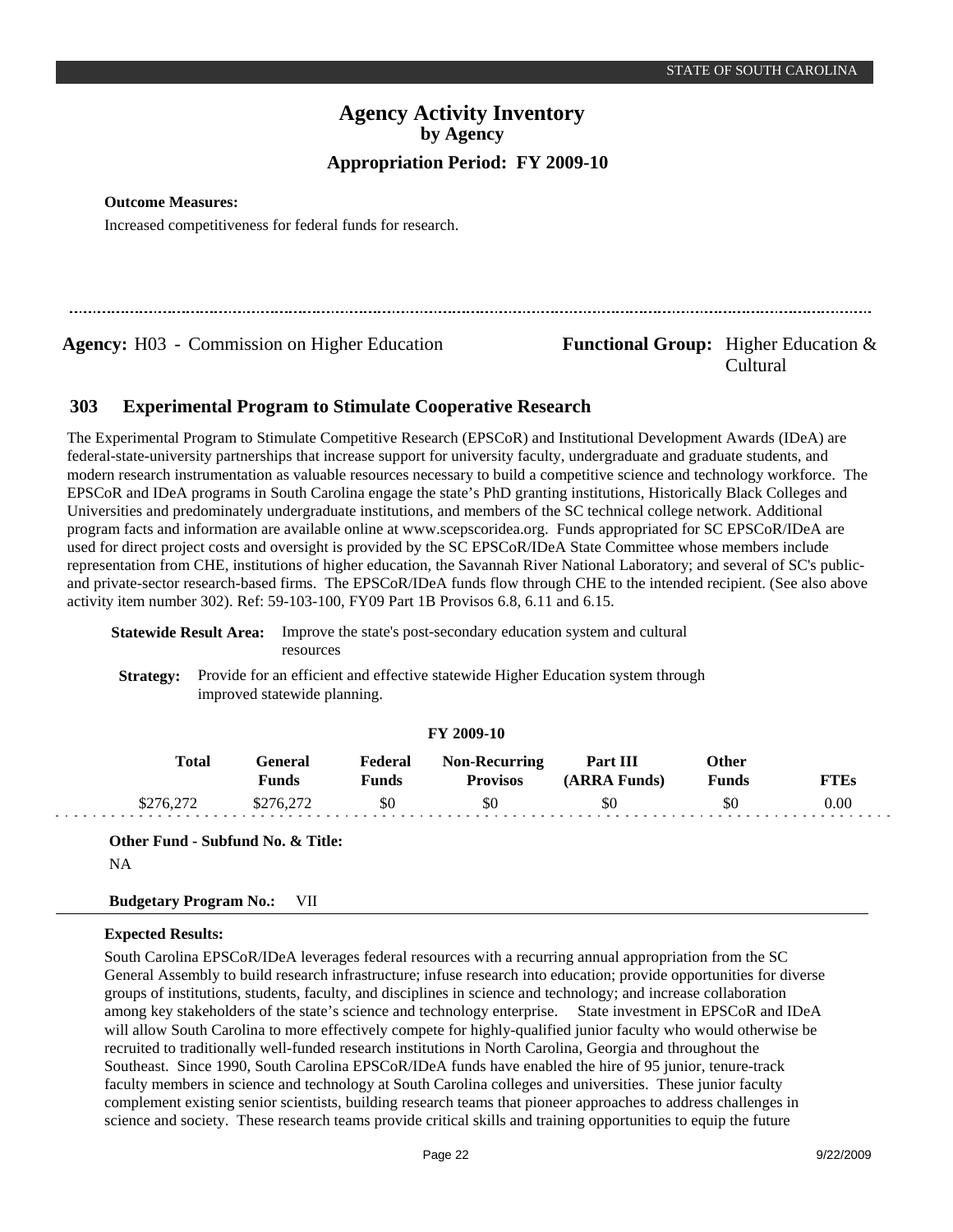science and technology workforce in South Carolina.

#### **Outcome Measures:**

A recurring annual state appropriation will enable a greater number of faculty to be hired and students to be trained at South Carolina's colleges and universities. Consistent with the partnership operation of EPSCoR/IDeA, many federal research dollars awarded to institutions of higher education in South Carolina come with required non-federal cost-sharing commitments. In 2008-2009, South Carolina's colleges and universities held \$147,979,674 in active federal EPSCoR and IDeA awards, which required \$2,591,445 in non-federal matching funds.

## **Agency:** H03 - Commission on Higher Education **Functional Group:** Higher Education & Cultural

#### **National Guard Tuition Repayment Program 304**

National Guard Assistance provides financial incentives for enlisting in the Army or Air National Guard in areas of critical need. This is a loan repayment program in which funds are committed annually to qualified Guardsmen. Effective with legislation enacted in the 2007 session (S.322) the loan repayment program is being phased out and a tuition assistance program is being implemented. The funds appropriated for the loan repayment program are to be used along with supplemental funds appropriated for FY09 to implement the new program while supporting the phase out of the loan repayment program. Ref: 59- 111-75 and 59-114-10 et seq.

**Statewide Result Area:** Improve the state's post-secondary education system and cultural resources

**Strategy:** Provide for greater access and affordability of our higher education system.

## **FY 2009-10**

| Total       | General<br><b>Funds</b> | Federal<br>Funds | <b>Non-Recurring</b><br><b>Provisos</b> | Part III<br>(ARRA Funds) | Other<br><b>Funds</b> | <b>FTEs</b> |  |
|-------------|-------------------------|------------------|-----------------------------------------|--------------------------|-----------------------|-------------|--|
| \$1,809,138 | \$109.138               | \$0              | \$0                                     | \$0                      | \$1,700,000           | 0.00        |  |

**Other Fund - Subfund No. & Title:**

43B1 - Education Lottery

#### **Budgetary Program No.:** VII

#### **Expected Results:**

and and a

This loan repayment program and new tuition assistance program will enhance recruiting and retention efforts of both the Army and Air National Guard in areas of critical need.

#### **Outcome Measures:**

Increased number of those Guardsmen who enlist and remain for a specified time in both the South Carolina Army and Air National Guards (SCNG) in areas of critical need. Program funds are fully leveraged to support as many qualified guardsmen as possible. Due to legislation passed during the 2007 Session (S.322), the loan repayment program is being phased out in lieu of a tuition assistance program. No new participants in the loan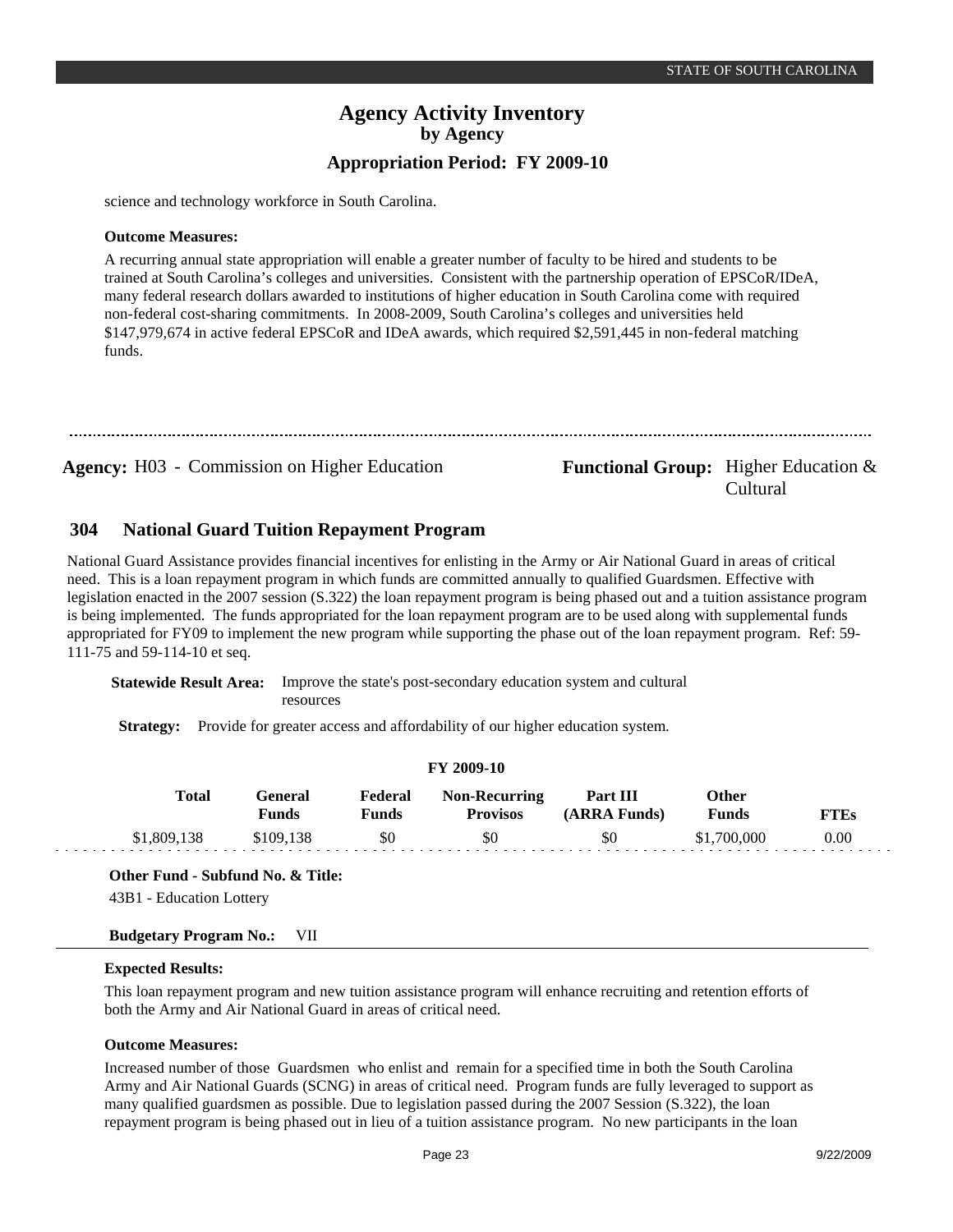# **Agency Activity Inventory by Agency**

## **Appropriation Period: FY 2009-10**

repayment program will enroll as of Fall 2007 and funds will be used to meet current obligations with any remaining balances after obligations are met transferred to the new program. For additional information see the FY 2007-08 Agency Accountability Report, p.33. The FY 2008-09 report with updated information will be available September 15 as required.

**Agency:** H03 - Commission on Higher Education **Functional Group:** Higher Education &

Cultural

#### **Academic Endowment 305**

The Academic Endowment Fund, created through 59-118-10, et seq, enacted in 1997, encourages public colleges to seek out private sector investments. The Endowment provides a modest match to those private sector monies raised by the public 2-year and 4-year colleges to expand on instructional enhancements. Ref: 59-118-10 et. seq.

**Statewide Result Area:** Improve the state's post-secondary education system and cultural resources

**Strategy:** Provide for employability and quality of life opportunities for our graduates.

## **FY 2009-10**

| Total    | Feneral<br>$F$ unds | Federal<br>Funds | <b>Non-Recurring</b><br><b>Provisos</b> | Part III<br>(ARRA Funds) | Other<br>Funds | TTEs |
|----------|---------------------|------------------|-----------------------------------------|--------------------------|----------------|------|
| 326,947ء | \$326,942           | \$0              | \$0                                     | \$0                      | \$0            | 0.00 |

**Other Fund - Subfund No. & Title:**

NA

**Budgetary Program No.:** VII

## **Expected Results:**

Recipients designated for flow-through funding are expected to expend those funds for the purposes for which they are intended and to report exceptional situations to the Commission. It is noted that the program was intended to be funded by the state at a level of \$5,000,000. However, funding has been limited. The current level, which includes a small reduction for FY09 presently limits the original intent of the program.

## **Outcome Measures:**

If successful, this program should act to further the State's efforts to promote the intellectual development of its citizens and to enhance statewide economic development through initiatives in higher education by providing incentives to individuals, corporations, or private funding organizations to create endowments to support teaching and learning, academic research, and academic student scholarships in South Carolina's public colleges and universities.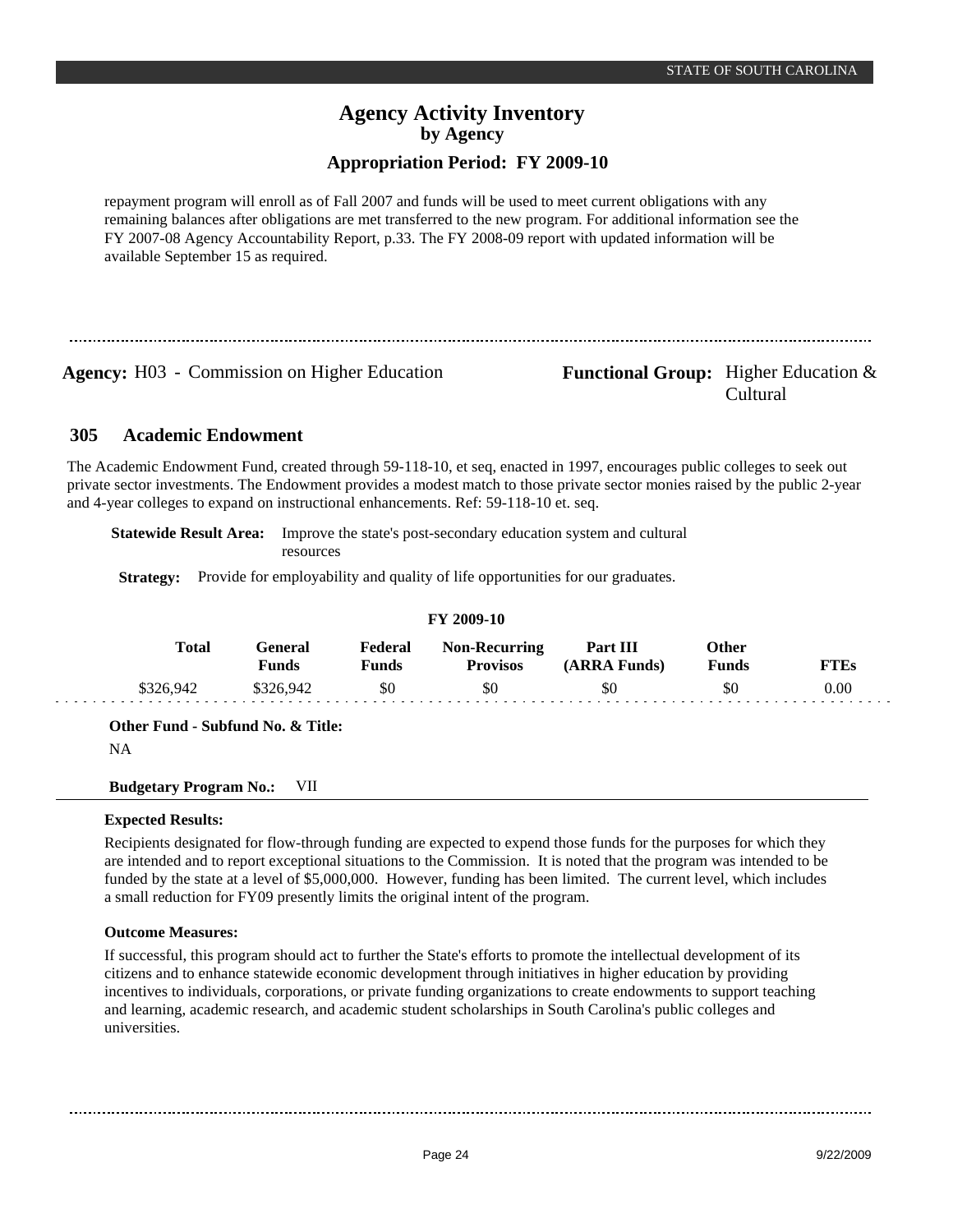**Agency:** H03 - Commission on Higher Education **Functional Group:** Higher Education &

#### **LIFE Scholarships 306**

The Legislative Incentive for Future Excellence (LIFE) Scholarship is a merit-based scholarship program administered by the financial aid office at each eligible public and independent college and university in South Carolina. The LIFE Scholarship may be used towards the cost-of-attendance for up to eight terms based on the students' initial college enrollment date. Students must be enrolled in their first one-year program, first associate's degree, first two-year program leading to a baccalaureate degree, first baccalaureate degree, or first professional degree. Ref: 59-149-10 et. seq., 59-111-25, 59-101- 430(B), FY09 Part 1B Provisos 6.18 (PF, LIFE, HOPE) and lottery proviso 2.7.

**Statewide Result Area:** Improve the state's post-secondary education system and cultural resources

**Strategy:** Provide for greater access and affordability of our higher education system.

#### **FY 2009-10**

| <b>Total</b>  | Feneral<br><b>Funds</b> | Federal<br>Funds | <b>Non-Recurring</b><br><b>Provisos</b> | Part III<br>(ARRA Funds) | Other<br>Funds | FTFs |
|---------------|-------------------------|------------------|-----------------------------------------|--------------------------|----------------|------|
| \$156,288,989 | \$71,032,307            | \$0              | \$0                                     | \$0                      | \$85,256,682   | 0.00 |

## **Other Fund - Subfund No. & Title:**

43B1 - Education Lottery

#### **Budgetary Program No.:** VII

#### **Expected Results:**

Merit-based student assistance will provide incentives for state residents to enroll and succeed in higher education. Increased success of the State's residents in achieving higher levels of education will ultimately contribute to increased per capita income and greater economic prosperity and social well-being for the state.

#### **Outcome Measures:**

Greater economic development by promoting enrollment, retention, and graduation in higher education. Each year participation in the program increases. More qualified students are enrolling and qualifying and more are able to retain their award in subsequent years. There were 28,433 LIFE awards at public and private institutions in FY05, 29,231 in FY06, 29,838 in FY07 and 29,838 in FY08. Dollars awarded have grown from \$127.2 million in FY05 to \$147.9 million in FY08. FY09 data are not yet available.

**Agency:** H03 - Commission on Higher Education **Functional Group:** Higher Education & Cultural

#### **Electronic Library 307**

The Statewide Electronic Library is a cooperative and collaborative effort among our public and private higher education libraries that is transforming how our state's citizens access vital academic information. It connects SC's 58 public and private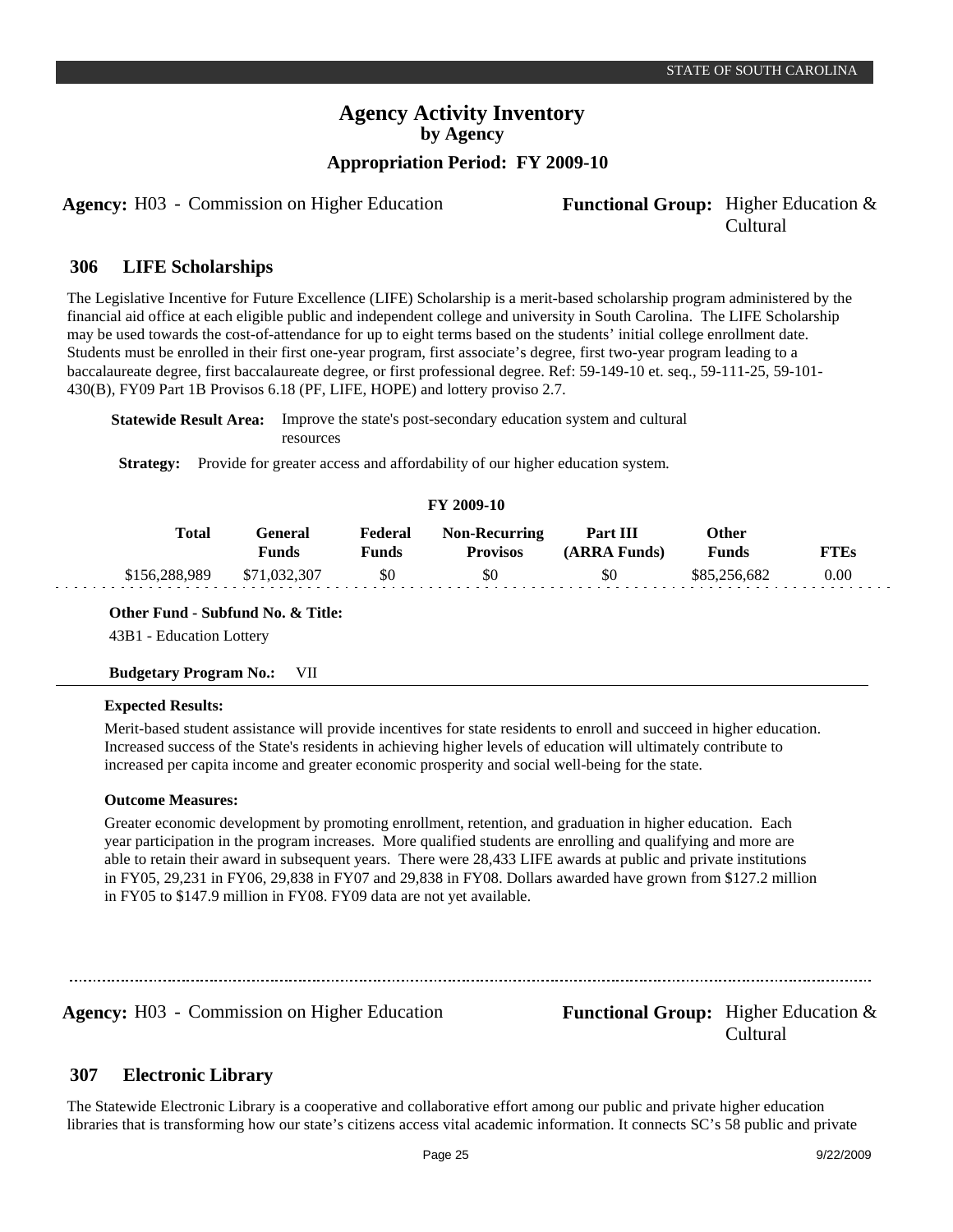higher education libraries to enable an enhanced and more cost-effective means of sharing academic collections statewide. Through SC's Higher Education Libraries, 212,000+ post-secondary students, faculty, and researchers will benefit from expanded access to sophisticated academic resources. Others in the state will benefit by gaining access to the higher education academic resources through the State Library or via "Walk-In" use of academic libraries. The program helps the State avoid duplicated expenditures by enabling a mechanism for group purchases of essential sophisticated electronic academic databases that will be available to all of SC's higher education libraries. Ref: 59-103-10 et. seq., 59-104-260

|           | <b>Statewide Result Area:</b> Improve the state's post-secondary education system and cultural |
|-----------|------------------------------------------------------------------------------------------------|
|           | <b>resources</b>                                                                               |
| Strategy. | Provide for an efficient and effective statewide Higher Education system through               |

**Strategy:** Provide for an efficient and effective statewide Higher Education system through improved statewide planning.

|           |                         |                  | $\sim$ $\sim$ $\sim$ $\sim$ $\sim$      |                          |                |      |
|-----------|-------------------------|------------------|-----------------------------------------|--------------------------|----------------|------|
| Total     | General<br><b>Funds</b> | Federal<br>Funds | <b>Non-Recurring</b><br><b>Provisos</b> | Part III<br>(ARRA Funds) | Other<br>Funds | FTEs |
| \$176.812 | \$176.812               | \$0              | \$0                                     | \$0                      | \$0            | 0.00 |
|           |                         |                  |                                         |                          |                |      |

**FY 2009-10**

**Other Fund - Subfund No. & Title:**

NA

**Budgetary Program No.:** II

## **Expected Results:**

This funding will permit technology to be installed at public academic libraries to assure seamless access to the collections of academic libraries statewide and provide enhanced statewide licensing of on-line higher education and research-oriented databases. Significant upgrading of infrastructure will take place. A statewide leasing agreement for electronic hardware for use in sharing resources by our public academic libraries will be negotiated and expansively reviewed, and renewal of electronic database licenses will take place. The program will benefit SC through increased institutional collaboration that avoids duplicated expenditures and leverages materials, institutional spending and capacity. It will enhance development of the state's knowledge infrastructure by expanding availability of and access to state-of-the-art information at reduced costs and will expand resources available for citizens through collaborative program development and direct "walk-in" use of academic libraries. In FY09, funds were reduced by 90% which resulted in significant reductions of available content.

## **Outcome Measures:**

Our library and information services for higher education will be competitive with other states in the Southeast and significant cost avoidance savings will be generated while quality of services and holdings and access to those will be greatly enhanced. One example of cost avoidance: the statewide annual license for core electronic databases is \$550,000 and it is estimated that this same annual purchase would have cost us \$2.7 million each year if each of our libraries purchased these licenses separately. Overall, between 2004 and 2007, PASCAL's statewide electronic resource licensing program has brought in \$7 of value for every \$1 spent. The project is now in its sixth year and is moving forward successfully in accomplishing the programs goals and achieving the expected results. The funding reductions continued in FY09. In FY09 funding was reduced from an annual appropriation of \$2,000,000 to \$176,812. Prior funding levels of \$2,000,000 which had been received since FY04-05 were not restored for FY10. The severe funding reduction will pose challenges for maintaining the program's success and future viability.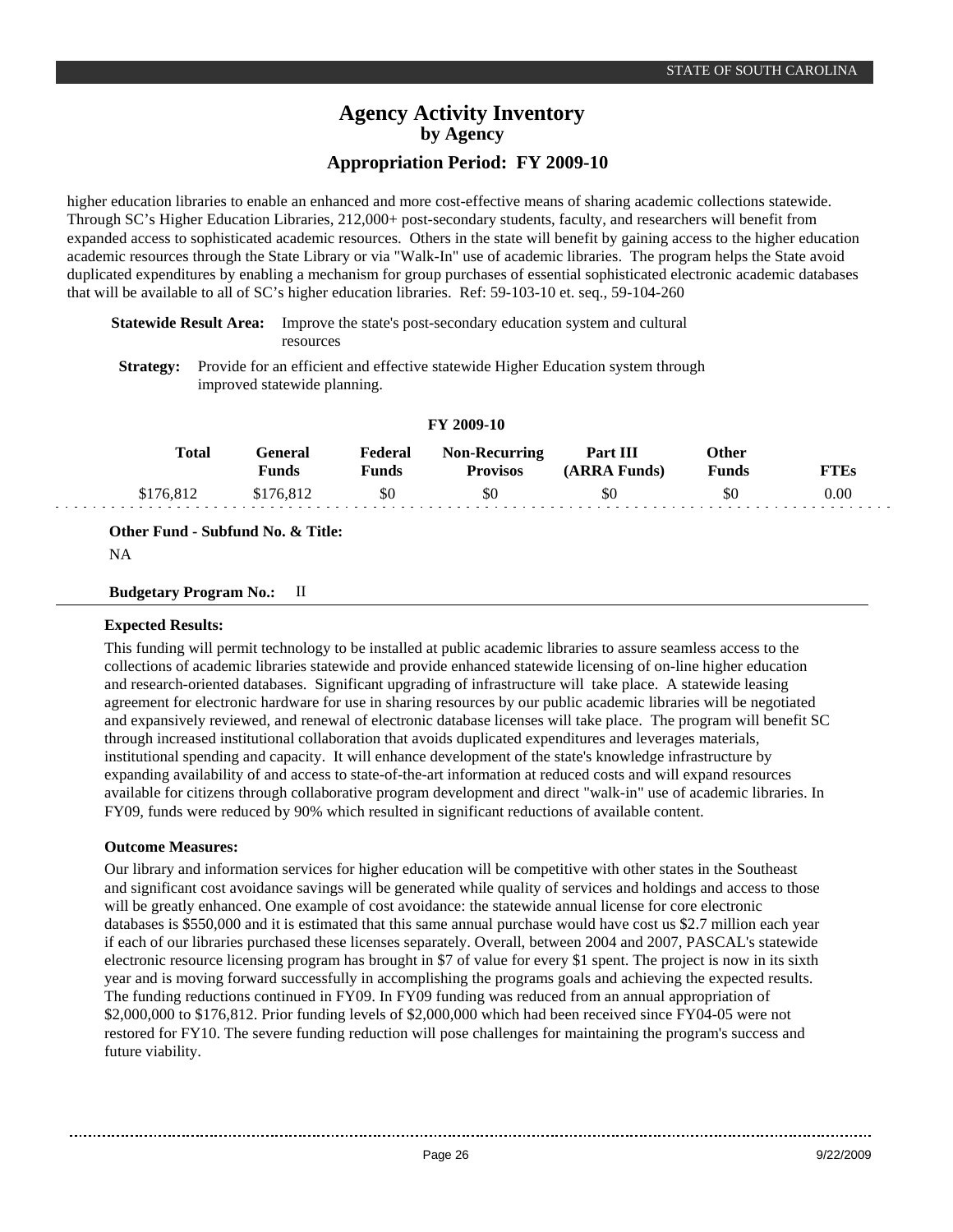**Agency:** H03 - Commission on Higher Education **Functional Group:** Higher Education &

#### **Research Centers of Excellence 308**

In 2002, The General Assembly established a competitive grants program, SC Research Centers of Economic Excellence, to award to South Carolina's three research universities funds for endowed professorships in areas that will enhance economic opportunities for the state's citizens. The program is overseen by the Research Centers of Economic Excellence Review Board with staff and support for the Board from CHE. The program is funded through lottery revenues which are to be matched on a dollar-for-dollar basis with non-state funds to carry out the purpose of the program. Ref: 2-75-05 et. seq. and FY09 Part 1B 6.13 and 2.7 lottery.

|           | Statewide Result Area: | Improve the state's post-secondary education system and cultural<br>resources                                    |
|-----------|------------------------|------------------------------------------------------------------------------------------------------------------|
| Strategy: |                        | Provide for an efficient and effective statewide Higher Education system through<br>improved statewide planning. |

## **FY 2009-10**

| Total | '÷eneral<br>Funds | Federal<br>Funds | <b>Non-Recurring</b><br><b>Provisos</b> | Part III<br>(ARRA Funds) | Other<br>Funds | . TF.c   |
|-------|-------------------|------------------|-----------------------------------------|--------------------------|----------------|----------|
| \$θ   | \$0               | \$0              | \$0                                     | \$0                      | \$0            | $0.00\,$ |

**Other Fund - Subfund No. & Title:**

43B1 - Education Lottery

## **Budgetary Program No.:** Lottery

## **Expected Results:**

والوالوا والوالو

The intent of the program as indicated in its authorizing legislation is stated as follows: "It is in the public interest to create incentives for the senior research universities of South Carolina consisting of Clemson University, the Medical University of South Carolina, and the University of South Carolina to raise capital from the private sector to fund endowments for professorships in research areas targeted to create well-paying jobs and enhanced economic opportunities for the people of South Carolina." Additional program information is available at www.sccoee.org.

## **Outcome Measures:**

Enhanced job creation, increased numbers of patents, licenses, spin-offs and start-ups. Since 2003, \$180 million in funds has been provided and used to establish projects at the research institutions on a competitive basis. As of June 30, 2009, a total of 45 Centers have been established with state funds awarded totaling \$183.6 million. (Statutory changes in 2008 allow for accrued program interest to be used for awards.) 7 of these Centers were established in 2002-03, 7 in 2003-04, 5 in 2004-05, 7 in 2005-06, 7 in 2006-07, 9 in 2007-08 and 3 in 2008-09. Centers require a 1:1 match with non-state sources. A total of 79 chairs have been approved and 22 hired, and state funds drawn down as of June 30, 2009, total \$94.5 million. Institutions continue to work successfully in establishing the endowed chairs for the approved programs and in seeking commitments for the non-state match requirements. To date, more than one-quarter billion dollars in non-state funds have been directly invested in the South Carolina economy through the CoEE Program. From FY03 through FY08 the program received an annual allocation of \$30,000,000. The October Recession bill eliminated the lottery allocation for FY09 of \$10 million and funding was not restored in FY10. Additional information about the program is available at www.sccoee.org.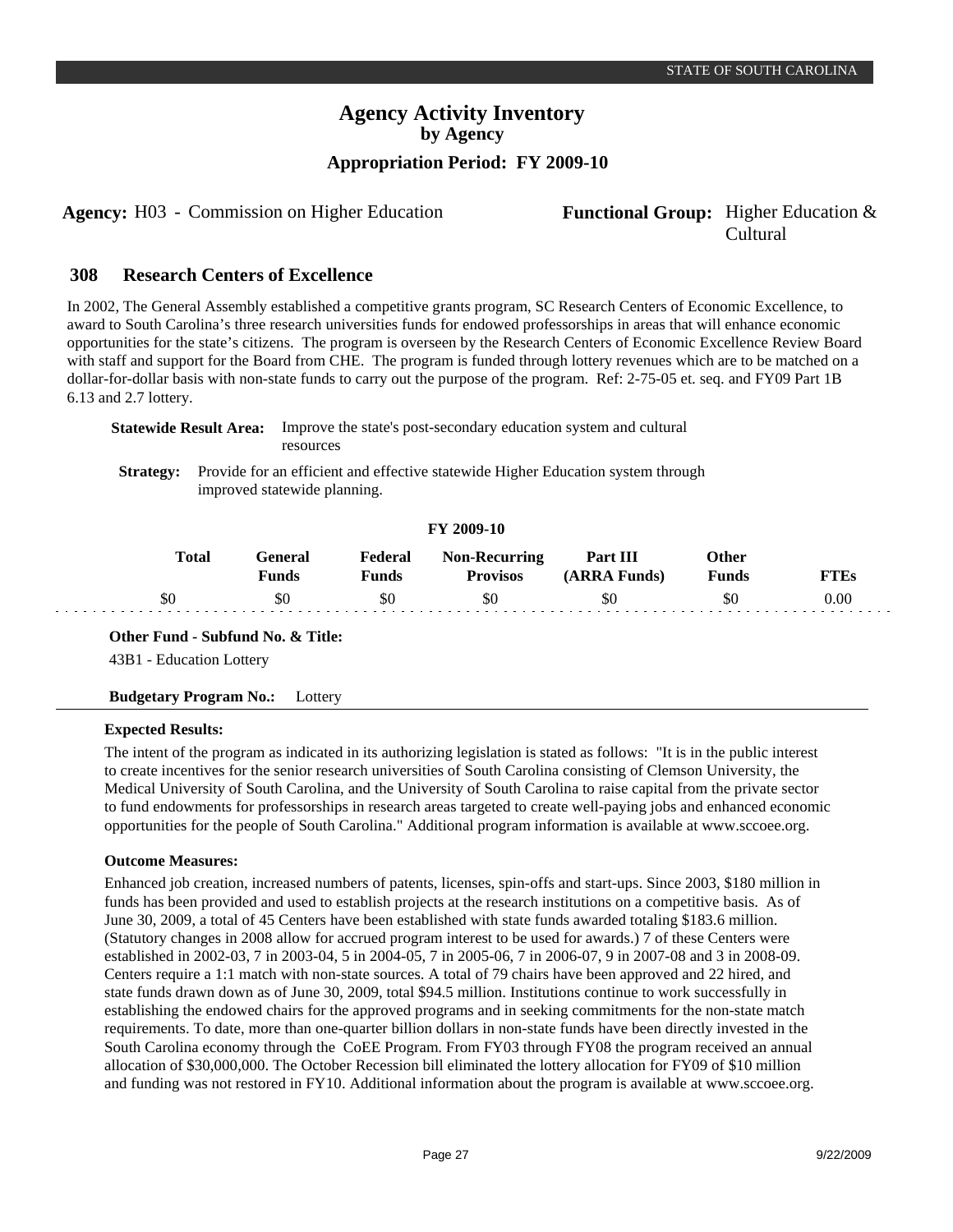Cultural

# **Agency Activity Inventory by Agency Appropriation Period: FY 2009-10**

No Appropriation in FY09 or FY10.

**Agency:** H03 - Commission on Higher Education **Functional Group:** Higher Education &

#### **Excellence Enhancement 309**

Aid to public and private Historically Black Colleges and Universities as well as other institutions identified in law for infrastructure development and enhancement of educational programs. The program was authorized by the General Assembly through 2-77-10, et seq, with the stated general purpose of enhancing the educational opportunities of low-income and educationally disadvantaged students. Funds for this activity flow-through CHE to eligible institutions as mandated. Ref: 2-77- 10 et. seq., FY09 Part 1B Provisos 6.16, 2.7, 2.4.

**Statewide Result Area:** Improve the state's post-secondary education system and cultural resources

**Strategy:** Provide for employability and quality of life opportunities for our graduates.

## **FY 2009-10**

| <b>Total</b> | General<br><b>Funds</b> | Federal<br>Funds | <b>Non-Recurring</b><br><b>Provisos</b> | Part III<br><b>ARRA Funds)</b> | Other<br>Funds | TTEs |
|--------------|-------------------------|------------------|-----------------------------------------|--------------------------------|----------------|------|
| \$4,700,000  | \$0                     | \$0              | \$0                                     | \$0                            | \$4,700,000    | 0.00 |

**Other Fund - Subfund No. & Title:**

43B1 - Education Lottery

**Budgetary Program No.:** Lottery

## **Expected Results:**

CHE ensures that eligible institutions receive funds as allowed by the law. There is every expectation that the institution's will utilize funds and perform duties and responsibilities for the projects/activities supported by these flow-through funds without additional intervention from the Commission.

## **Outcome Measures:**

Improved campus infrastructures and enhancements to educational programs and services. CHE ensures distribution of allocation as intended by the General Assembly. In FY09, funds were again divided equally per statutory provisions among eight eligible colleges that included Allen University, Benedict College, Claflin University, Columbia College, Converse College, Morris College, SC State University and Voorhees College. CHE is in the process of confirming eligible institutions for the FY10 allocations for these institutions. Institutions report on the use of these funds each year and CHE is currently collecting the FY09 reports.

**Agency:** H03 - Commission on Higher Education **Functional Group:** Higher Education &

Cultural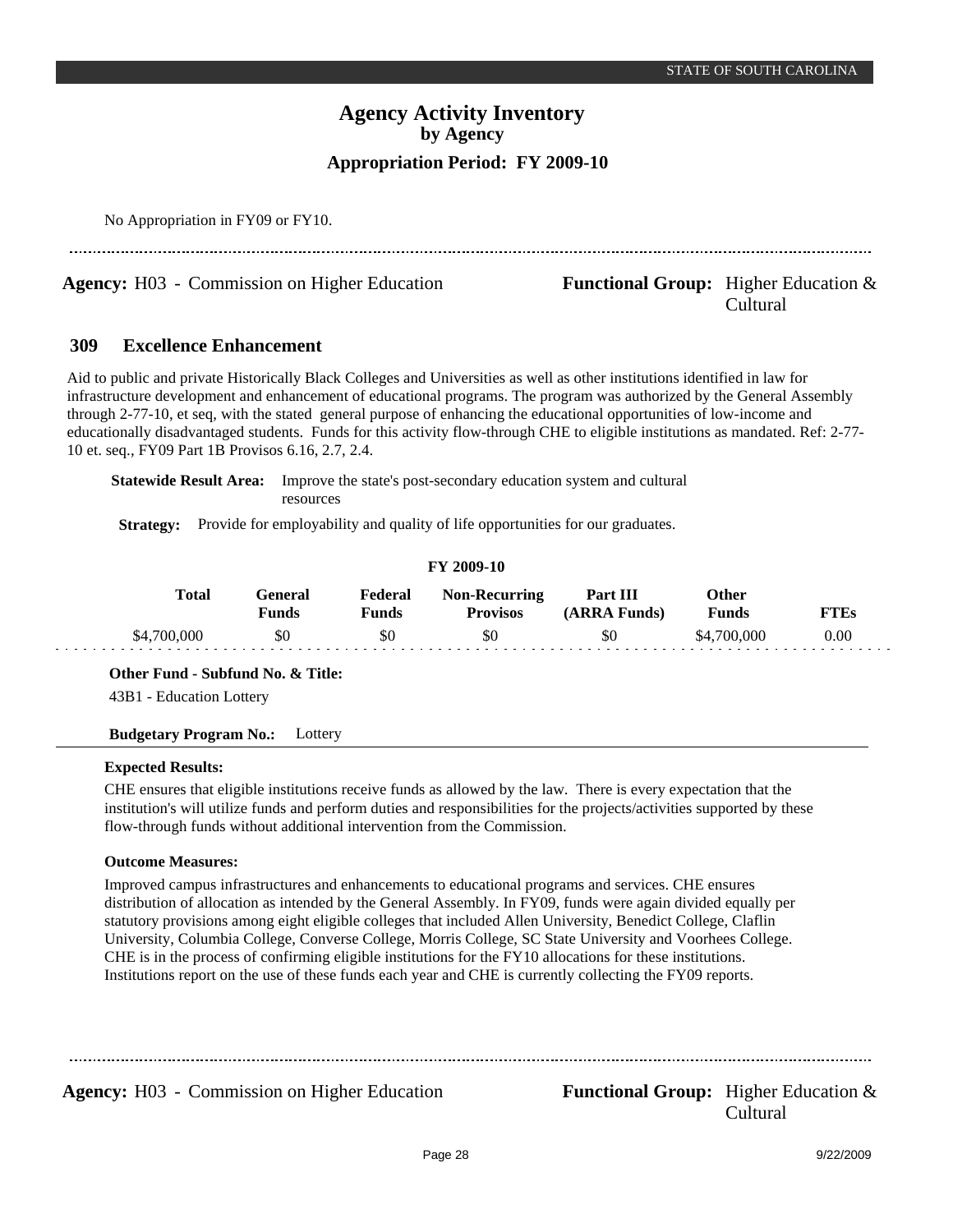#### **HOPE Scholarships 310**

The SC HOPE Scholarship Program was established under the SC Education Lottery Act approved by the General Assembly during the 2001 legislative session. The program is a merit-based scholarship created for students attending a four-year institution who do not qualify for the LIFE or Palmetto Fellows Scholarship. The scholarship is awarded during the freshmanyear of attendance only. Funding for the program is included in the annual appropriation to the Commission on Higher Education and will be dependent upon the annual proceeds generated by the SC Education Lottery. Ref: 59-150-370 and FY09 Part 1B proviso 6.18

**Statewide Result Area:** Improve the state's post-secondary education system and cultural resources

**Strategy:** Provide for greater access and affordability of our higher education system.

| FY 2009-10 |              |                  |                  |                                         |                          |                       |             |  |  |  |
|------------|--------------|------------------|------------------|-----------------------------------------|--------------------------|-----------------------|-------------|--|--|--|
|            | <b>Total</b> | General<br>Funds | Federal<br>Funds | <b>Non-Recurring</b><br><b>Provisos</b> | Part III<br>(ARRA Funds) | Other<br><b>Funds</b> | <b>FTEs</b> |  |  |  |
|            | \$7,823,474  | \$0              | \$0              | \$0                                     | \$0                      | \$7,823,474           | 0.00        |  |  |  |

**Other Fund - Subfund No. & Title:**

43B1 - Education Lottery

**Budgetary Program No.:** Lottery

#### **Expected Results:**

Merit-based student assistance will provide incentives for State residents to enroll and succeed in higher education. Increased success of the State's residents in achieving higher levels of education will ultimately contribute to increased per capita income and greater economic prosperity and social well-being for the State.

#### **Outcome Measures:**

Greater economic development by promoting enrollment in 4-year institutions in South Carolina. The program continues to promote enrollment in college at the baccalaureate level. Increasing numbers of students are taking advantage of this program. There were 2,522 awards at public and independent institutions in FY05, 2,613 in FY06, 2,605 in FY07 and 2,556 in FY08. Dollars awarded have grown from \$6.0 in FY03 to \$7.5 in FY08. These students are entering and staying in college as evident by comparably high freshman to sophomore retention of HOPE recipients as compared to freshman to sophomore retention of the general population. FY09 numbers are not yet available.

Agency: H03 - Commission on Higher Education Functional Group: Higher Education & Cultural

#### **Need Based Grants 311**

Need-based funds provided to South Carolina college students at public institutions. A portion of these funds are authorized for private institutions (approximately 20% which is based on enrollments). Per statute, qualified students at public institutions may receive up to \$2,500 annually. The program is campus administered at the public institutions. The funds for private institutions supplement the S.C. Tuition Grants program through which need based grants are provided for students attending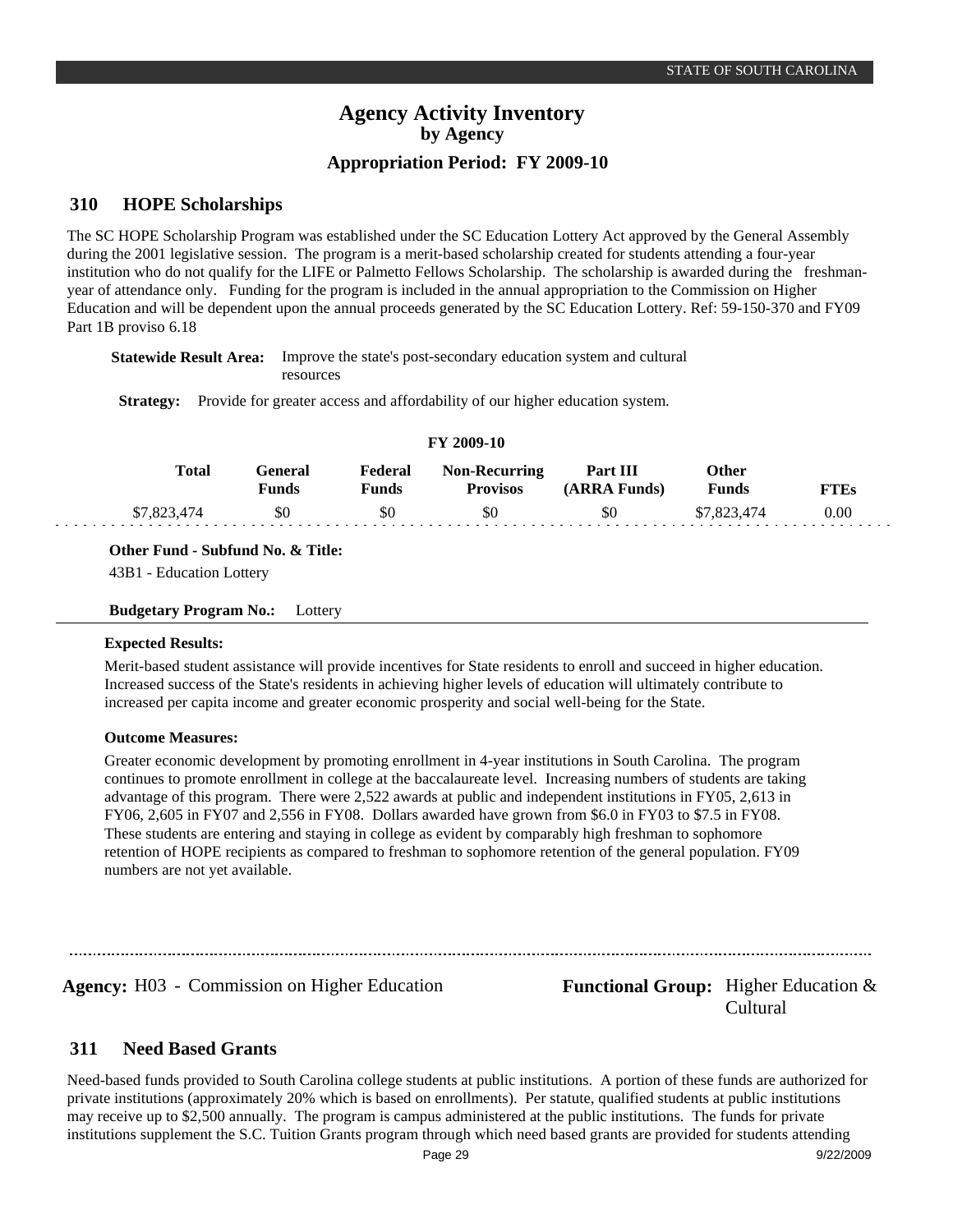# **Agency Activity Inventory by Agency**

## **Appropriation Period: FY 2009-10**

the private institutions. The program has been funded additionally through the Education Endowment which is supported with Barnwell Nuclear Waste fee revenues and general fund appropriations. (See also Agency Inventory Item 297). Ref: 59-142-10 et seq, 59-143-10 et seq, 59-101-345, 59-111-25 and FY09 Part 1B 2.7, 6.18, 6.21, 90.19 and 90.21.

**Statewide Result Area:** Improve the state's post-secondary education system and cultural resources

**Strategy:** Provide for greater access and affordability of our higher education system.

#### **FY 2009-10**

| Total        | General<br>Funds | Federal<br>Funds | <b>Non-Recurring</b><br><b>Provisos</b> | Part III<br>(ARRA Funds) | Other<br><b>Funds</b> | <b>FTEs</b> |
|--------------|------------------|------------------|-----------------------------------------|--------------------------|-----------------------|-------------|
| \$13.131.566 | \$0              | \$0              | \$1,500,000                             | \$0                      | \$11,631,566          | 0.00        |

## **Other Fund - Subfund No. & Title:**

43B1 - Education Lottery

#### **Budgetary Program No.:** III, Lottery

#### **Expected Results:**

Need-based student assistance will provide incentives for the state's neediest residents to enroll and succeed in higher education. Increased success of all of the state's residents in achieving higher levels of education will ultimately contribute to increased per capita income and greater economic prosperity and social well-being for the state.

#### **Outcome Measures:**

Greater economic development by promoting enrollment, retention, graduation. In regard to need based aid at public institutions, 15,282 with an average award of \$1,158 in FY06, 14,794 with an average award of \$1,296 in FY07 and 14,264 with an average award of \$1,316 in FY08. This program is campus administered within state guidelines and institutions attempt to maximize available funds to students. A portion of the funds for this program are authorized to supplement the tuition grant program for private institutions including 11,904 awards averaging \$357 in FY06, 11,876 averaging \$434 in FY07 and \$12,487 with an average award of \$353 in FY08. It is noted that there is continued concern regarding inadequate funding to assist the state's neediest students realize college success. (See also Activity #297). FY09 data are not yet available.

## **Agency:** H03 - Commission on Higher Education **Functional Group:** Higher Education & Cultural

#### **Palmetto Fellows Scholarships 312**

The Palmetto Fellows Scholarship Program is a merit-based scholarship program administered by the South Carolina Commission on Higher Education. Each Palmetto Fellow may receive a scholarship of up to \$6,700 annually. Half of the scholarship is awarded in the fall term and half in the spring term, assuming continued eligibility. The scholarship must be applied directly towards the cost of attendance, less any other gift aid received. Palmetto Fellows may be supported for a maximum of eight full-time terms of study toward the first baccalaureate degree at a participating institution in South Carolina. The program receives funding through the Education Endowment and the lottery. (See also Agency Inventory Item 297). Ref: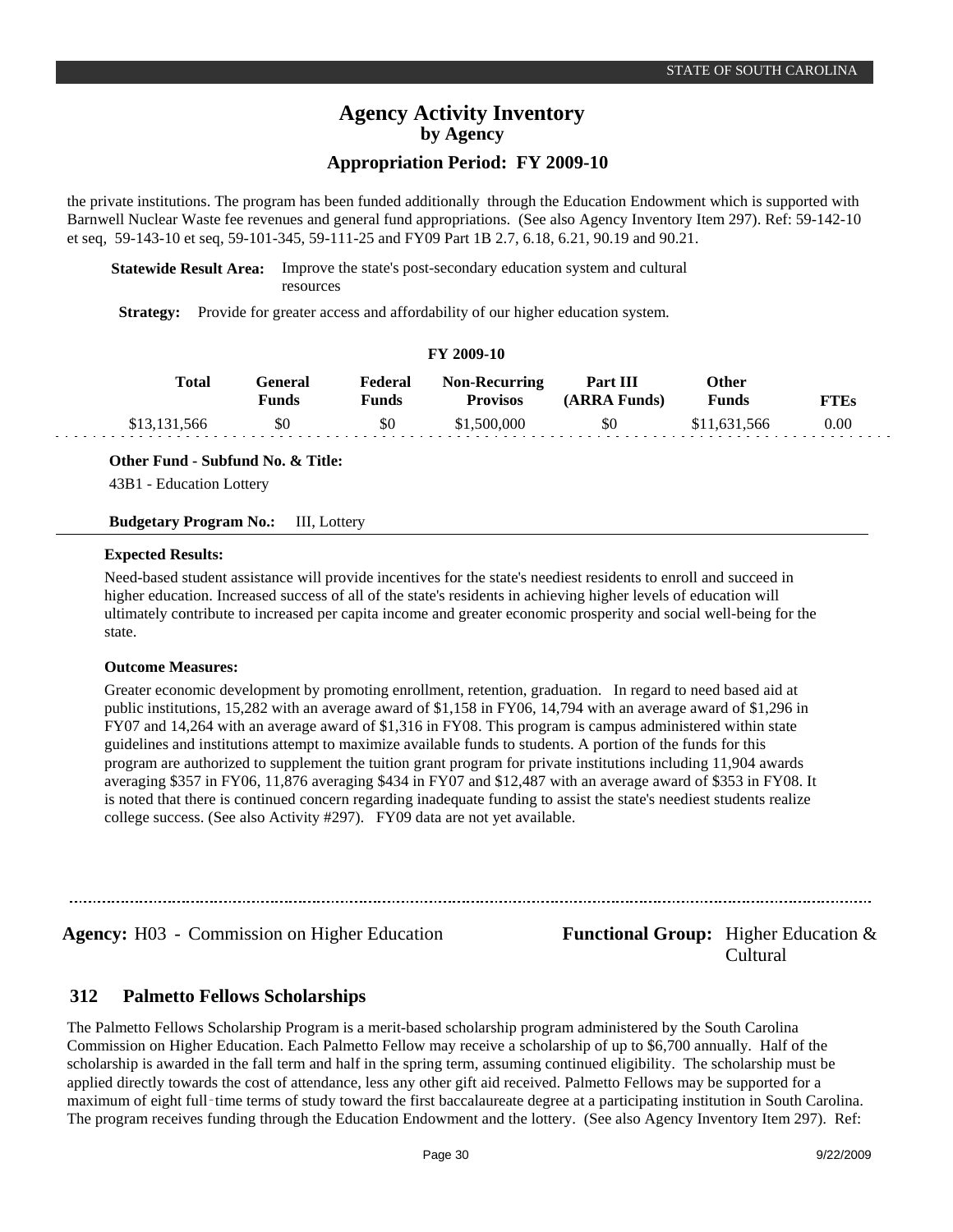# **Agency Activity Inventory by Agency**

## **Appropriation Period: FY 2009-10**

59-104-20, 59-143-10 et seq, 59-101-345, 59-111-25, and FY09 Part 1B provisos 6.18 and 2.7.

**Statewide Result Area:** Improve the state's post-secondary education system and cultural resources

**Strategy:** Provide for greater access and affordability of our higher education system.

## **FY 2009-10**

| Total        | General)<br>Funds | Federal<br>Funds | <b>Non-Recurring</b><br><b>Provisos</b> | Part III<br>(ARRA Funds) | Other<br><b>Funds</b> | <b>FTEs</b> |
|--------------|-------------------|------------------|-----------------------------------------|--------------------------|-----------------------|-------------|
| \$30,277,240 | \$0               | \$0              | \$0                                     | \$0                      | \$30,277,240          | 0.00        |

**Other Fund - Subfund No. & Title:**

43B1 - Education Lottery

**Budgetary Program No.:** III, Lottery

#### **Expected Results:**

Merit-based student assistance will provide incentives for state residents to enroll and succeed in higher education. Increased success of the state's residents in achieving higher levels of education will ultimately contribute to increased per capita income and greater economic prosperity and social well-being for the State.

#### **Outcome Measures:**

Greater economic development by promoting enrollment in 4-year institutions in South Carolina. Student participation in Palmetto Fellows continues to increase. Based on the most recent available year-end data, awards were provided to 3,727 in FY05, 4,401 in FY06, 4,846 in FY07 and 5,218 in FY08. Dollars awarded have grown from \$24.1million in FY05 to \$40.4 million in FY08. Funding continues to support program growth and fund qualified students. FY09 numbers are not yet available.

**Agency:** H03 - Commission on Higher Education **Functional Group:** Higher Education &

Cultural

#### **Lottery Tuition Assistance 314**

Lottery Tuition Assistance provides support to residents attending a 2-year public or private institution of higher learning. Ref: 59-150-360 and FY10 Part 1B Provisos 6.18 and 2.7.

**Statewide Result Area:** Improve the state's post-secondary education system and cultural resources

**Strategy:** Provide for greater access and affordability of our higher education system.

|              |                                |                         | 1 1 2002 10                             |                          |                       |             |  |
|--------------|--------------------------------|-------------------------|-----------------------------------------|--------------------------|-----------------------|-------------|--|
| Total        | <b>General</b><br><b>Funds</b> | Federal<br><b>Funds</b> | <b>Non-Recurring</b><br><b>Provisos</b> | Part III<br>(ARRA Funds) | Other<br><b>Funds</b> | <b>FTEs</b> |  |
| \$47,000,000 | \$0                            | \$0                     | \$0                                     | \$0                      | \$47,000,000          | 0.00        |  |
|              |                                |                         | Page 31                                 |                          |                       | 9/22/2009   |  |

**FY 2009-10**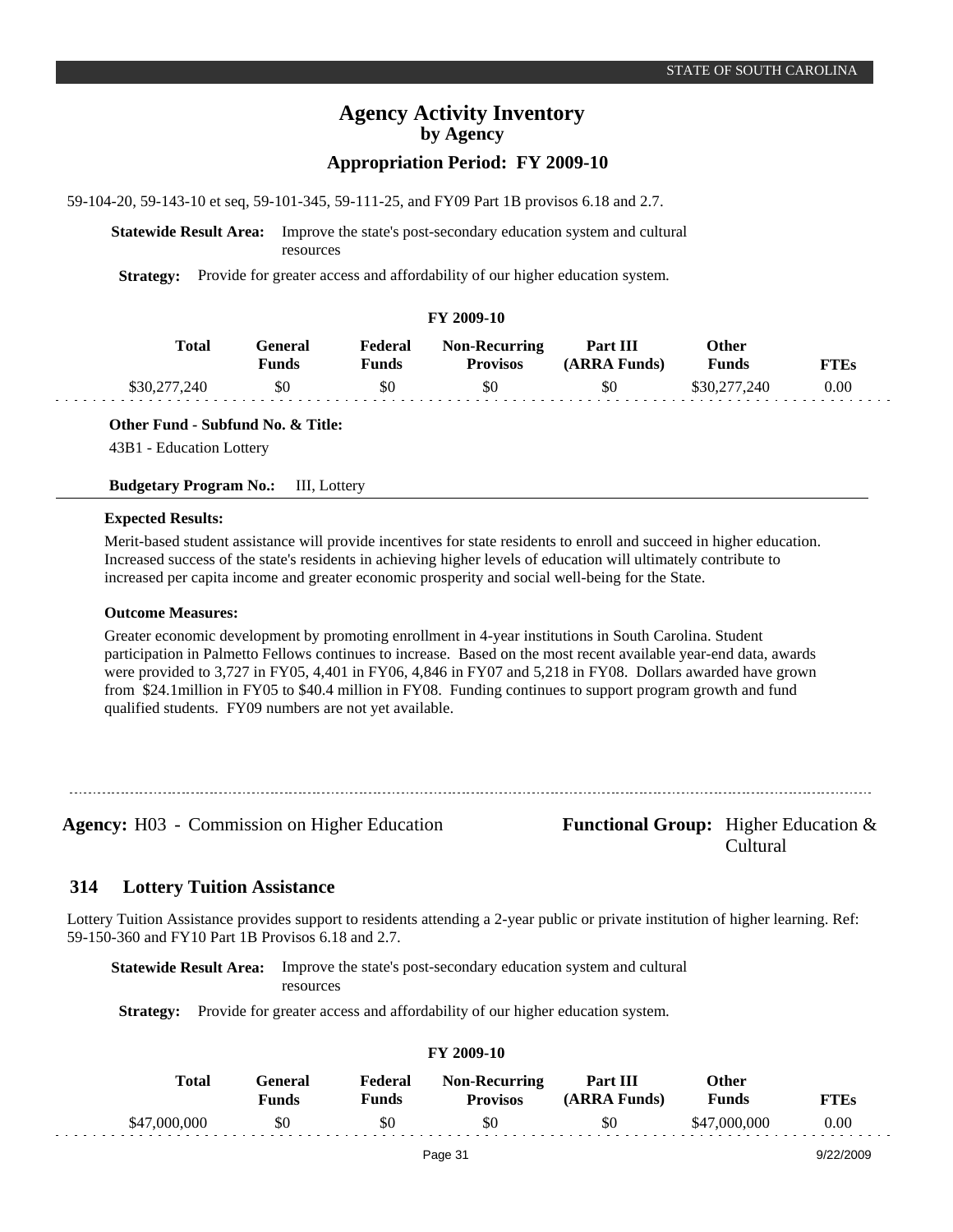#### **Other Fund - Subfund No. & Title:**

43B1 - Education Lottery

#### **Budgetary Program No.:** Lottery

#### **Expected Results:**

Student assistance will provide incentives for state residents to enroll and succeed in higher education. Increased success of the state's residents in achieving higher levels of education will ultimately contribute to increased per capita income and greater economic prosperity and social well-being for the state.

#### **Outcome Measures:**

Greater economic development and prosperity by promoting entry into college programs through more affordable access at the state's two-year colleges. The numbers of students able to take advantage of this program continues to grow. There were 38,820 awards in FY05, 40,708 in FY06, 42,033 in FY07 and 42,017 in FY08. Dollars awarded were \$39.5 million in FY05 as compared to \$43 million in FY08. Program funding is limited each year to that appropriated initially through the lottery. FY09 numbers are not yet available.

**Agency:** H03 - Commission on Higher Education **Functional Group:** Higher Education &

Cultural

#### **Technology Grants 315**

These Educational Lottery funds are specifically intended to assist the 20 public 2-year (USC 2-yr Regional Campuses and Technical Colleges) and 4-year Comprehensive Teaching Institutions in supporting higher education technology needs and facilitating the acquisition of advanced technology. Ref: 59-150-355, and FY09 Part 1B Proviso 2.5 and 2.7.

**Statewide Result Area:** Improve the state's post-secondary education system and cultural resources

**Strategy:** Provide for employability and quality of life opportunities for our graduates.

| <b>FY 2009-10</b> |              |                         |                  |                                         |                          |                       |      |  |  |  |
|-------------------|--------------|-------------------------|------------------|-----------------------------------------|--------------------------|-----------------------|------|--|--|--|
|                   | <b>Total</b> | General<br><b>Funds</b> | Federal<br>Funds | <b>Non-Recurring</b><br><b>Provisos</b> | Part III<br>(ARRA Funds) | Other<br><b>Funds</b> | FTEs |  |  |  |
|                   | \$6,529,907  | \$0                     | \$0              | \$0                                     | \$0                      | \$6,529,907           | 0.00 |  |  |  |

## **Other Fund - Subfund No. & Title:**

43B1 - Education Lottery. (Note: This program may additionally receive \$5,470,093 should sufficient uncertified excess unclaimed prize funds become available.)

**Budgetary Program No.:** Lottery

#### **Expected Results:**

Improved technical resources available at the state's 20 public 2- and 4-year institutions will benefit the students and enhance their learning experience.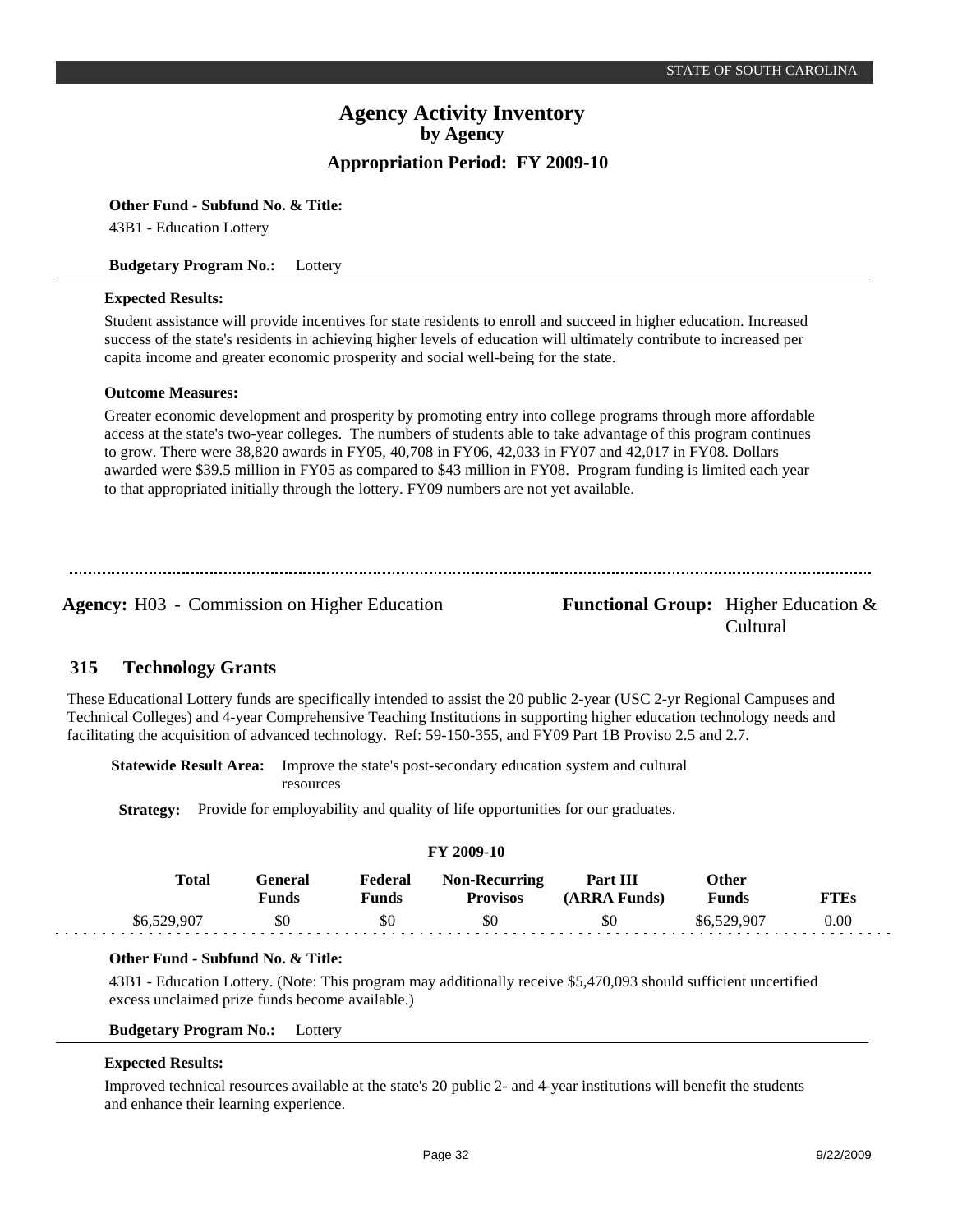#### **Outcome Measures:**

Higher education institutions are better able to ensure up-to-date technology and enhance educational programs for students. Higher education institutions have on-going and increasing technology needs and the funds are used to assist institutions in meeting these needs. As an example of on-going technology costs, several of our mid-size institutions have estimated that costs are approximately \$1 million per year to provide for general maintenance of the existing computers, printers, servers, networks, licenses and software. The appropriated lottery technology funds are allocated to institutions based on a mandated formula distribution. Institutions will share again, in FY10, \$12 million in assistance for technology needs through this program provided all funds become available. (See note on funding sources at right.) The funds have been used to assist institutions in keeping their computer and other technology equipment up-to-date, in enhancing and upgrading computer capabilities in the classrooms, and in their in their ability to support appropriate replacement and maintenance cycles on an on-going basis.

**Agency:** H03 - Commission on Higher Education **Functional Group:** Higher Education &

# Cultural

#### **Service Learning Engagement 1545**

Service-learning combines service objectives with learning objectives with the intent that the activity change both the recipient and the provider of the service. This is accomplished by combining service tasks with structured opportunities that link the task to self-reflection, self-discovery, and the acquisition and comprehension of values, skills, and knowledge content. It has a the goal to instill its students with two important principles: 1) that higher education is a privilege and 2) that taking responsibility for self and for our society is at the heart of productive citizenship. Ref: 59-103-10 et. seq., EIA funded.

**FY 2009-10**

**Statewide Result Area:** Improve the state's post-secondary education system and cultural resources

**Strategy:** Provide for employability and quality of life opportunities for our graduates.

|              | FY 2009-10       |                  |                                         |                          |                              |             |  |  |  |  |  |
|--------------|------------------|------------------|-----------------------------------------|--------------------------|------------------------------|-------------|--|--|--|--|--|
| <b>Total</b> | General<br>Funds | Federal<br>Funds | <b>Non-Recurring</b><br><b>Provisos</b> | Part III<br>(ARRA Funds) | <b>Other</b><br><b>Funds</b> | <b>FTEs</b> |  |  |  |  |  |
| \$48,452     | \$0              | \$0              | \$0                                     | \$0                      | \$48,452                     | 0.00        |  |  |  |  |  |

**Other Fund - Subfund No. & Title:**

4973 - Education Improvement Act

## **Budgetary Program No.:** II

#### **Expected Results:**

The project at Coastal Carolina will enable the development of a pilot program that will serve as a State model for greater service learning participation. Funds for this program flow through CHE's budget to Coastal Carolina.

#### **Outcome Measures:**

The project will produce students who possess better "life skills", i.e. values, building character, ethics, physical and emotional wellness, accepting responsibility for one's actions, and the importance of protecting the environment. The project will provide a better understanding of service learning on campus and serve as a State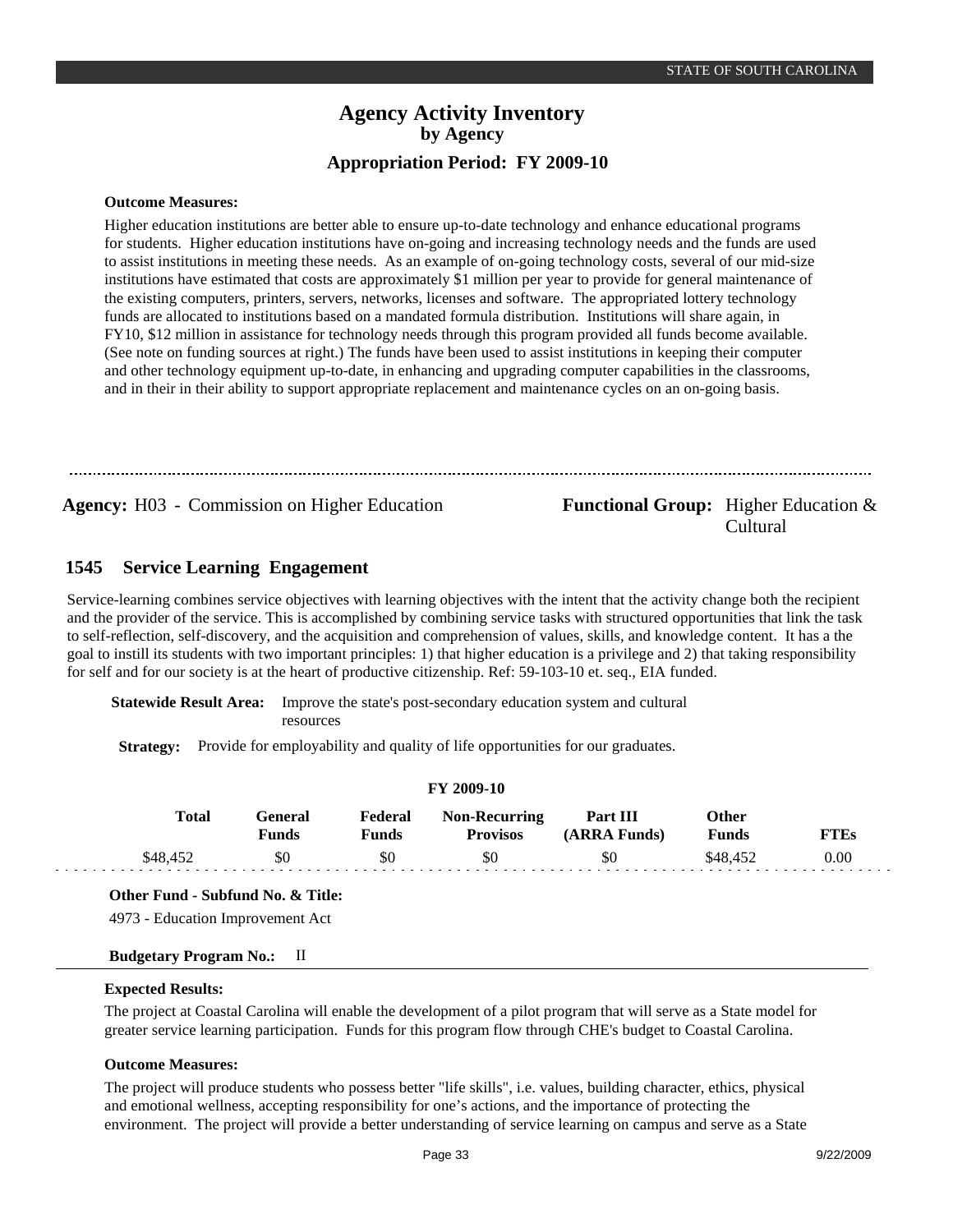model. If successful the pilot program as designed will also provide students in K-12 with enhanced motivation to continue their studies at the college level.

**Agency:** H03 - Commission on Higher Education **Functional Group:** Higher Education &

# Cultural

#### **Think Tec/Fastrac 1546**

FastTracSC, an entrepreneurial education and mentoring program was first funded in FY 2005-06. The funds flow-through CHE to the intended fiscal agent - ThinkTEC (a program of the Charleston Metro Chamber of Commerce). The three primary FastTrac programs offered are 10 week courses that show entrepreneurs how to start, grow and sustain a business. In FastTrac NewVenture entrepreneurs go from business concept to feasibility study and on to a business plan. In FastTrac GrowthVenture existing business owners learn now only how to sustain their business in these difficult economic times but take them to the next level. FastTrac TechVenture encourages technology entrepreneurs to determine the economic feasibility of their business concept, reevaluate the feasibility of the technology, design a business model that matches a personal vision, and create a business plan to communicate the opportunity to investors. Each course offers expert mentors for each step of the plan and the goal of the programs remains to improve the economic status of South Carolina residents. FastTrac S.C. offers a variety of courses throughout the state (27 cities currently with more on the schedule). Ref: Unknown

**Statewide Result Area:** Improve the state's post-secondary education system and cultural resources

**Strategy:** Provide for employability and quality of life opportunities for our graduates.

| .         |                         |                  |                                         |                          |                       |             |  |  |  |  |
|-----------|-------------------------|------------------|-----------------------------------------|--------------------------|-----------------------|-------------|--|--|--|--|
| Total     | General<br><b>Funds</b> | Federal<br>Funds | <b>Non-Recurring</b><br><b>Provisos</b> | Part III<br>(ARRA Funds) | <b>Other</b><br>Funds | <b>FTEs</b> |  |  |  |  |
| \$175,935 | \$175,935               | \$0              | \$0                                     | \$0                      | \$0                   | 0.00        |  |  |  |  |

**FY 2009-10**

**Other Fund - Subfund No. & Title:**

NA

## **Budgetary Program No.:** I

## **Expected Results:**

The ThinkTEC mission is to accelerate the growth of high-tech and knowledge-based business. Its purpose is to create higher wage paying jobs and to facilitate the increase of average wages. Through the FastTracSC program, ThinkTEC expects to provide entrepreneurs with a foundation for success and the creation of new jobs in South Carolina. Working with a coalition of resource partners including the Technical College System, Small Business Development Centers, SCRA, SCLaunch!, College of Charleston, Clemson University, University of South Carolina, Medical University of South Carolina and others, FastTracSC is able to reach out and promote entrepreneurship. In addition, these relationships promote cooperation throughout the state among the affected nonprofit agencies and learning institutions. The mission of FastTracSC is 'to foster the creation, growth and development of entrepreneurial ventures in South Carolina and they have a vision to 'create new businesses, new jobs and new wealth for South Carolinians.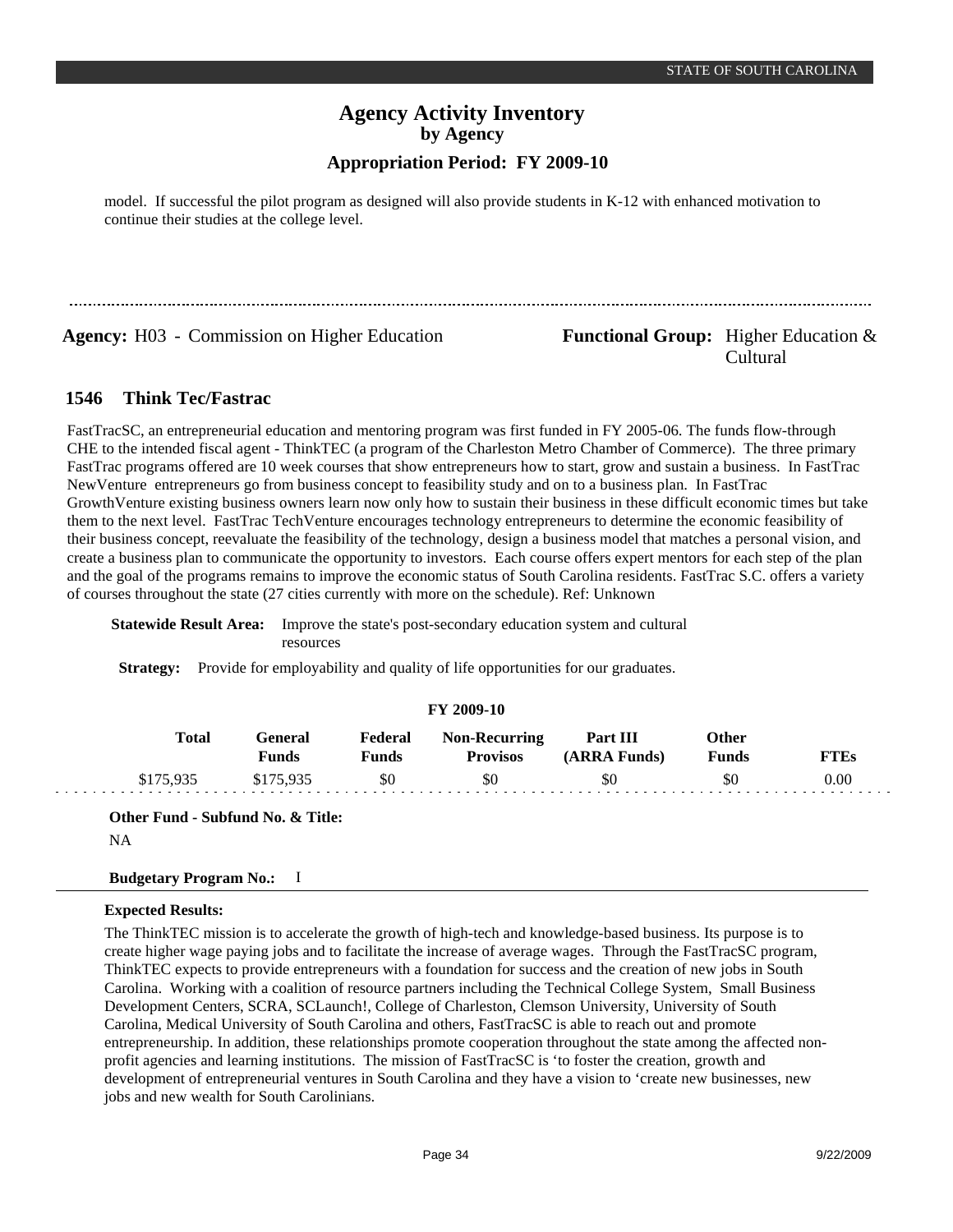#### **Outcome Measures:**

FastTracSC participants develop knowledge of the feasibility planning process; produce a feasibility plan that refines business ideas and assesses the venture's viability; acquire research skills that can be applied to the workplace or any future business venture; gain an understanding of the most common business entry strategies, including their pluses and minuses; learn how to grow a business to the next level; and help to develop a network of entrepreneurial peers. Since its start in 2005, FastTracSC has graduated 950+ students, which represents the creation of 3000+ jobs and 250+ new businesses in South Carolina. In the coming months, FastTracSC will undertake its most comprehensive survey to date of their graduates in order to determine current success rates. The FastTracSC website is being upgraded to include social networking among graduates so that relationships can be continued and additional training can be made available. Graduates will have the opportunity to promote their companies, offer graduate to graduate discounts on products and services as well as links to their existing websites to site visitors. Through these efforts, FastTracSC will continue to support their graduates and build a community that will promote entrepreneurship and economic growth in South Carolina.

**Agency:** H03 - Commission on Higher Education **Functional Group:** Higher Education &

Cultural

#### **National Foundation of Teaching Entrepreneurship (NFTE) 1547**

National Foundation for Teaching Entrepreneurship program based in Charleston, SC. This program was initially funded in FY 2005-06. The funds flow-through CHE to the intended fiscal agent. Program funds are expected to enable state-wide reach of a program that helps young people from low-income communities to build skills through entrepreneurship education. Ref: Unknown.

**Statewide Result Area:** Improve the state's post-secondary education system and cultural resources

**Strategy:** Provide for employability and quality of life opportunities for our graduates.

| F I 2009-10 |           |                         |                         |                                         |                          |                       |             |  |  |  |
|-------------|-----------|-------------------------|-------------------------|-----------------------------------------|--------------------------|-----------------------|-------------|--|--|--|
|             | Total     | General<br><b>Funds</b> | Federal<br><b>Funds</b> | <b>Non-Recurring</b><br><b>Provisos</b> | Part III<br>(ARRA Funds) | Other<br><b>Funds</b> | <b>FTEs</b> |  |  |  |
|             | \$204,577 | \$204,577               | \$0                     | \$0                                     | \$0                      | \$0                   | 0.00        |  |  |  |

**FY 2009-10**

**Other Fund - Subfund No. & Title:**

NA

#### **Budgetary Program No.:** I

#### **Expected Results:**

The mission of YesCarolina is to teach entrepreneurship to young South Carolinians of all socio-economic backgrounds to enhance their economic productivity by improving their business, academic, and life skills by utilizing innovative, experiential curricula for educators and youth.

#### **Outcome Measures:**

YesCarolina will help young people increase their interest in college; increase their aspirations for jobs that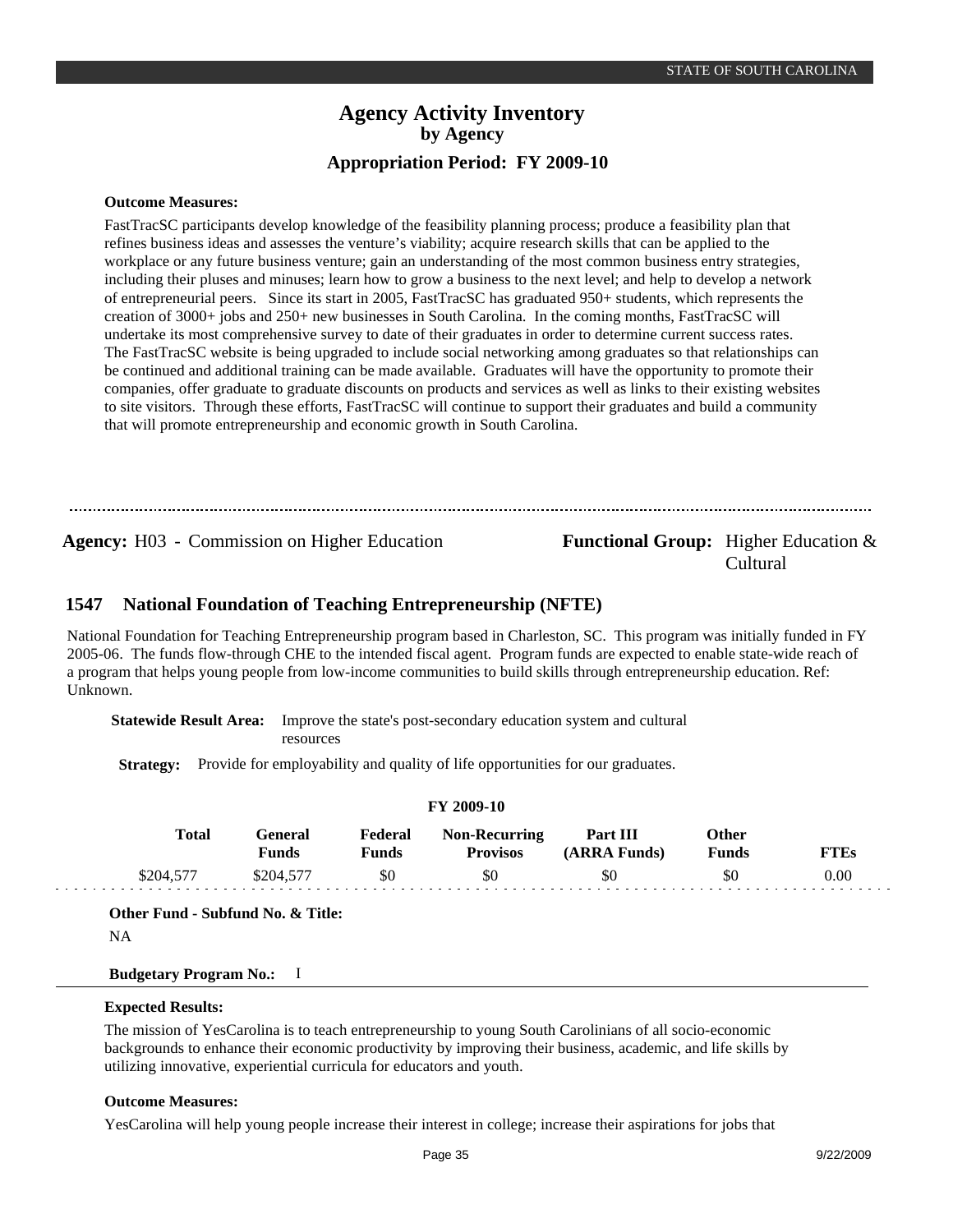require more education; increase their interest in work and professional achievement; and express greater concerns about their hopes and worries about future success. According to the NFTE program officials, tracking indicate over 8,500 students took an entrepreneurship class this past year. They also reported that the training was provided to approximately 500 public school teachers during the past four years and had seven summer school sessions across the state this past summer using the programs trained teachers.

**Agency:** H03 - Commission on Higher Education **Functional Group:** Higher Education &

Cultural

#### **Education and Economic Development (EEDA) funding for CHE and Institutions 1690**

The Education and Economic Development Act was passed in 2005. It requires a career cluster model be developed in secondary education in order to promote pathways to success for the state's students. As part of the initiative CHE and the public institutions of higher learning are to work with state education partners in ensuring seamless pathways from high school to college and to support activities related to workforce promotion. The program funds will enable support for a committee of higher education and K-12 members to work on articulation and transfer issues to ensure seamless educational transitions, activities related to necessary re-design of teacher education programs to take into account the career cluster model, activities required in promoting and developing career information, and assistance in the development of regional workforce centers. Ref: 59-59-60, -180, -190, -200, -210

**Statewide Result Area:** Improve the state's post-secondary education system and cultural resources

**Strategy:** Provide for employability and quality of life opportunities for our graduates.

| <b>FY 2009-10</b> |                         |                         |                                         |                          |                              |             |  |  |  |  |  |
|-------------------|-------------------------|-------------------------|-----------------------------------------|--------------------------|------------------------------|-------------|--|--|--|--|--|
| Total             | General<br><b>Funds</b> | Federal<br><b>Funds</b> | <b>Non-Recurring</b><br><b>Provisos</b> | Part III<br>(ARRA Funds) | <b>Other</b><br><b>Funds</b> | <b>FTEs</b> |  |  |  |  |  |
| \$1,330,632       | \$1,330,632             | \$0                     | \$0                                     | \$0                      | \$0                          | 0.00        |  |  |  |  |  |

**Other Fund - Subfund No. & Title:** NA

## **Budgetary Program No.:** II

#### **Expected Results:**

If successful, the EEDA will promote success of the state's students in staying in high school and realizing education and career goals. As a result, S.C. will see increased high school graduation rates and increased enrollment in and completion of higher education programs. In turn, S.C. should experience enhanced economic prosperity and social well-being.

#### **Outcome Measures:**

The program is in its early stages of implementation. The EEDA legislation provides for an oversight committee responsible for monitoring and measuring success of all of the partners' efforts in implementing and carrying out the legislation as intended. The EEDA Oversight Committee has been meeting regularly and carrying out its responsibilities. The CHE, the institutions and K-12 partners are working in earnest to review and examine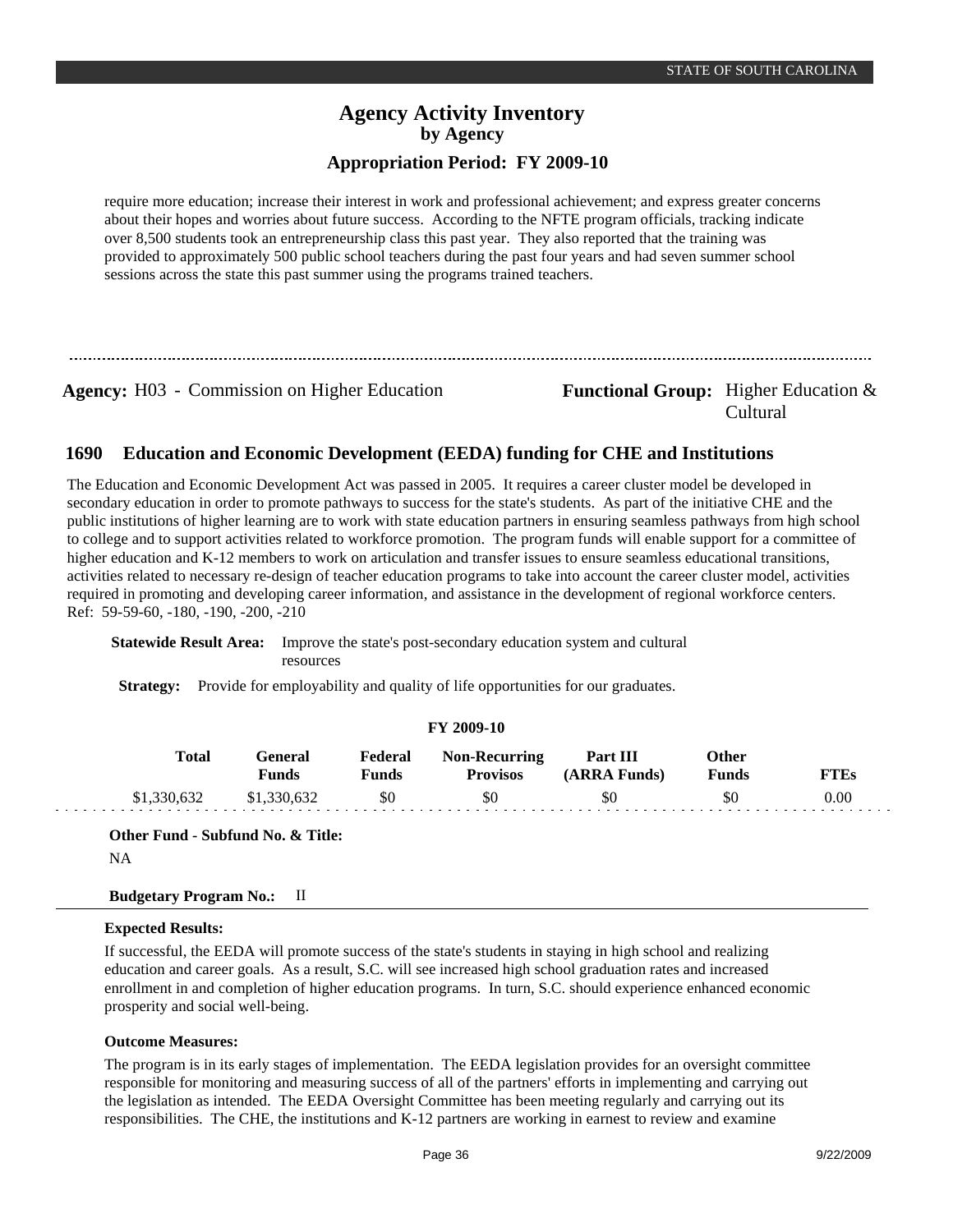# **Agency Activity Inventory by Agency**

## **Appropriation Period: FY 2009-10**

transfer and articulation issues to ensure that there are seamless educational pathways to facilitate the transition of students from high school to postsecondary education and the workforce.

**Agency:** H03 - Commission on Higher Education **Functional Group:** Higher Education &

Cultural

#### **Critical Needs Nursing Initiative 1797**

During the 2007 legislative session, S.657 or the SC Critical Needs Nursing Initiative Act became law. This Act authorizes funding of a variety of provisions aimed at the recruitment and retention of nursing faculty. These provisions include faculty salary enhancements, new faculty, student scholarship/loan/grant programs, establishment of the Office for Health Care Workforce Research, and use of simulation technology and equipment. (NOTE in 2008, the legislation was passed again through S.1022 due to S.657 being under consideration of the SC Supreme Court as violating the "one subject" constitutional provision.) To date, funding has been provided for salary enhancements and simulation technology. Ref: FY09 Part 1B 6.26 and 59-110-10 et seq. and 2.7.

**Statewide Result Area:** Improve the conditions for economic growth

**Strategy:** Provide for more effective and broad based incentive and grant programs.

| 11 2002-10 |           |                  |                  |                                         |                          |                       |      |  |  |  |
|------------|-----------|------------------|------------------|-----------------------------------------|--------------------------|-----------------------|------|--|--|--|
|            | Total     | General<br>Funds | Federal<br>Funds | <b>Non-Recurring</b><br><b>Provisos</b> | Part III<br>(ARRA Funds) | Other<br><b>Funds</b> | FTEs |  |  |  |
|            | \$792.440 | \$792,440        | \$0              | \$0                                     | \$0                      | \$0                   | 0.00 |  |  |  |

# **FY 2009-10**

#### **Other Fund - Subfund No. & Title:**

43B1 - Education Lottery (Note: This program may additionally receive \$1,000,000 should sufficient uncertified excess unclaimed prize funds become available.)

**Budgetary Program No.:** II, Lottery

#### **Expected Results:**

Per intent expressed in the legislation, funds for salary enhancements are intended to bring salaries for nursing faculty within the average for the geographic area in which the state of South Carolina competes for nursing faculty.

#### **Outcome Measures:**

The program is in its early stages of implementation and outcome measures are not yet available. In FY08, \$1 million in funds were provided across public institutions with nursing programs for the purpose of salary enhancements. The funds could not be permanently transferred to institutions due to the language of the budget proviso, and as a result could not be used as permanent salary enhancements. Provisos 6.26 in FY09 enables the funds for salary enhancements to be permanently transferred to the institutions. In FY09 and again in FY10, the General Assembly has also provided a lottery allocation of \$1,000,000 in each year to fund a part of the act addressing simulation technology for nursing programs. The FY10 funding for technology and simulation is dependent on sufficient funds becoming available for uncertified unclaimed prize funds. See note on funding sources at right.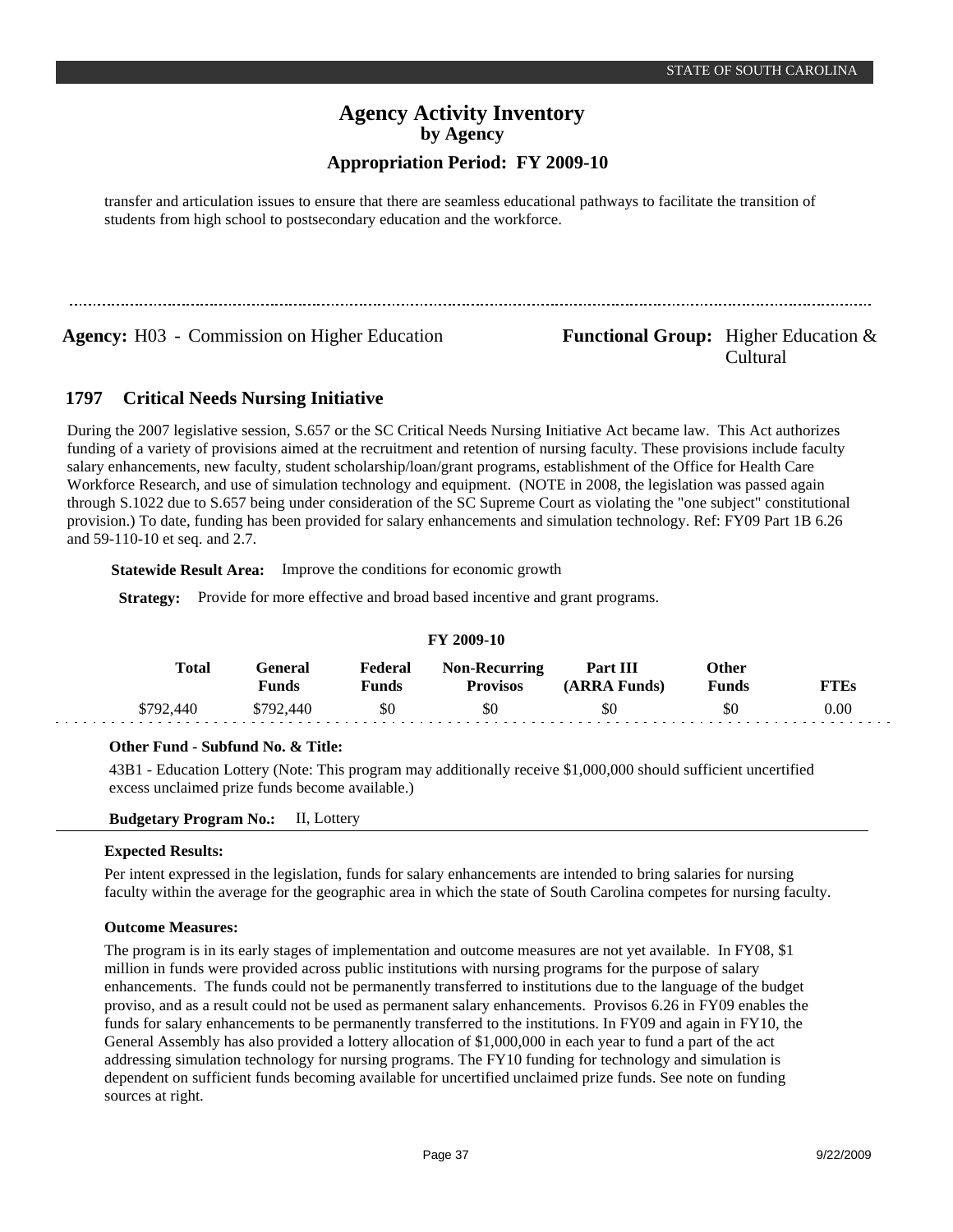**Agency:** H03 - Commission on Higher Education **Functional Group:** Higher Education &

Cultural

#### **Charleston Transition Coll. Connection 1798**

Funds are being provided to a nonprofit organization dedicated to expanding education, employment and independent living opportunities for individuals with intellectual disabilities. Project funds are to be used in the support of the development of a model postsecondary program for students with intellectual disabilities such as significant learning, cognitive or developmental disabilities such as mental retardation. The program will provide the opportunity for these students to learn social, academic and vocational skills needed to be successfully employed and live independently. The organization will work in partnership with the National Down Syndrome Society and other experts including institutions of higher learning, educators and state agency administrators who have extensive knowledge of transition and postsecondary education. Ref: Unknown.

**Statewide Result Area:** Improve the state's post-secondary education system and cultural resources

**Strategy:** Provide for employability and quality of life opportunities for our graduates.

| <b>FY 2009-10</b> |              |                         |                         |                                         |                                 |                |             |  |  |  |
|-------------------|--------------|-------------------------|-------------------------|-----------------------------------------|---------------------------------|----------------|-------------|--|--|--|
|                   | <b>Total</b> | General<br><b>Funds</b> | Federal<br><b>Funds</b> | <b>Non-Recurring</b><br><b>Provisos</b> | <b>Part III</b><br>(ARRA Funds) | Other<br>Funds | <b>FTEs</b> |  |  |  |
|                   | \$245,493    | \$245,493               | \$0                     | \$0                                     | \$0                             | \$0            | 0.00        |  |  |  |

**Other Fund - Subfund No. & Title:**

NA

## **Budgetary Program No.:** II

## **Expected Results:**

Creation of a model program working with colleges in the Charleston area and development of technical assistance material that will assist colleges in other areas of the state develop similar programs. Students will participate in a mix of special classes and regular classes with support and will earn a certificate when they finish the program. The program will provide the opportunity to help train future special and general education teachers. College graduate or undergraduate students majoring in education, special education, and related fields will participate as teaching assistants, peer mentors, job coaches, or in other roles.

## **Outcome Measures:**

CTC was created to give intellectually challenged students meaningful opportunities to overcome the problems they encounter nationally and in the State. CTC seeks to reduce the 92% unemployment rate among its target group. Studies have shown that students with intellectual disabilities are much more likely to obtain competitive employment and require fewer supports and earn higher wages than those without this educational experience. The CTC postsecondary program will have a positive impact on student rates of employment, wages, social networks, and self-determination skills. In 2005, 1,558 students with intellectual disabilities left the State school system without postsecondary training. There 110 postsecondary programs for challenged students in 28 states. CTC is the only such program in South Carolina.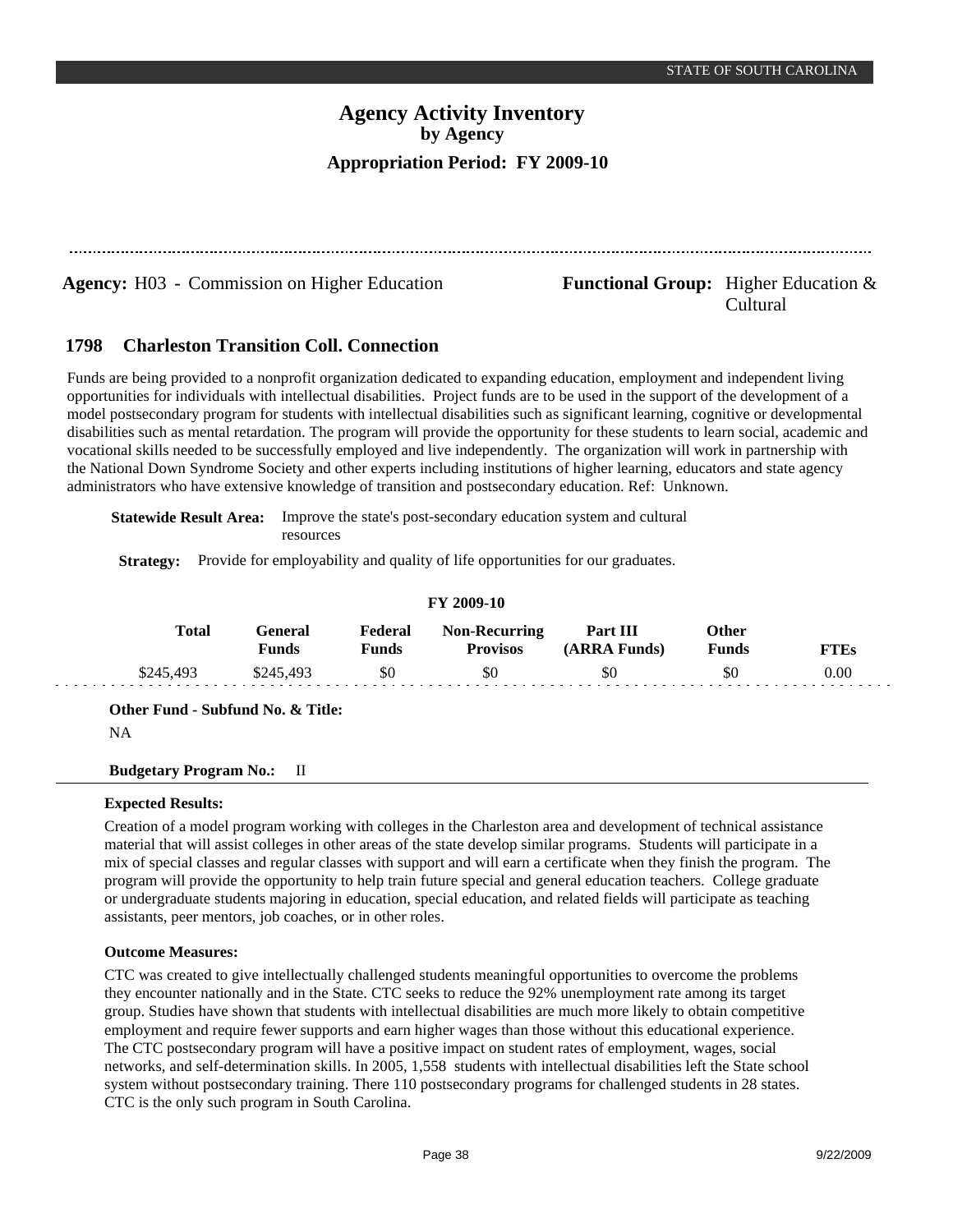**Agency:** H03 - Commission on Higher Education **Functional Group:** Higher Education &

# Cultural

#### **Research Authority - Hydrogen Grants 1933**

The SCRA, in partnership with the South Carolina Hydrogen and Fuel Cell Alliance (SCHFCA) will provide supporting funding for qualifying activities that would advance the commercialization of hydrogen and fuel cell technologies within the State. This is activity is based on a mandate from the General Assembly that directed its proceeds be used to create a sustainable foundation upon which a hydrogen economy may develop across the state. The SCHFCA is a public-private collaboration for cooperative and coordinated utilization of resources in the state. Six core institutions and organizations comprise the Alliance: The Center for Hydrogen Research; Clemson University; Savannah River National Laboratory; The South Carolina Department of Commerce; South Carolina State University; and, The University of South Carolina. Ref: Unknown

**Statewide Result Area:** Improve the conditions for economic growth

**Strategy:** Provide for the growth and sustainability of all communities.

## **FY 2009-10**

| <b>Total</b> | <del>`e</del> neral<br>Funds | Federal<br>Funds | <b>Non-Recurring</b><br><b>Provisos</b> | Part III<br>(ARRA Funds) | Other<br><b>Funds</b> | FTEs     |
|--------------|------------------------------|------------------|-----------------------------------------|--------------------------|-----------------------|----------|
| ъU           | \$0                          | \$0              | \$0                                     | SC                       | YC.                   | $0.00\,$ |

**Other Fund - Subfund No. & Title:**

**Budgetary Program No.:** N/A, Not funded in FY09 or FY10

## **Expected Results:**

Fuel cells and other alternative energy options will revolutionize not only cities in the State, but more importantly, the lives of citizens through the freedom that comes from energy independence, the overall environmental benefits and the economic opportunity that this potential trillion dollar new industry will generate.

## **Outcome Measures:**

Success in meeting program goals will be assessed by measuring the degree to which achievement is made on the objectives of : Capital investments and job creation; The number of hydrogen and fuel cell technology companies that develop or relocate in whole or in part to the State; The capability to support hydrogen vehicles to operate in two or more locations within the State; Successful recruitment of projects with federal government partners who execute programs or conduct major projects inside of the State that focus on commercializing hydrogen and fuel cell technologies; Successful recruitment of international , academic or industry partners who execute programs or conduct major projects inside the State; Selective deployment of market-ready or near-market-ready hydrogen and fuel cell technology applications in sufficient numbers such that the general public has visible evidence that these technologies are safe and reliable; and, the ability to achieve significant "firsts" in niche markets that can be attributed to policies, practices or technologies developed in SC. The program was not funded in FY09 or FY10.

NA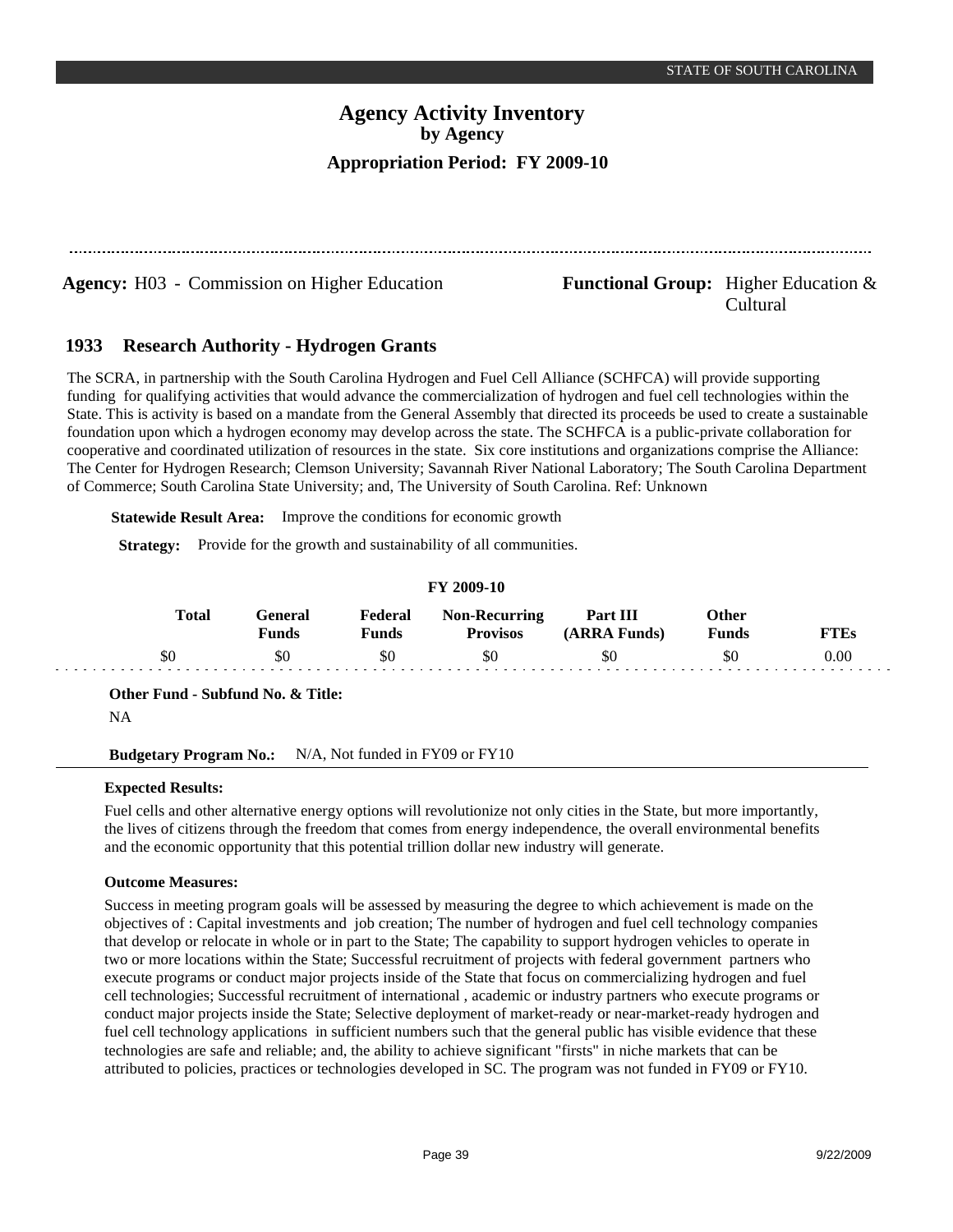| <b>Agency:</b> H03 - Commission on Higher Education |              |                                     |                         | <b>Functional Group:</b> Higher Education $\&$ | Cultural                                                         |                       |             |
|-----------------------------------------------------|--------------|-------------------------------------|-------------------------|------------------------------------------------|------------------------------------------------------------------|-----------------------|-------------|
| 9998                                                |              | 4.04% Mid-Year Reduction            |                         |                                                |                                                                  |                       |             |
| 4.04% Mid-Year Reduction                            |              |                                     |                         |                                                |                                                                  |                       |             |
| <b>Statewide Result Area:</b>                       |              | resources                           |                         |                                                | Improve the state's post-secondary education system and cultural |                       |             |
| <b>Strategy:</b>                                    |              | FY 2009-10 4.04% Mid-Year Reduction |                         |                                                |                                                                  |                       |             |
|                                                     |              |                                     |                         | FY 2009-10                                     |                                                                  |                       |             |
|                                                     | <b>Total</b> | General<br><b>Funds</b>             | Federal<br><b>Funds</b> | <b>Non-Recurring</b><br><b>Provisos</b>        | Part III<br>(ARRA Funds)                                         | Other<br><b>Funds</b> | <b>FTEs</b> |
| $(\$470,535)$                                       |              | $(\$470,535)$                       | \$0                     | \$0                                            | \$0                                                              | \$0                   | 0.00        |
|                                                     |              | Other Fund - Subfund No. & Title:   |                         |                                                |                                                                  |                       |             |
| <b>NA</b>                                           |              |                                     |                         |                                                |                                                                  |                       |             |
| <b>Budgetary Program No.:</b>                       |              | <b>NA</b>                           |                         |                                                |                                                                  |                       |             |
| <b>Expected Results:</b>                            |              |                                     |                         |                                                |                                                                  |                       |             |
| NA                                                  |              |                                     |                         |                                                |                                                                  |                       |             |
| <b>Outcome Measures:</b>                            |              |                                     |                         |                                                |                                                                  |                       |             |
| NA                                                  |              |                                     |                         |                                                |                                                                  |                       |             |